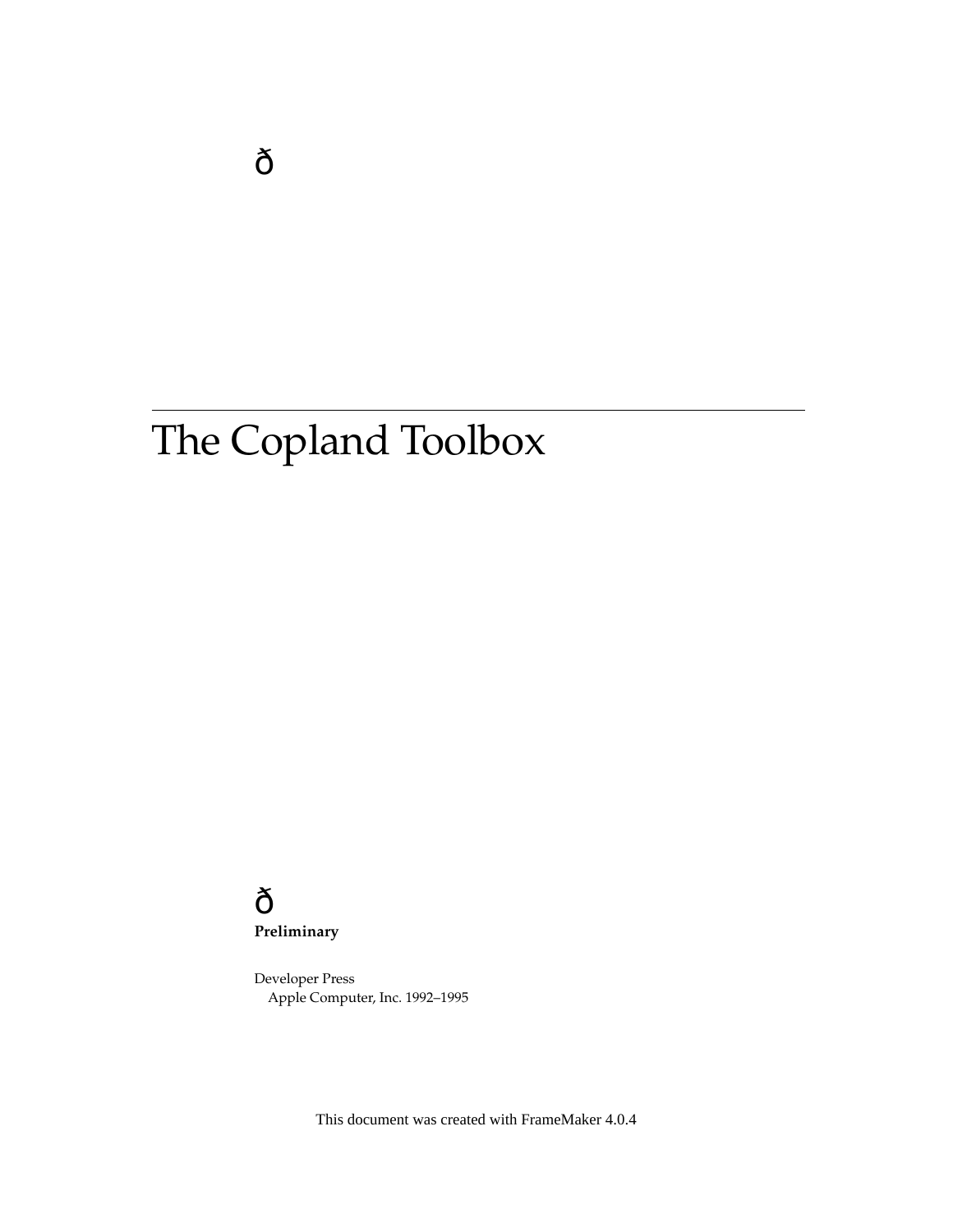Apple Computer, Inc. 1992–1995 Apple Computer, Inc. All rights reserved.

No part of this publication may be reproduced, stored in a retrieval system, or transmitted, in any form or by any means, mechanical, electronic, photocopying, recording, or otherwise, without prior written permission of Apple Computer, Inc., except to make a backup copy of any documentation provided on CD-ROM.

The Apple logo is a trademark of Apple Computer, Inc. Use of the "keyboard" Apple logo (Option-Shift-K) for commercial purposes without the prior written consent of Apple may constitute trademark infringement and unfair competition in violation of federal and state laws.

No licenses, express or implied, are granted with respect to any of the technology described in this book. Apple retains all intellectual property rights associated with the technology described in this book. This book is intended to assist application developers to develop applications only for Apple-labeled or Apple-licensed computers. Every effort has been made to ensure that the information in this manual is accurate. Apple is not responsible for typographical errors.

Apple Computer, Inc. 1 Infinite Loop Cupertino, CA 95014 408-996-1010

Apple, the Apple logo, AppleLink, AppleScript, AppleShare, AppleTalk, GeoPort, HyperCard, ImageWriter, LocalTalk, Macintosh, MacTCP, OpenDoc, PowerBook, Power Macintosh, PowerTalk, QuickTime, TrueType, and WorldScript are trademarks of Apple Computer, Inc., registered in the United States and other countries.

Balloon Help, Chicago, Finder, Geneva, Mac, and QuickDraw are trademarks of Apple Computer, Inc. IBM is a registered trademark of International Business Machines Corporation.

MacPaint and MacWrite are registered trademarks, and Clarisworks is a trademark, of Claris Corporation.

NuBus is a trademark of Texas Instruments.

PowerPC is a trademark of International Business Machines Corporation, used under license therefrom.

UNIX is a registered trademark of Novell, Inc. in the United States and other countries, licensed exclusively through X/Open Company, Ltd.

Simultaneously published in the United States and Canada.

**Even though Apple has reviewed this manual, APPLE MAKES NO WARRANTY OR REPRESENTATION, EITHER EXPRESS OR IMPLIED, WITH RESPECT TO THIS MANUAL, ITS QUALITY, ACCURACY, MERCHANTABILITY, OR FITNESS FOR A PARTICULAR PURPOSE. AS A RESULT, THIS MANUAL IS SOLD "AS IS," AND YOU, THE PURCHASER, ARE ASSUMING THE ENTIRE RISK AS TO ITS QUALITY AND ACCURACY.**

**IN NO EVENT WILL APPLE BE LIABLE FOR DIRECT, INDIRECT, SPECIAL, INCIDENTAL, OR CONSEQUENTIAL DAMAGES RESULTING FROM ANY DEFECT OR INACCURACY IN THIS MANUAL, even if advised of the possibility of such damages.**

**THE WARRANTY AND REMEDIES SET FORTH ABOVE ARE EXCLUSIVE AND IN LIEU OF ALL OTHERS, ORAL OR WRITTEN, EXPRESS OR IMPLIED. No Apple dealer, agent, or employee is authorized to make any modification, extension, or addition to this warranty.**

**Some states do not allow the exclusion or limitation of implied warranties or liability for incidental or consequential damages, so the above limitation or exclusion may not apply to you. This warranty gives you specific legal rights, and you may also have other rights which vary from state to state..**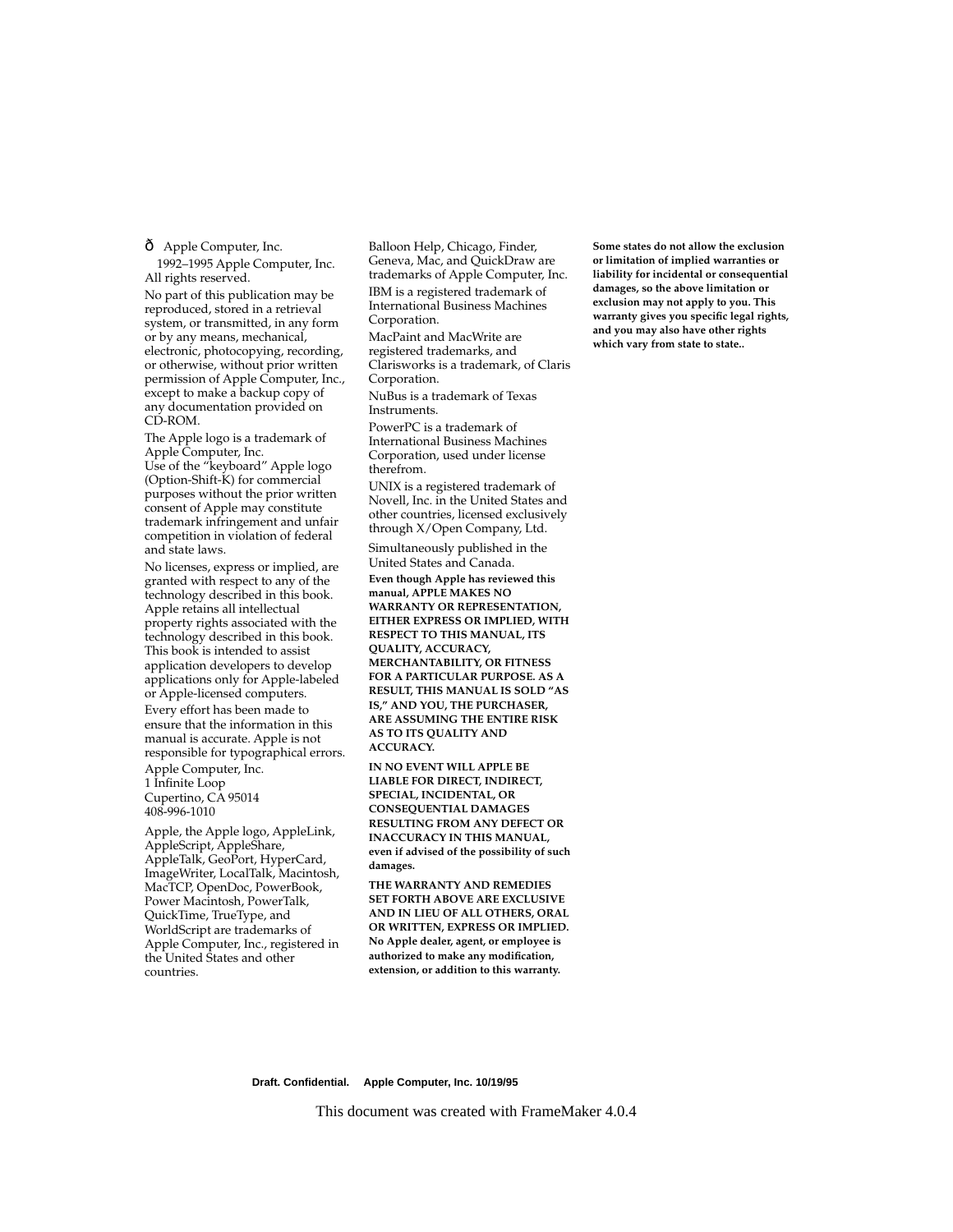# Contents

Creating an Application's Human Interface 1-6 Events 1-7 Windows 1-9 Panels 1-13 Controls 1-17 Text Elements 1-21 Alert Boxes and Dialog Boxes 1-22 Radio Button Groups 1-24 Lists 1-25 Menus 1-26 Simple Visual Elements 1-28 Copy, Paste, Drag, and Drop 1-30 Scrap Manager 1-30 Clipboard Manager 1-32 Drag Manager 1-32 Interactions With the Finder 1-33 Resources 1-33 Themes 1-36 Copland Toolbox Architecture 1-40 Opacity and Consistency 1-42 International Text 1-43 Extensible Data Structures 1-43 Extensible Designs 1-44 Customizing Panels 1-44 Customizing Interface Definition Objects 1-45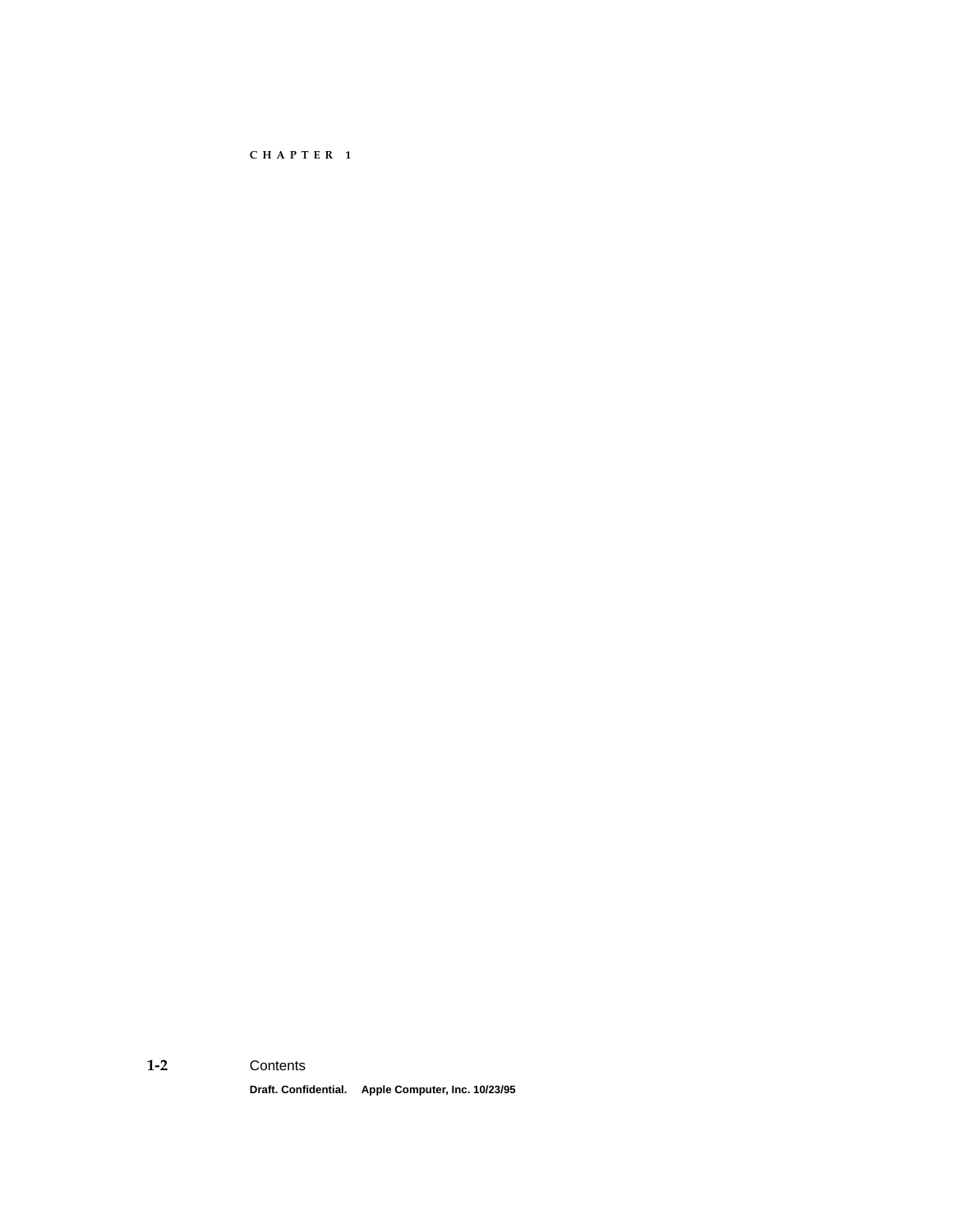## Introduction to the Copland Toolbox 1

The Copland Toolbox consists of system software services that you can use to create your application's human interface elements and present them to users. The Toolbox also simplifies a variety of human interface programming tasks and provides low-level support for active assistance.

This chapter introduces the Copland Toolbox. "Creating an Application's Human Interface," beginning on page 1-6, introduces the Copland eventhandling model and the standard human interface elements provided by the Toolbox. "Copland Toolbox Architecture," beginning on page 1-40, introduces key programming concepts that underlie the Toolbox.

Chapter 2, "The Toolbox: System 7 Compared With Copland," provides information for System 7 developers who want to begin planning for Copland.

# ▲ **WARNING**

This document is preliminary and incomplete. All information presented here is subject to change in later developer releases. ▲

A typical Copland application presents users with a carefully designed visual interface that allows them to perform actions and accomplish goals according to their own priorities. To ensure that human interface elements share consistent behavior and appearance across all applications, the Copland Toolbox provides a comprehensive set of standard interface elements that you can piece together according to your application's needs. This ensures that common elements such as pop-up menus and sliders work the same way in different applications and coordinates with the appearance of other elements.

The Copland Toolbox also supports customization by each user in ways that maintain the overall look and feel of the human interface for that user. For example, users can choose among different themes, or styles—that is, coordinated sets of human interface designs that determine the appearance of human interface elements on a systemwide basis, across multiple applications.

The figures that follow show some of the standard human interface elements provided by the Toolbox and the way their appearance changes when the user switches themes. Figure 1-1 shows how the screen might appear when a user has selected the Apple Default theme and is interacting with a typical Mac OS– compatible application, called SurfWriter, that permits simple text editing.

# **Note**

Unless otherwise indicated, the human interface elements illustrated in this chapter use the Apple Default theme.  $\triangleleft$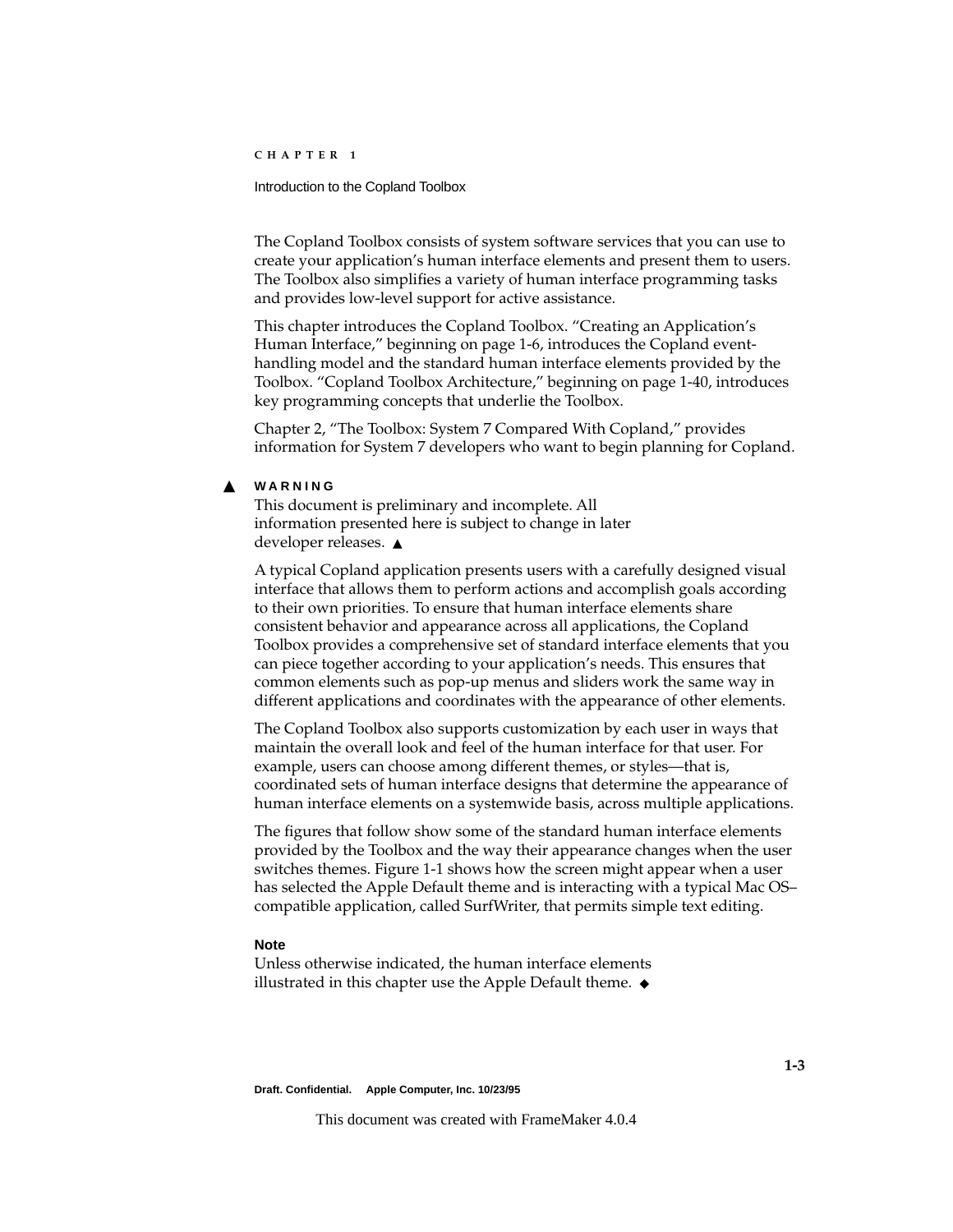**Figure 1-1** The SurfWriter application as it appears in the Apple Default theme



A user can directly control the SurfWriter application by means of a variety of human interface elements, including

- menus that allow the user to choose commands
- windows that allow the user to enter and edit information
- scroll bars and other controls that the user can manipulate
- dialog boxes that solicit information from the user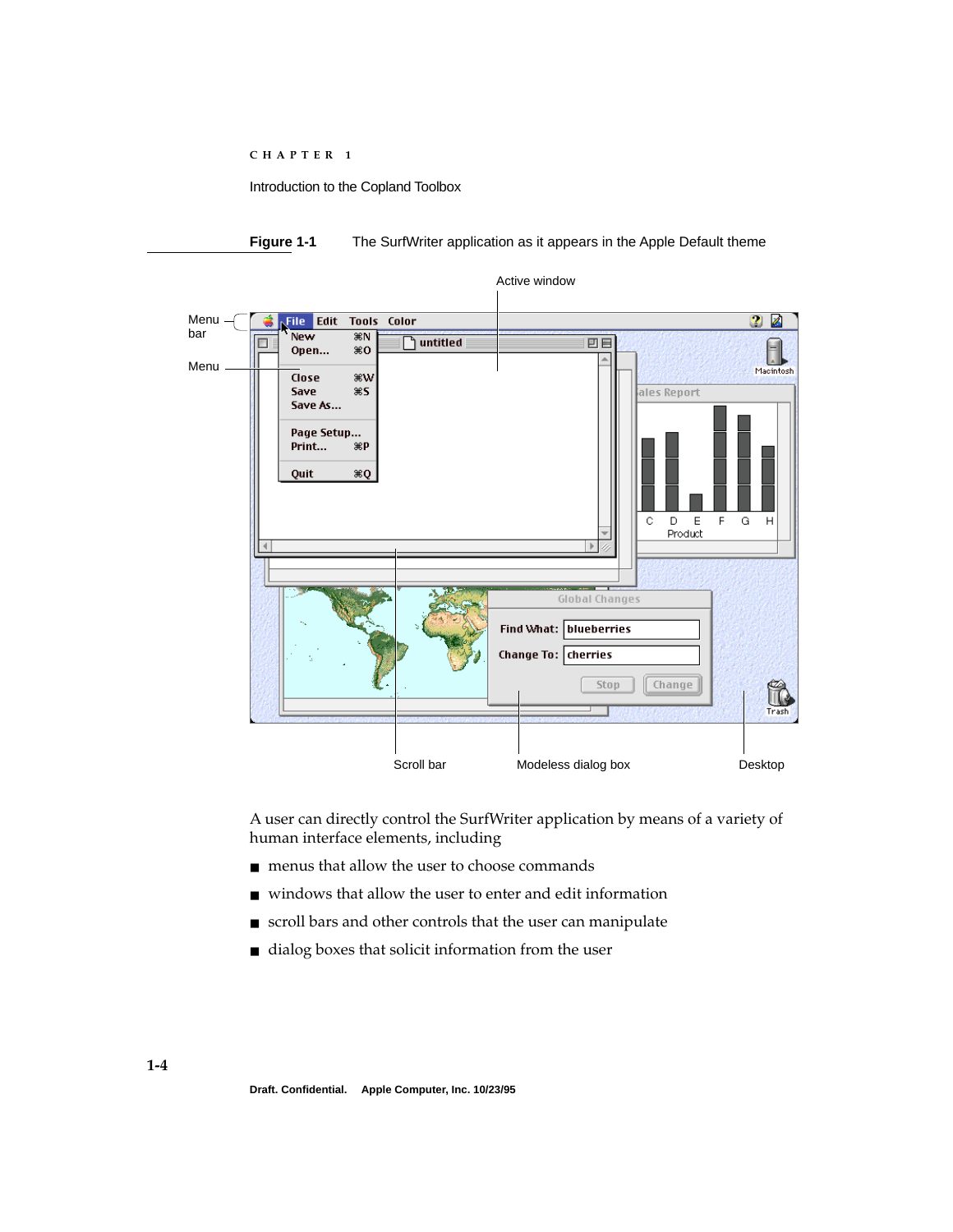Introduction to the Copland Toolbox



# **Figure 1-2** The SurfWriter application as it appears in an alternate theme

In addition to interacting freely with the application by manipulating its visual interface, the user can change the appearance of all windows, controls, menus, and other elements displayed on a single computer by choosing a different theme. Figure 1-2 shows the SurfWriter application as it appears in an alternate theme.

Apple supplies several standard themes. The Apple Default theme shown in Figure 1-1 is built into the system. Users can install additional themes, switch installed themes, or remove installed themes whenever they wish.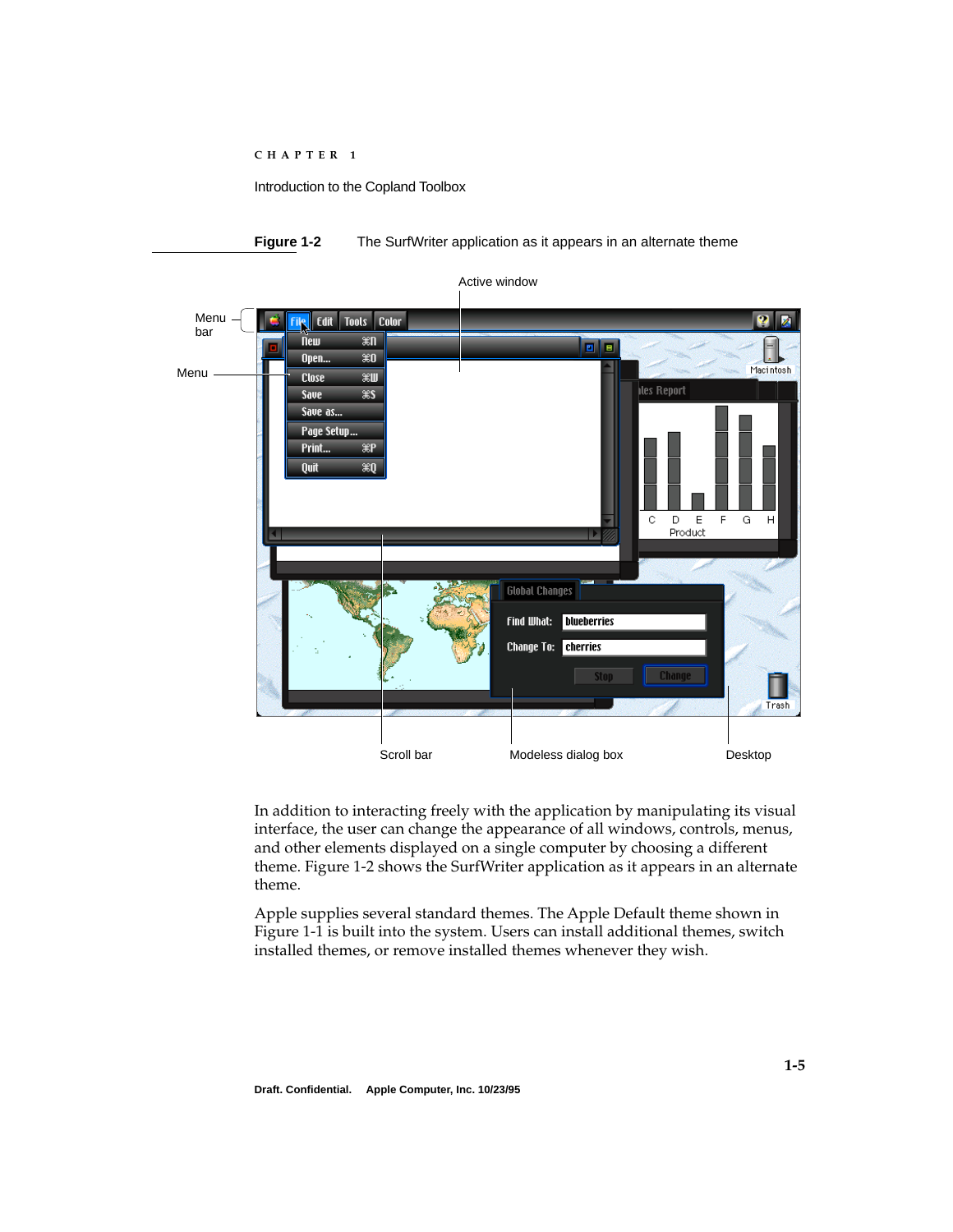# Creating an Application's Human Interface

The Copland Toolbox provides a complete programming model for creating an application's human interface. From the user's point of view, a Copland application

- responds to user actions, such as mouse actions or keyboard input
- displays windows, alert boxes, and dialog boxes that present data and various choices about manipulating the data to the user
- displays controls that let users manipulate the application directly with a pointing device such as a mouse
- displays menus that let the user choose from lists of choices or commands

In general, the user should always be free to choose the next action to perform. To support this freedom in a Copland application, you use the Apple Event Manager, which provides a systemwide mechanism for distributing events in a preemptively safe manner. Events that use this mechanism are called **Apple events.** By default, the Toolbox interprets Apple events as they are delivered by the Apple Event Manager and directs them to the appropriate menu or window.

To create your application's windows, you use the Window Manager. To create most of the other elements of your application's human interface, including its dialog boxes, controls and menus, you use the Panels class library.

A **panel** is a SOM object that encapsulates one or more human interface elements. The Panels class library defines a wide range of standard elements commonly used in applications, including menus, dialog boxes and alert boxes, scroll bars and other controls, lists, icons, and visual separators. Although panels can be used within OpenDoc parts, they aren't intended to be as large or as powerful as parts. Instead, they facilitate the assembly of integrated human interface elements from smaller, simpler objects.

One especially useful kind of panel is an **embedding panel,** which contains other panels (possibly including other embedding panels) and distributes events to them. For example, everything inside a standard Copland window is usually contained in an embedding panel. You use embedding panels and the other standard panels defined by the Panels class library to assemble your application's visual interface. If necessary, you can also define your own custom panels using object-oriented programming (OOP) techniques.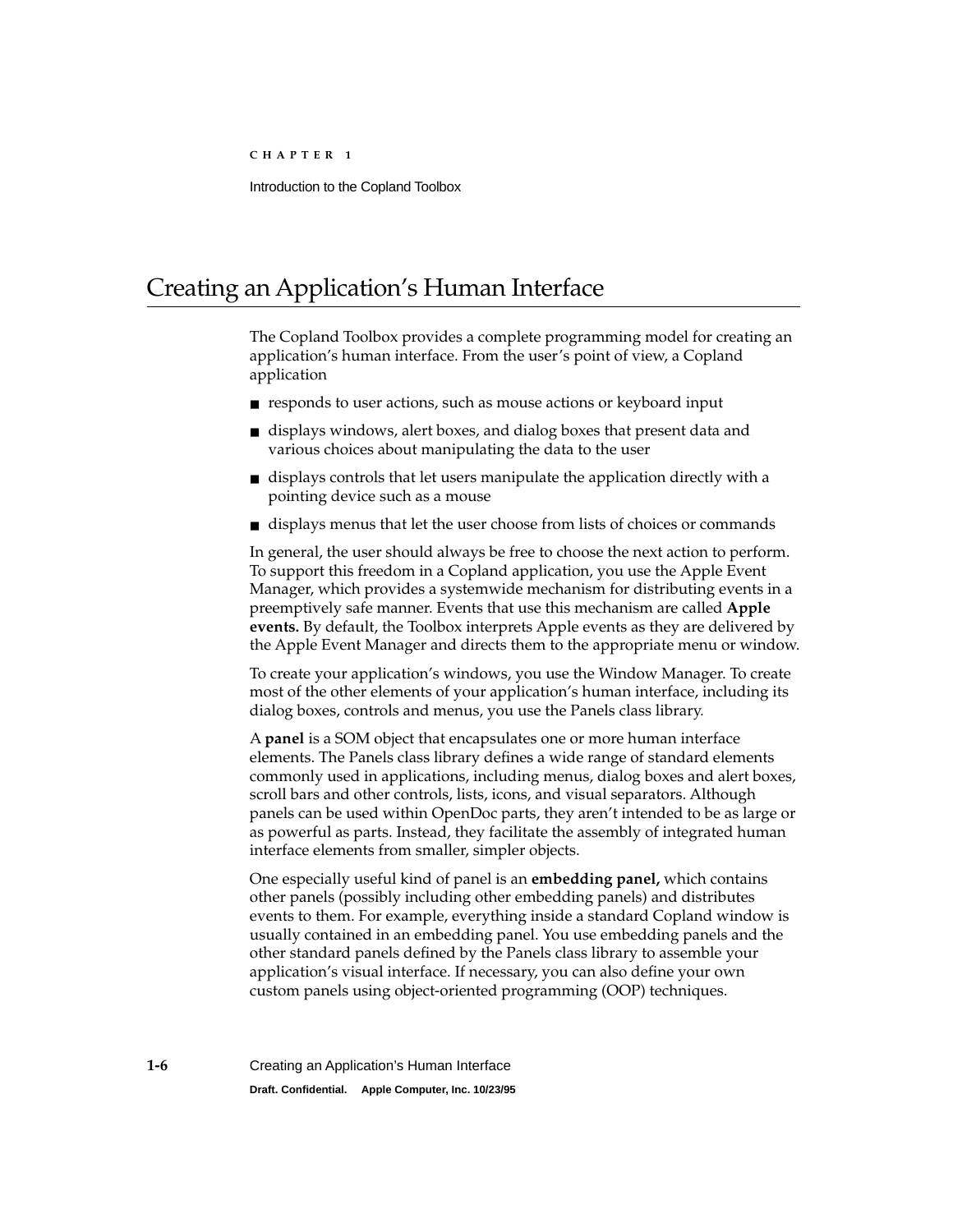In addition to providing windows, dialog boxes, menus, and other basic human interface elements, a Copland application

- has characteristic icons that represents the application file and the application's documents in the Finder
- lets users specify application-specific preferences
- supports copy, paste, and drag and drop

To implement these capabilities in your application, you use the Finder interface, the Preferences Manager, and the Scrap, Clipboard, and Drag Managers.

You generally specify human interface elements for your application in resources that are completely independent of your application's source code. This greatly simplifies localization for different countries and languages. The Resource Manager provides functions for managing resources.

The sections that follow introduce some of the standard features of Copland applications and the Toolbox services you use to implement them. For more information about the architectural principles shared by all Toolbox services, see "Copland Toolbox Architecture," beginning on page 1-40.

# Events and the second second second second second second second second second second second second second second second second second second second second second second second second second second second second second seco

System 7 and earlier versions of the Mac OS require applications to have an event loop, a piece of code that continually polls the system for events and responds to those events appropriately. Although this arrangement allows the user considerable freedom in choosing when to perform various actions, it has limitations in the preemptive multitasking environment provided by Copland. Copland introduces a new event model, based on the Apple events mechanism introduced in System 7, that provides a unified interface for events throughout the system, avoids the problems created by polling, and enhances application responsiveness to user actions.

From a user's point of view, the way Copland handles events is similar to the way the Mac OS has always handled them. For example, the user can type text in a window, select a graphic and copy it, open a new document in a different application, paste in the graphic, open another document, then go back to the first window to select text and change its size, style, or font.

From a programmer's point of view, the Copland event model differs significantly from the event loop model. The essence of Copland event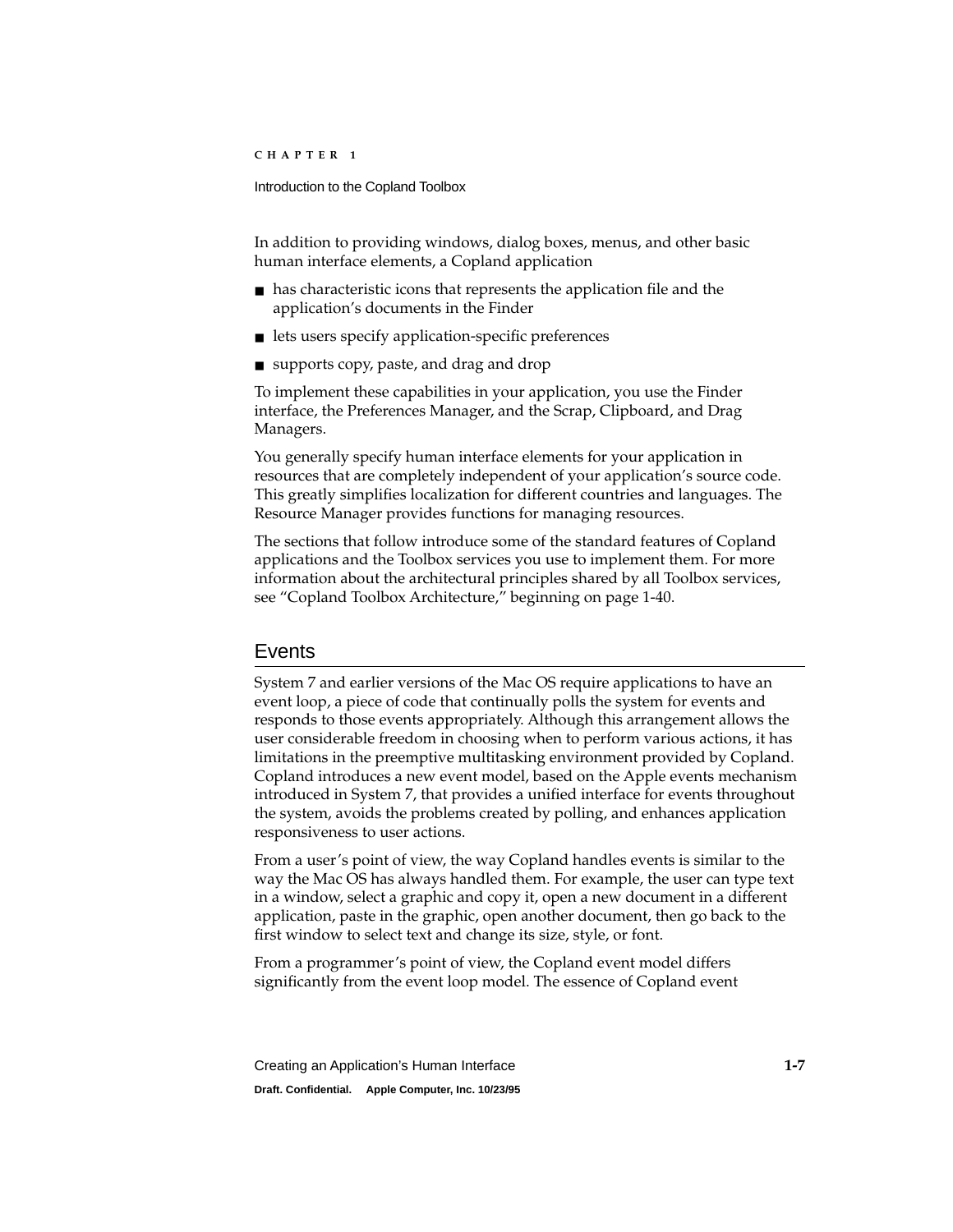### Introduction to the Copland Toolbox

handling is simple. When the user launches your application, it informs the Apple Event Manager what kinds of events it's interested in receiving. Your application then informs the Apple Event Manager that it is ready to receive events, and the Apple Event Manager blocks the calling task until an event in which your application has expressed an interest arrives. This arrangement takes maximum advantage of priority-based preemptive scheduling, allowing other applications and tasks to receive processing time when your application doesn't need it.

To identify which events it's interested in receiving, your application installs event handlers in one or more **event handler tables,** which the Apple Event Manager uses to dispatch events as the application receives them. In addition, the Toolbox provides a set of default event handlers that automatically interpret low-level events such as mouse clicks and keypresses and pass them on to the appropriate window or menu item. Your application can override any of the default event handlers.

When a window receives an event, it processes the event on the basis of the window's own **window event handler.** If the event is in the title bar or some other area controlled by the Window Manager, the default window event handler responds to the event; otherwise, it sends the event on to the **root panel,** which is an embedding panel that contains all of the window's other panels. As with other handlers, your application can override the default window event handler if necessary.

When the root panel inside a menu or a window receives an event, it handles the event by calling methods of the subpanels it contains. "Panels," beginning on page 1-13, describes the Panels class library and how you can use it to implement your application's human interface.

The best way to support the Copland event model is to separate the code that controls your application's user interface from the code that responds to the user's manipulation of the interface. This is called **factoring** your application. A fully factored application translates user actions into Apple events that the application sends to itself to handle those actions appropriately. Factoring not only supports the Copland event model, but also allows your application to be controlled by means of any scripting language, such as AppleScript, that's based on the Open Scripting Architecture (OSA).

Another difference between the Copland event model and a traditional event loop involves **periodic processing,** which is processing that takes place at specified intervals. For example, if the user isn't doing anything else, an application should be able to perform repetitive tasks such as making the caret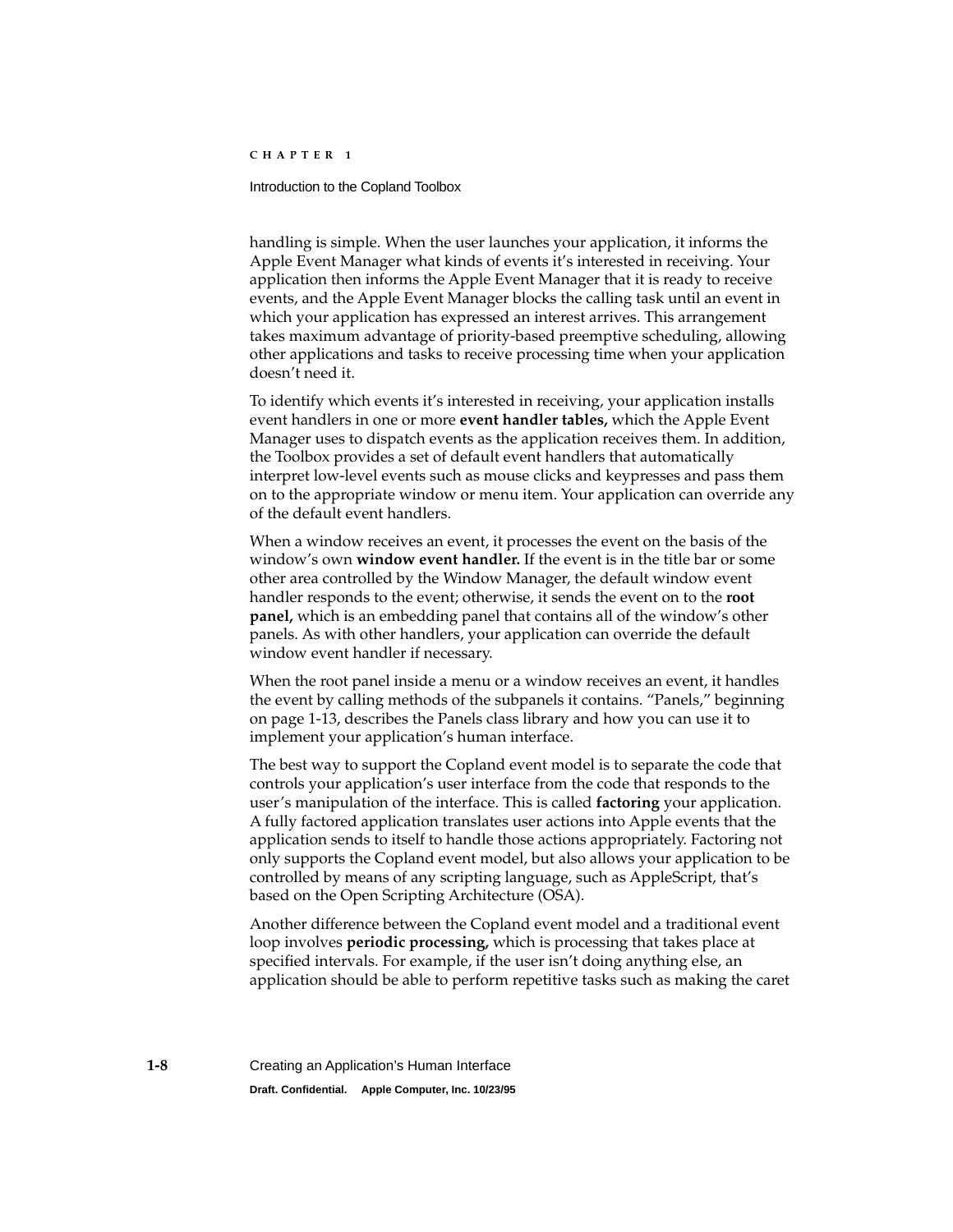Introduction to the Copland Toolbox

blink in the active window. To support this kind of processing in Copland, you use periodic Apple events.

Periodic processing is different from **background processing,** which takes place in the background while the user continues to work. You perform background processing by creating a secondary task that executes preemptively and concurrently while the primary task that controls the human interface continues to respond to user actions.

For example, it may be desirable for a graphics application to perform intensive calculations related to image processing in the background, allowing the user to continue to interact with the application's human interface without loss of responsiveness. When the calculations are complete, the secondary task can transfer the result of the calculations to the primary task, which actually draws the image to the screen.

For more information about the Copland tasking model, see the document "Kernel and Operating System Services."

For more information about the Copland event model, see "The Copland Event Model," beginning on page 2-5 of this document.

# Windows

Most applications use windows to present information to and interact with the user. Figure 1-3 shows a standard document window and its elements.

**Figure 1-3** A standard document window

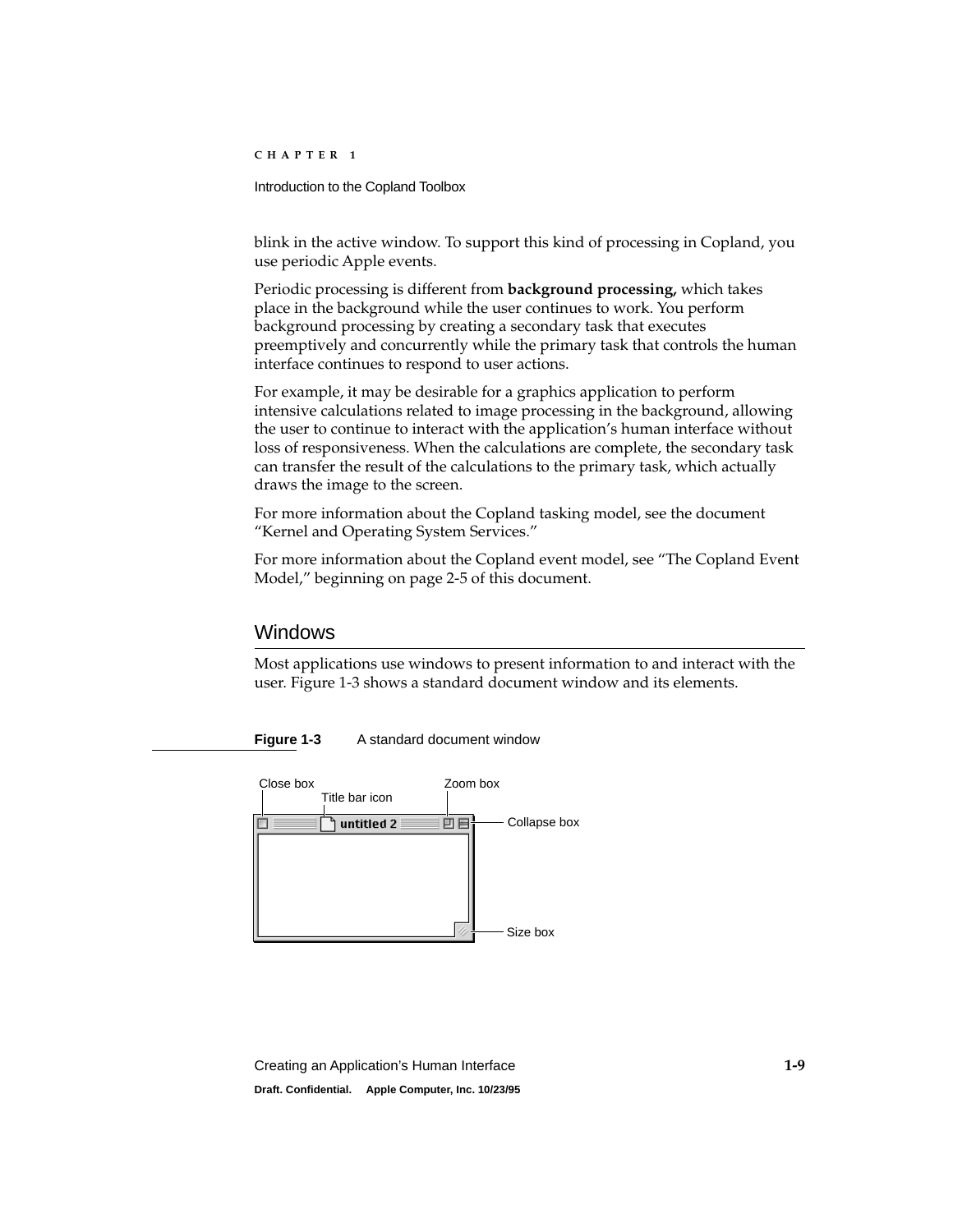Introduction to the Copland Toolbox

The window in Figure 1-3 includes the following elements:

- A **close box** that dismisses the window.
- A **title bar icon** that users can drag to a new volume to copy the document to that volume. The behavior of the title bar icon is determined by you within guidelines to be provided by Apple*.*
- A **collapse box** in the upper-right corner that users can click to control "windowshade" behavior—that is, to hide or show all of the window except the title bar.
- A **zoom box** next to the collapse box. The Copland Window Manager includes built-in support for monitor-specific zooming; that is, clicking the zoom box causes the window to expand so it fills the screen of the monitor on which it is displayed.
- A **size box** in the lower-right corner that users can drag to resize the window.

The Window Manager allows you to specify various attributes of any window, such as whether it has a size box, collapse box, zoom box, title bar icon, or close box. It also supports resizing of windows in directions other than down and to the right and the use of text objects in window titles, both of which greatly simplify localization. (For more information about Toolbox support for text objects, see "International Text" on page 1-43.)

Every window belongs to one of three classes:

- **Modal windows** appear in front of all other kinds of windows in an application's layer. They are used for dialog boxes and alert boxes that require immediate attention from the user.
- **Floating windows** appear in front of document windows and behind modal windows in an application's layer. They are used for tool palettes, catalogs, and other elements used to act on data in document windows.
- **Document windows** (like that shown in Figure 1-3) appear behind floating windows and modal windows in an application's layer. They are used for document data such as graphics and text.

The Window Manager keeps windows of each class in separate sublayers within a single application's layer. For example, the floating windows shown in Figure 1-4 always appear in front of the same application's document windows.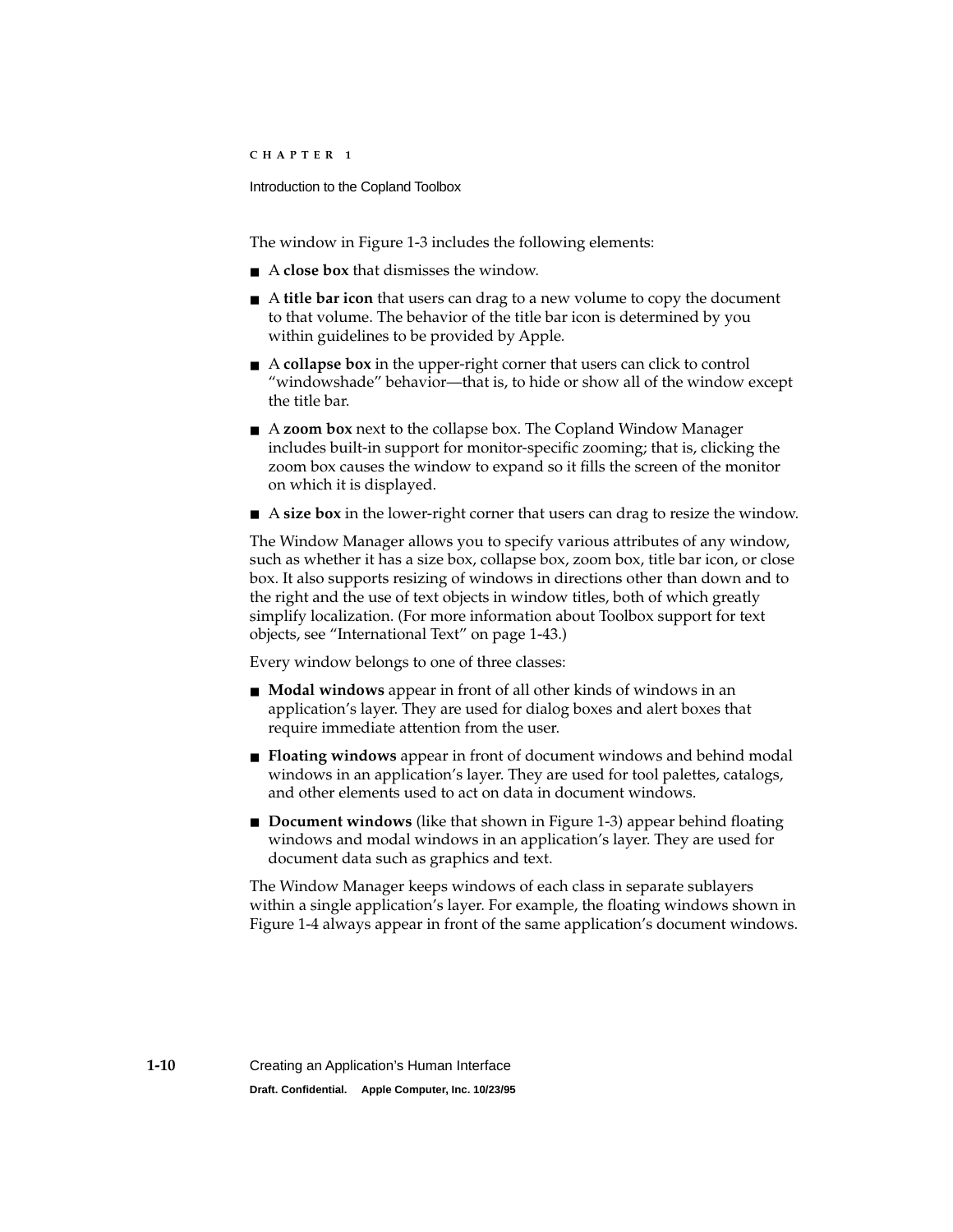Introduction to the Copland Toolbox



# **Figure 1-4** Layering of floating windows and document windows

If the user performs some action that invokes a modal window, such as attempting to close a document without saving it, the modal window appears in front of all other windows in the application's layer, as shown in Figure 1-5.

When your application displays any modal window, the menu bar automatically changes to a modal state. The menu bar returns to its original state when the modal window is gone.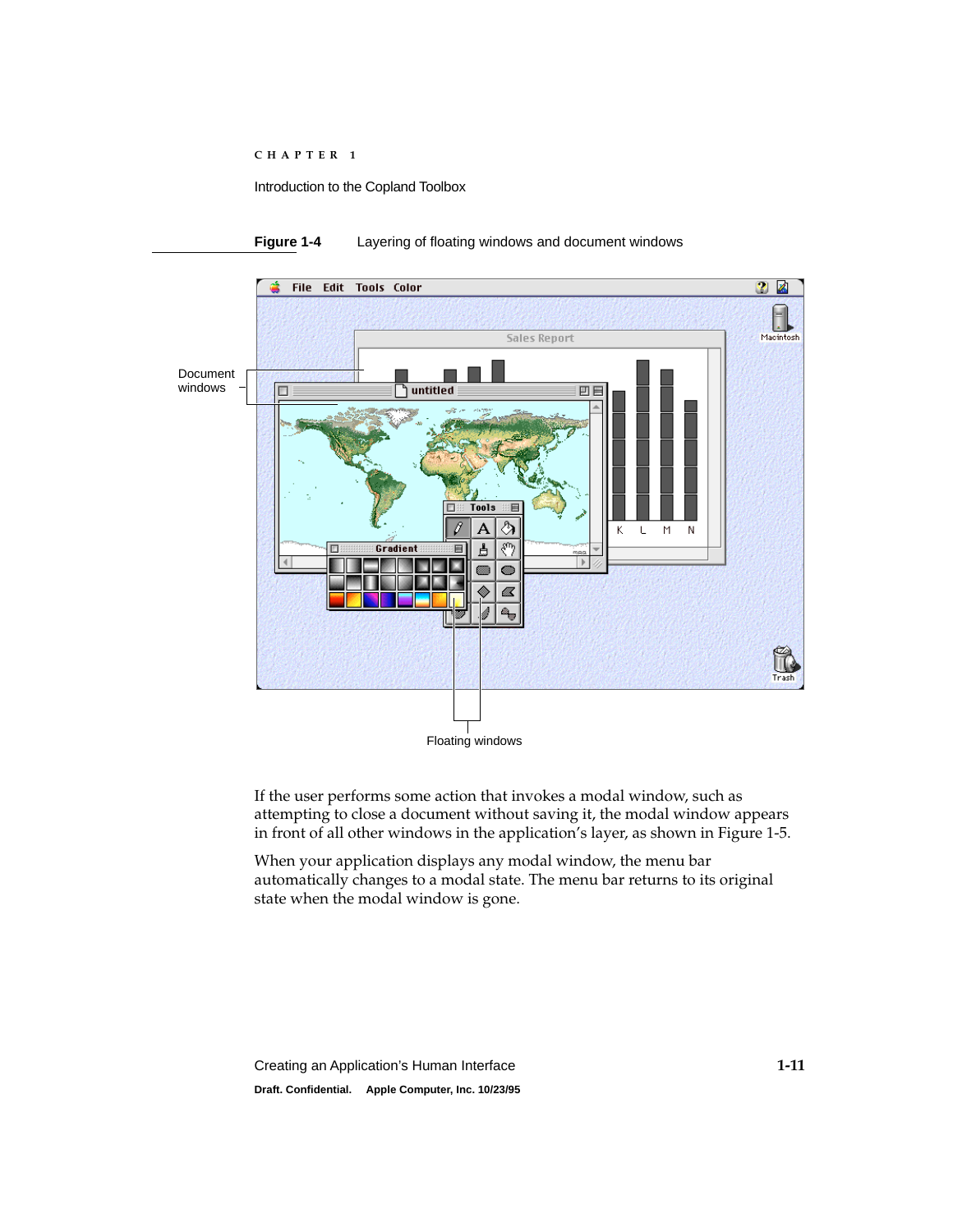Introduction to the Copland Toolbox





As shown in the preceding figures, a user typically has one or more windows open on the desktop, often from several different applications. However, only one window can be the active window. The **active window** is the window that appears frontmost on the desktop, and it is identified by distinctive details that aren't visible for inactive windows. For example, in Figure 1-4, the document window "untitled" is active, and the other document window is inactive; whereas in Figure 1-5, the modal window is the active window, and both document windows are inactive.

All keyboard activity is directed toward the active window. Make sure your application follows the human interface guidelines regarding active and inactive windows. For example, you should show the scroll bars and highlight any selection in an active window, and hide the scroll bars and change or remove highlighting from any selection in an inactive window.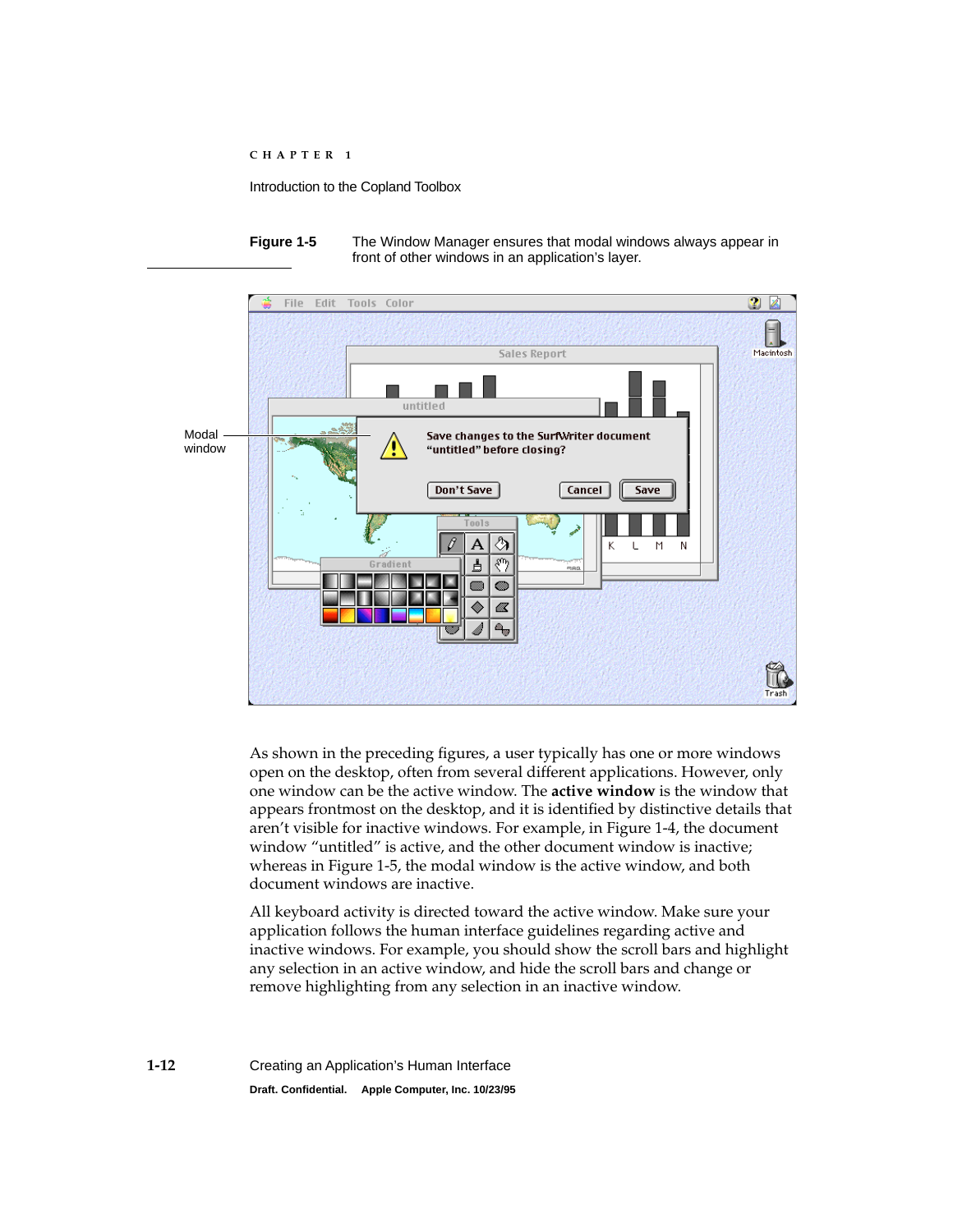Introduction to the Copland Toolbox

The chapter "Window Manager," which will be available with later developer releases, describes the standard kinds of windows and how to create, move, size, zoom, or update the contents of your window using Window Manager functions.

# Panels **1999 Panels** 1999 *Panels*

The Panels class library provides a uniform, object-oriented interface for implementing human interface elements commonly used by applications. These standard elements are based on SOM classes that all ultimately inherit from the abstract superclass Panel, as shown in Figure 1-6.

# **WARNING**

The class names and relationships shown in Figure 1-6 are preliminary and subject to change in later releases. ▲

**Figure 1-6** Top two levels of the inheritance hierarchy for the Panels class library

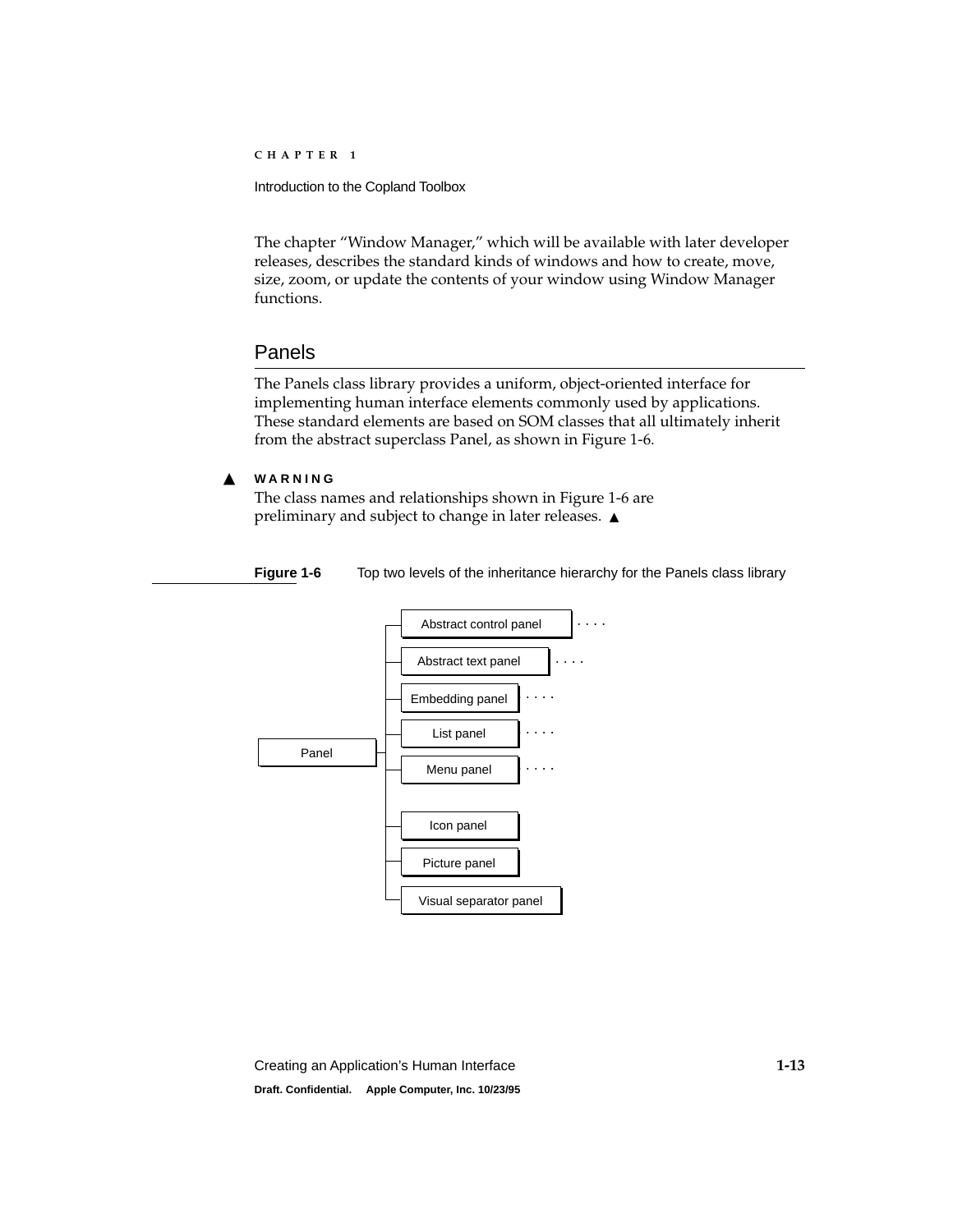Introduction to the Copland Toolbox

Figure 1-6 shows preliminary plans for the top two levels of the Panels inheritance hierarchy (which also includes additional subclasses not shown in the figure). These classes play the following roles:

- The panel class is the superclass for all panel classes, and as such it defines the attributes and methods shared by all panels. These include methods for initializing, enabling or disabling, drawing, and hiding or showing a panel, as well as methods that control keyboard focus, mouse interaction, copy, paste, drag and drop, and other standard interactive behavior. Other classes in the Panels class library define additional methods and other characteristics as necessary.
- The abstract control panel class is the superclass for all controls, including sliders, scroll bars, pop-up menus, progress indicators, and buttons such as checkboxes and radio buttons.
- The abstract text panel class is the superclass for all textual human interface elements, including static text, styled static text, and editable text.
- The embedding panel class is the superclass for panels that contain other panels, including dialog boxes, alert boxes, and radio button groups.
- The list panel class is the superclass for all panels that encapsulate lists, including icon lists, text lists, and scrolling lists.
- The menu panel class is the superclass for all panels that encapsulate menus.
- The last three classes shown in Figure 1-6 encapsulate simple visual elements that are commonly used in applications. These classes provide a convenient way to integrate purely visual elements with other human interface elements:
	- $\Box$  The icon panel class defines panels that encapsulate icons of different sizes and bit depths.
	- $\Box$  The picture panel class defines panels that encapsulate bitmapped images.
	- $\Box$  The visual separator class defines panels that encapsulate horizontal, vertical, and rectangular visual separators.

None of the standard panels require a traditional Toolbox manager. Instead of calling procedural functions, you create and manipulate panel objects using SOM techniques. Each panel knows how to draw itself appropriately depending on its state; for example, checkboxes can check and uncheck themselves, sliders can change their appearance in response to dragging, menu panels can highlight correctly when selected, and so on.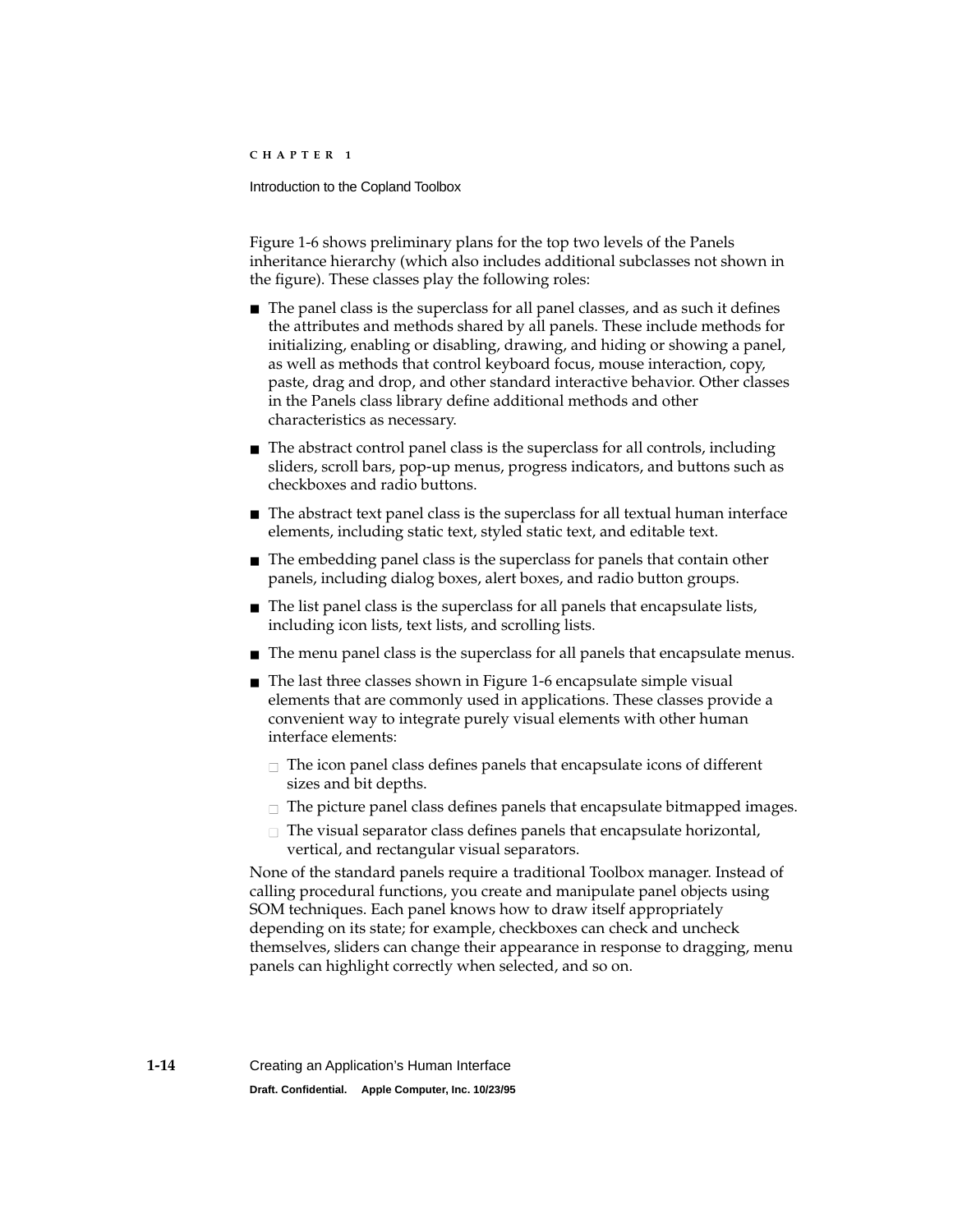Introduction to the Copland Toolbox

A panel controls all aspects of its appearance and behavior as its state changes in response to user activities. Your application determines what effect changes in the panel's state have within the application.

When you instantiate any panel, you can identify a function the panel will call when a state change should generate a specific action by your application. For example, the change in state that occurs when a user chooses a menu command might invoke the function provided by your application that executes the command. This arrangement keeps the implementation of the panel itself separate from the specific behavior that your application associates with a particular panel state.

Figure 1-7 illustrates a typical use of standard panels in a modal dialog box.



**Figure 1-7** Standard panels used in a modal dialog box

The dialog box shown in Figure 1-7 includes these standard panels:

- **Dialog box panel.** All the panels in Figure 1-7 are embedded within the standard dialog box panel, which is a special kind of embedding panel that encapsulates the entire contents of a dialog box. The dialog box panel isn't labeled in the figure; it consists of the entire content area of the modal dialog box. Like any other embedding panel, a dialog box panel controls the layout, keyboard focus, and mouse interaction for all the panels it contains.
- **Static text panel.** A panel that displays static text.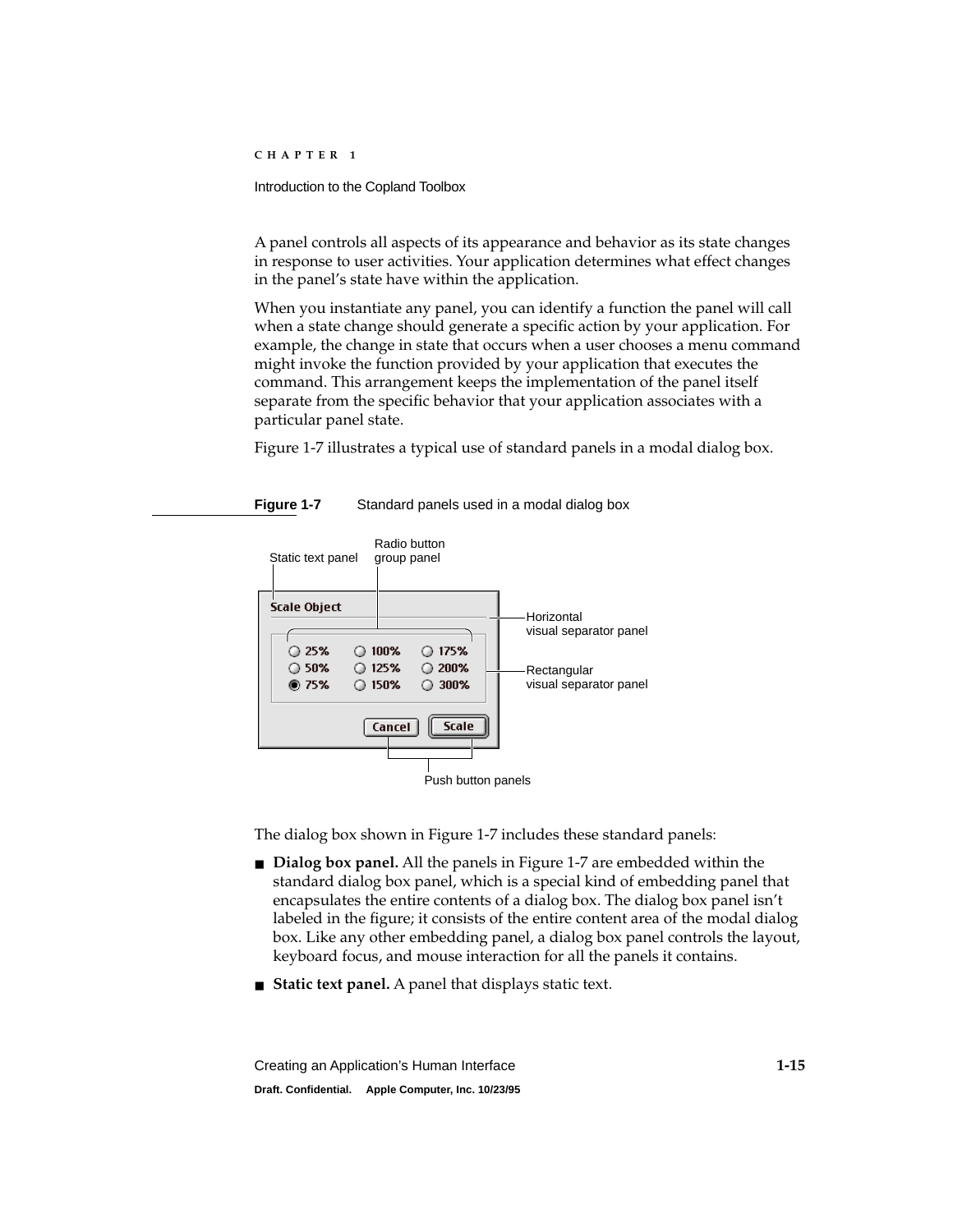- **Radio button group panel.** A specialized embedding panel that encapsulates radio button controls. A radio button group panel controls keyboard focus and mouse interaction for its radio buttons, changing their highlighting and state as appropriate in response to mouse clicks and keypresses.
- **Horizontal and rectangular visual separator panels.** Visual separator panels can be manipulated and positioned like any other panel within any embedding panel. You can also specify title text for the rectangular visual separator to display, as in the movable modal dialog box in Figure 1-11 on page 1-23.
- **Push button panels.** Keyboard focus for the Cancel and Scale button panels is integrated with the rest of the panels, and they highlight themselves correctly when clicked.

You can place panels in any window, not just a dialog box, and you can combine panels to create toolbars and other complex human interface elements, including menus.

Like any SOM-based class library, the Panels class library provides three key benefits associated with OOP:

- **Inheritance** allows subclasses to make use of characteristics defined by classes above them in their branches of the class hierarchy. You can use SOM subclassing techniques to derive new panel classes from standard panel classes, creating new kinds of elements without having to start from scratch.
- **Encapsulation** refers to the packaging of all the code that implements a panel's human interface behavior within the panel object itself, thus protecting it from accidental or inappropriate changes. Panels are autonomous SOM objects that you can reuse in completely unrelated applications. You don't have to subclass each time you want to use a particular kind of panel for a new purpose. Instead, you simply specify a different function during instantiation that implements application-specific behavior when the panel's state changes.
- **Unification** of disparate human interface elements in a single programming interface simplifies the construction of your application's human interface. You always implement common behavior, such as showing or hiding a panel, the same way no matter what kind of panel is involved. Instead of learning how to implement similar behaviors in slightly different ways for different managers, you use the same method to implement the same behavior for any panel.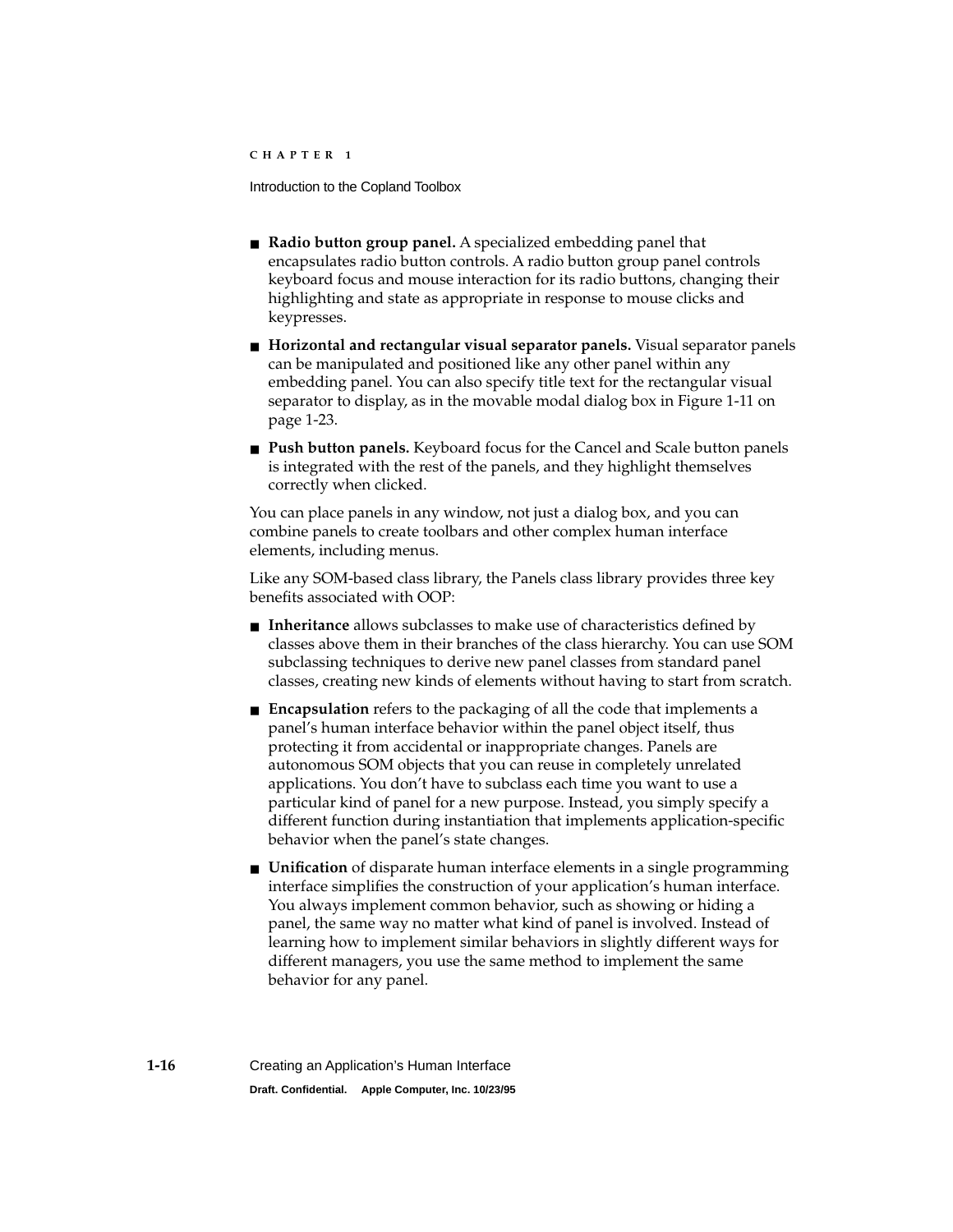Introduction to the Copland Toolbox

For more information about SOM, see the document "SOM and Software Extensibility in Copland."

You don't need to use an object-oriented language such as C++ to take advantage of these benefits. Some familiarity with OOP is required only if you subclass from the standard classes; and you need to subclass only if you want to create panels whose appearance or behavior differ from the standard panels. For a discussion of custom panels, see "Customizing Panels," beginning on page 1-44.

In addition to the benefits of OOP, the Panels class library includes support for the following capabilities:

- **Binary compatibility.** As SOM objects, future versions of any panel can be released without breaking existing versions.
- **Embedding.** You can arrange standard panels in containment hierarchies by using various kinds of embedding panels, without any need for subclassing.
- **Keyboard navigation.** Panels know how to react to keystrokes and how to display themselves with and without keyboard focus.
- **Collection items.** You can attach collection items to any panel. (For more information about collections, see "Extensible Data Structures" on page 1-43.)
- **Drag Manager support.** You can support drag and drop for any panel just by overriding a few methods.

The sections that follow include examples of some of the standard panels defined by the Panels class library.

# **Controls** 1999 **Controls** 1999 **Controls** 1999 **Controls**

Most windows and dialog boxes contain controls. Controls are human interface elements that the user can manipulate with the mouse to perform actions in your application or to change settings that modify future actions.

Table 1-1 shows examples of the panels you can create with the panel classes for controls. The appearance of each control is defined by its class. The current theme determines details of its appearance, and your application determines its actions and settings.

You can use panel methods to draw most of the standard controls with **keyboard focus**—that is, change a control's appearance as appropriate when it is the focal point on screen for actions triggered by keypresses.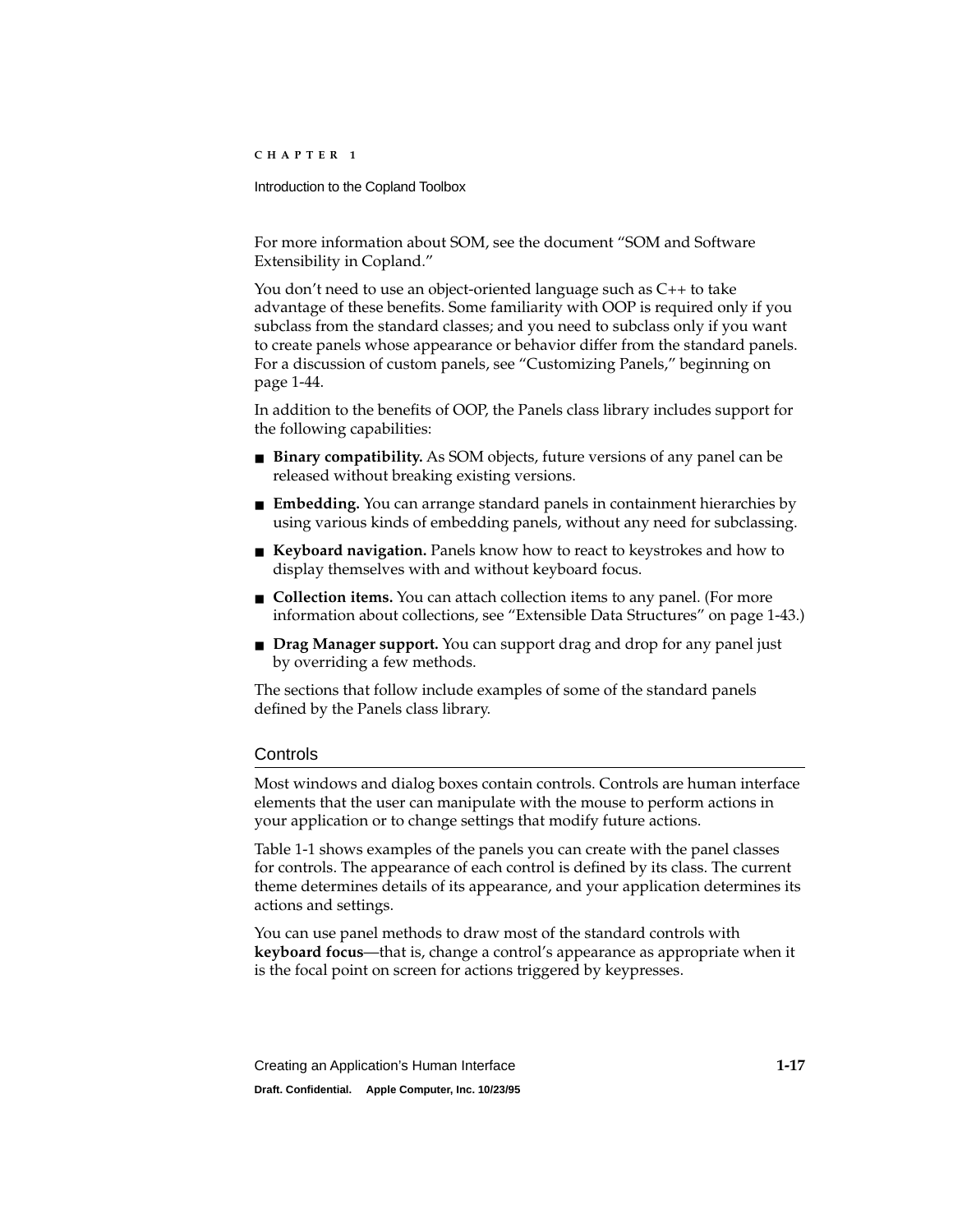**Table 1-1** Some of the standard panels that encapsulate controls

| <b>Example in the</b><br><b>Apple Default theme</b> | <b>Name</b>             | <b>Description</b>                                                                                                                                                                                                                                                                                                                                                                                                                                                              |
|-----------------------------------------------------|-------------------------|---------------------------------------------------------------------------------------------------------------------------------------------------------------------------------------------------------------------------------------------------------------------------------------------------------------------------------------------------------------------------------------------------------------------------------------------------------------------------------|
| Cancel                                              | Push<br>button<br>panel | A button that displays text indicating its<br>purpose. Used to perform an instantaneous<br>action when clicked by the user, such as<br>completing operations defined by a dialog box<br>or acknowledging an error message in an alert<br>box. You can optionally specify that a push<br>button is the default button, in which case it<br>draws itself with standard default appearance<br>for the current theme; for example, with a ring<br>around it.                        |
|                                                     | Icon<br>button<br>panel | A button that displays an icon. Used in<br>situations where icons are more convenient than<br>text for indicating a button's purpose, for<br>example in palettes and toolbars. An icon button<br>can animate momentarily like a push button or<br>toggle back and forth between a pressed state<br>and an unpressed state, similar to a checkbox.<br>Icon buttons come in three sizes: small, medium,<br>and large. This example shows a large icon.                            |
| Checkbox text                                       | Checkbox<br>panel       | A button that displays a small square with<br>accompanying text indicating what kind of<br>setting the checkbox controls. Used for an option<br>that must be off, on, or in a mixed state. In the<br>Apple Default theme, the square contains an X<br>when the setting associated with the box is on, is<br>empty when the setting is off, or contains a short<br>horizontal line when the setting is mixed. (For<br>more information about the mixed state, see<br>page 1-21.) |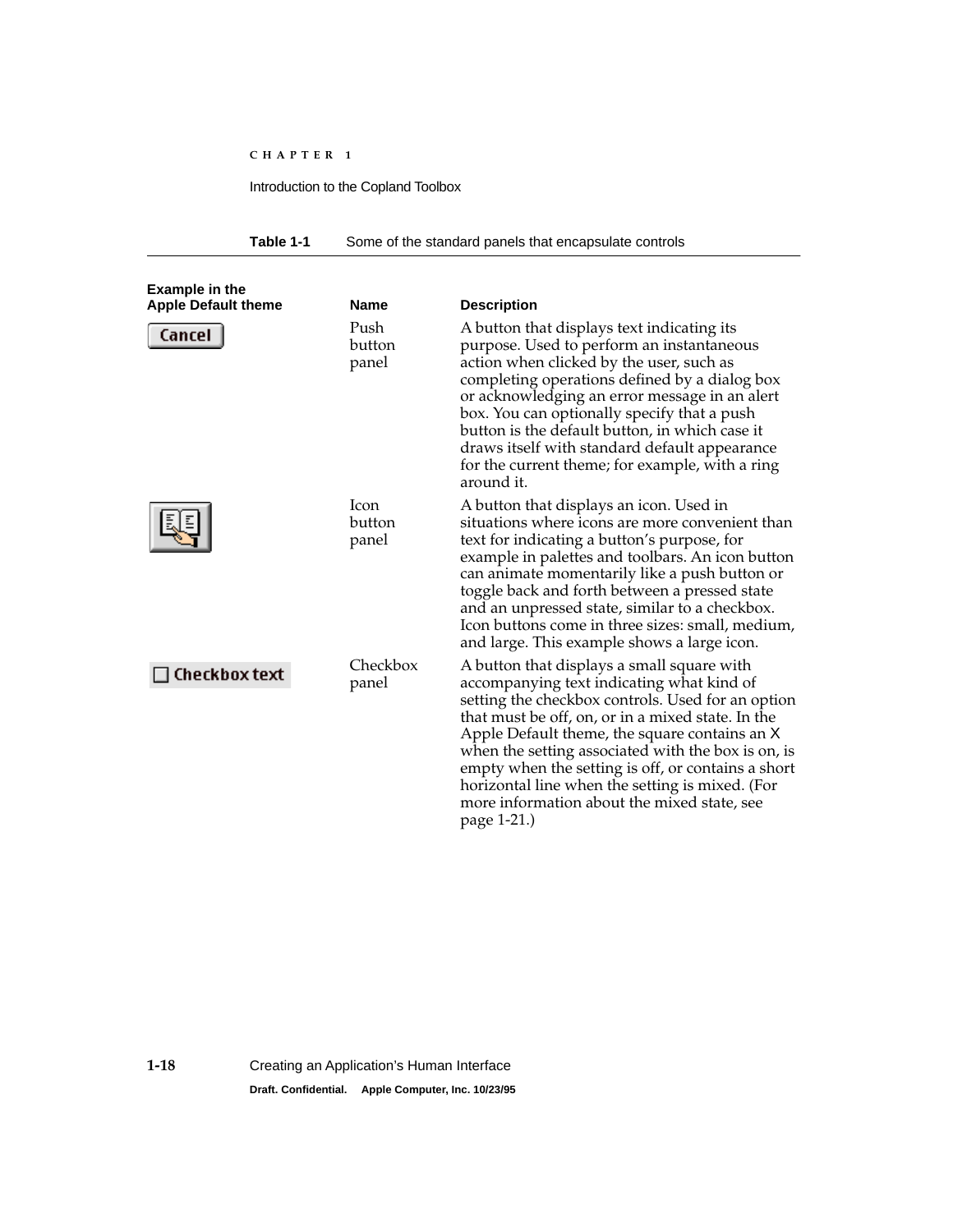| <b>Example in the</b><br><b>Apple Default theme</b> | <b>Name</b>                            | <b>Description</b>                                                                                                                                                                                                                                                                                                                                                                                                                                                                                                                                                                    |
|-----------------------------------------------------|----------------------------------------|---------------------------------------------------------------------------------------------------------------------------------------------------------------------------------------------------------------------------------------------------------------------------------------------------------------------------------------------------------------------------------------------------------------------------------------------------------------------------------------------------------------------------------------------------------------------------------------|
| $\bigcirc$ Radio button text $\hspace{0.1mm}$       | Radio<br>button<br>panel               | A button that displays a circle with a title beside<br>it indicating what kind of setting the radio<br>button controls. Like checkboxes, radio buttons<br>retain and display an on-or-off setting; however,<br>only one radio button in a group of radio<br>buttons should be on at any one time. In the<br>Apple Default theme, the circle is filled when the<br>setting associated with the button is on, is empty<br>when the setting is off, or contains a short<br>horizontal line when the setting is mixed. (For<br>more information about the mixed state, see<br>page 1-21.) |
|                                                     | <b>Disclosure</b><br>triangle<br>panel | A triangle used to control progressive disclosure<br>in lists, such as lists of files and folders in the<br>Finder. When the arrow points right, only one<br>item should be visible beside it. When the arrow<br>points down, both the original item and the<br>items contained within it should be visible in the<br>list. To toggle between the two states, the user<br>clicks the disclosure triangle, which turns with a<br>characteristic animation defined by the current<br>theme.                                                                                             |
|                                                     | Little<br>arrows<br>panel              | A pair of arrows that typically accompany a text<br>box containing a numerical value, such as the<br>date or time. Clicking the up arrow should<br>increase the value in the text box, and clicking<br>the down arrow should decrease it. The new<br>values don't need to be contiguous to the old<br>ones as long as they change in a logical and<br>predictable manner appropriate for whatever<br>they represent.                                                                                                                                                                  |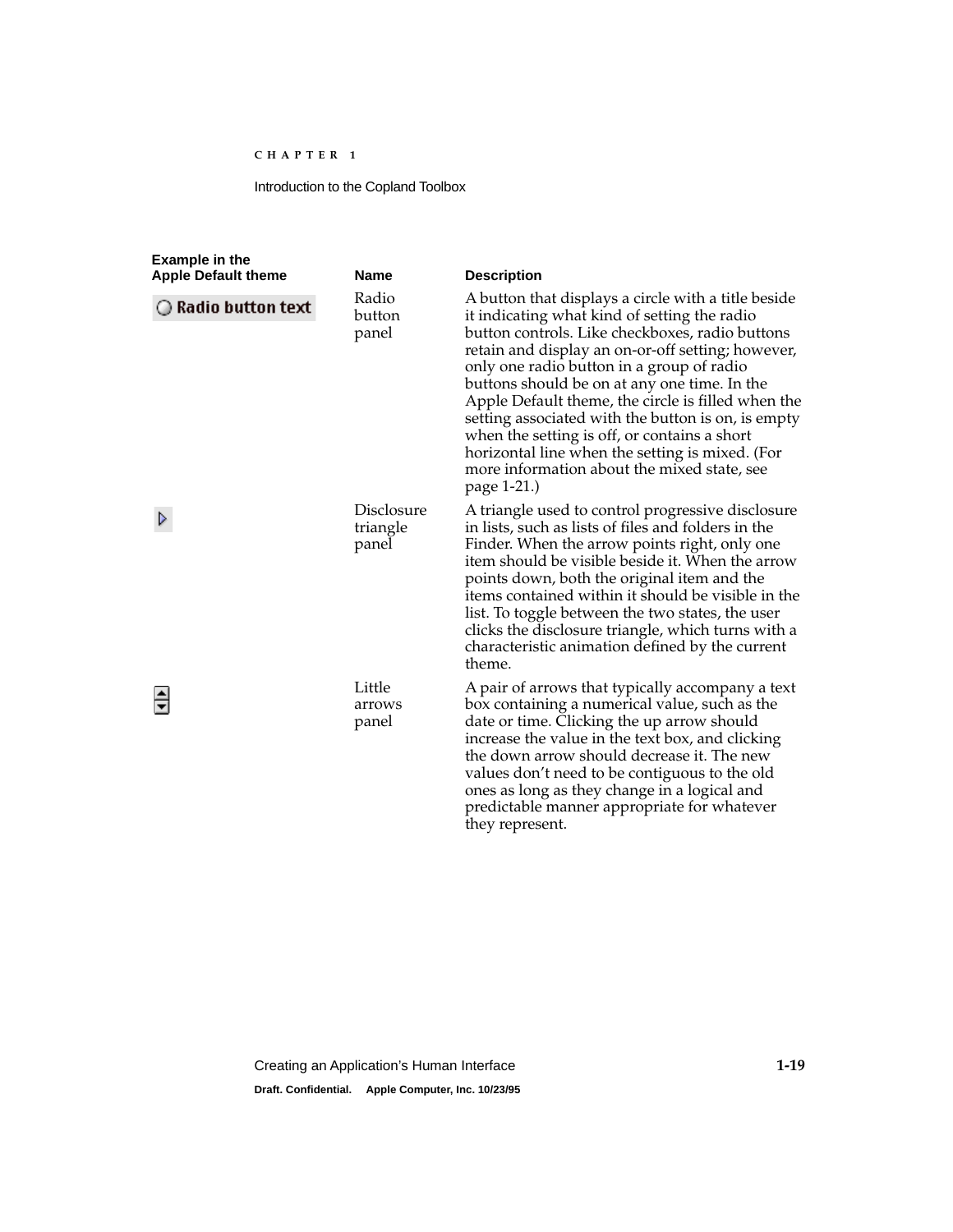| <b>Example in the</b><br><b>Apple Default theme</b>   | Name                           | <b>Description</b>                                                                                                                                                                                                                                                                                                                                                                                                                                                                                                                                                                                                |
|-------------------------------------------------------|--------------------------------|-------------------------------------------------------------------------------------------------------------------------------------------------------------------------------------------------------------------------------------------------------------------------------------------------------------------------------------------------------------------------------------------------------------------------------------------------------------------------------------------------------------------------------------------------------------------------------------------------------------------|
|                                                       | Progress<br>indicator<br>panel | A horizontal display used to indicate the<br>progress of a lengthy operation (typically more<br>than three seconds). If you don't know how long<br>an operation will take, you can let the user know<br>that it's still in progress by rotating a progress<br>indicator like a barber pole, as shown in the<br>upper example. If you can supply values to the<br>panel indicating how much of an operation has<br>been completed, the progress indicator can fill<br>itself in from one end to the other to indicate<br>what percentage of the operation has been<br>completed, as shown in the lower example.    |
|                                                       | Slider<br>panel                | Displays a range of values, magnitude, or<br>position. A movable indicator shows the current<br>setting. Some sliders allow users to alter the<br>value of the slider by moving the indicator up<br>and down or back and forth. Sliders can be<br>analog or digital devices that display their<br>values graphically.                                                                                                                                                                                                                                                                                             |
| Palatino<br>Bookman<br>Chicago<br>Geneva<br>/Palatino | Pop-up<br>menu<br>panel        | A menu that appears in a dialog box or window.<br>Used as an alternative to a radio button group or<br>a list, a pop-up menu allows the user to select<br>from several choices. When the user presses the<br>mouse button while the pointer's over the menu<br>title, additional menu items appear, as shown in<br>this example. Pop-up menu panels can support<br>all the features of regular menus, including icons<br>and other menu item types, sticky menus, and<br>tear-off menus. They also handle mouse and<br>keyboard interaction, including highlighting the<br>menu item and tracking keyboard focus. |
| Ш                                                     | Scroll bar<br>panel            | A narrow rectangle with an arrow in a box at<br>each end and a scroll box that moves between<br>them. Windows can have a horizontal scroll bar,<br>a vertical scroll bar, or both. Users can click the<br>arrows or drag the scroll box to display more of<br>the document by scrolling it into view. Scrolling<br>should be live-that is, the contents of the<br>window should scroll at the same time that the<br>user is dragging the scroll box.                                                                                                                                                              |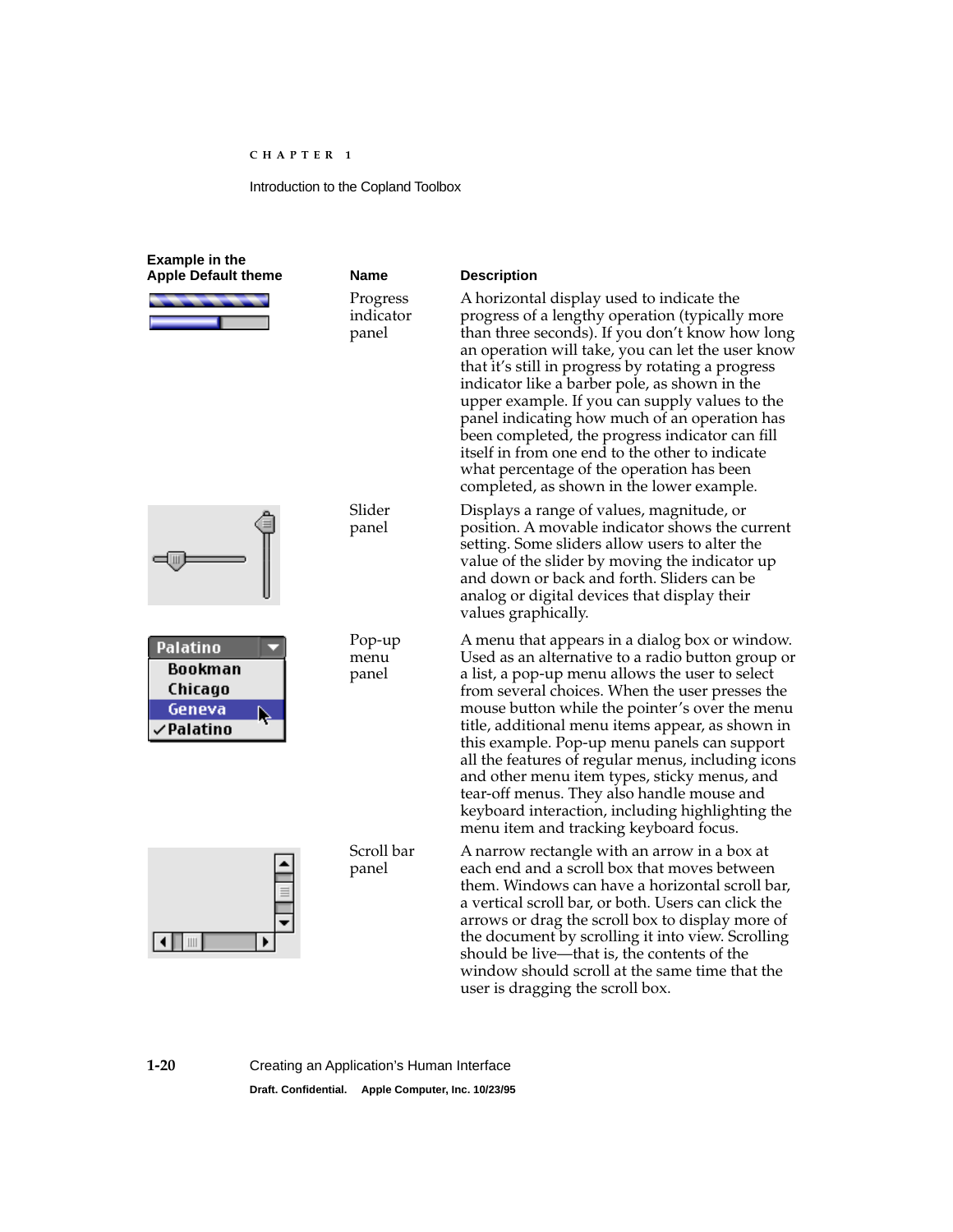Introduction to the Copland Toolbox

Radio buttons and checkboxes can be displayed in three different states: on, off, or mixed. A **mixed state** indicates that a setting is on for some elements and off for others. For example, a checkbox that determines whether a character is boldface appears in a mixed state if some characters in a range of selected text are bold and others aren't. Because a mixed state provides feedback about the settings for several elements, the user can't change it directly. Instead, the user must change the settings for the individual elements.

You can use panel methods to get a series of control values back from a control such as a slider or scroll bar while a user is still manipulating it. For example, you can get control values back from a scroll bar that allow your application to redraw the window's contents while the user is dragging the scroll box (live scrolling), or you can change the sound volume while the user is still manipulating the slider rather than waiting until the user releases it. All control values are 32-bit values, permitting manipulation of any control at a very detailed level of granularity.

The chapter "Controls," which will be available with later developer releases, describes how to create and manipulate the standard controls.

# Text Elements 1

The Panels class library includes separate classes for static text panels, styled static text panels, and editable text panels.

A static text panel or static styled text panel encapsulates a text object. Figure Figure 1-8 shows two static text panels.

**Figure 1-8** Static text panels

**Find What:** 

Change To:

An editable text panel encapsulates a text object and permits editing of the text it contains. Editable text panels support keyboard navigation, copy, paste, drag and drop, and styled text. Figure 1-9 shows an editable text panel.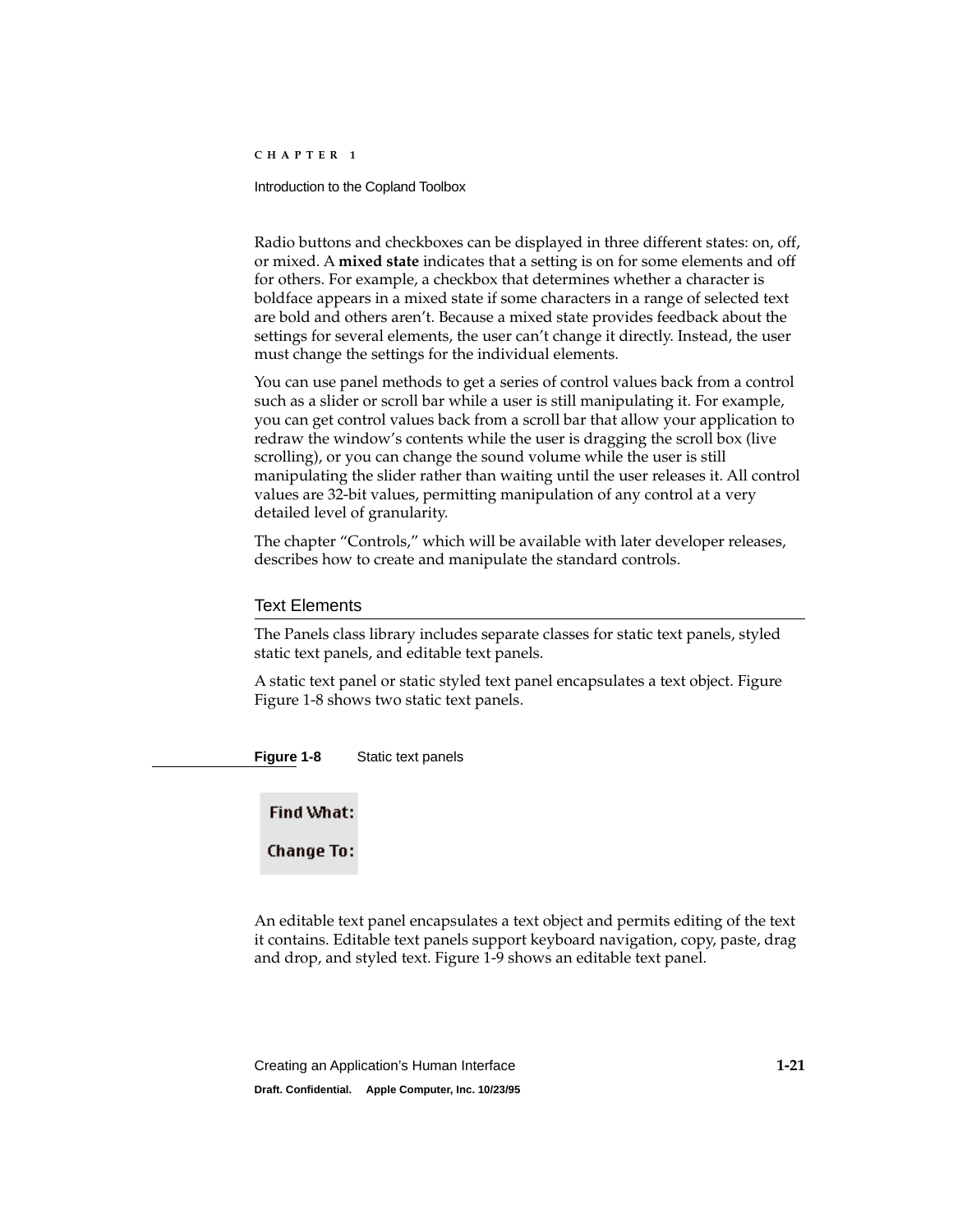Introduction to the Copland Toolbox

**Figure 1-9** An editable text panel

# \$1115.00

For more information about text objects, see "International Text" on page 1-43.

# Alert Boxes and Dialog Boxes 1

In addition to windows and their contents, a Copland application also uses alert boxes and dialog boxes to communicate with the user. An application displays an **alert box** to warn or to report an error to the user. An alert box typically consists of an icon, text describing the situation, and buttons for the user to acknowledge or rectify the problem.

Figure 1-10 shows an alert box that the SurfWriter application displays when the user attempts to close a window without saving the document. The alert box gives the user a chance to save the document before the SurfWriter application closes the window, thus helping to avoid accidental data loss.

**Figure 1-10** An alert box panel



An application displays a **dialog box** to solicit specific kinds of information from the user. Embedding panel classes include methods that you can use to assemble standard panels such as buttons, text panels, lists, and visual separators in alert boxes and dialog boxes. You also use panel methods to handle user interactions with dialog boxes.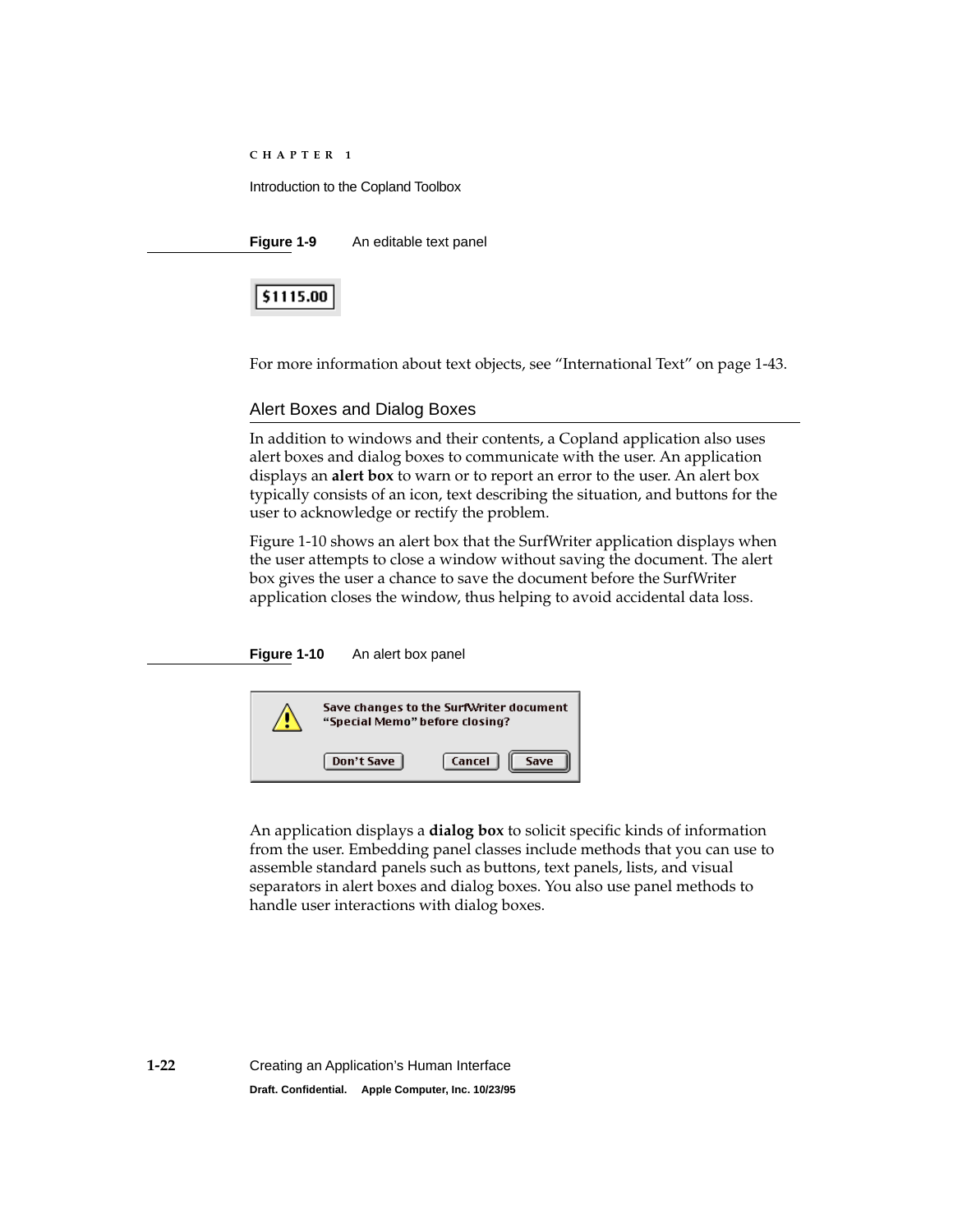You can create modal, movable modal, or modeless dialog boxes. Figure 1-11 shows an example of each type. Each dialog box in the figure is constructed from a variety of standard panels.

**Figure 1-11** Modal, movable modal, and modeless dialog box panels

| <b>Scale Object</b> |                 |                                 |
|---------------------|-----------------|---------------------------------|
| $\odot$ 25%         | $\bigcirc$ 100% | ◎ 175%                          |
| ○ 50%               |                 | $\bigcirc$ 125% $\bigcirc$ 200% |
| ● 75%               | $\odot$ 150%    | $\bigcirc$ 300%                 |
|                     | Cancel          | <b>Scale</b>                    |

A modal dialog box

|                | <b>Document</b>              |
|----------------|------------------------------|
| Margins        | Footnotes                    |
| Top: 1in       | Position:   End of Page      |
| Bottom: 1 in   | X Auto Number Footnotes      |
| Left: $1$ in   | $\Box$ Restart Each Page     |
| Right:<br>1 in | Starting Number: 1           |
|                | Cancel<br><b>Apply</b><br>OК |

A movable modal dialog box

|                     | <b>Global Changes</b>        |
|---------------------|------------------------------|
|                     | Find What:   blueberries     |
| Change To: Cherries |                              |
|                     | <b>Change</b><br><b>Stop</b> |

A modeless dialog box

Creating an Application's Human Interface **1-23 Draft. Confidential. Apple Computer, Inc. 10/23/95**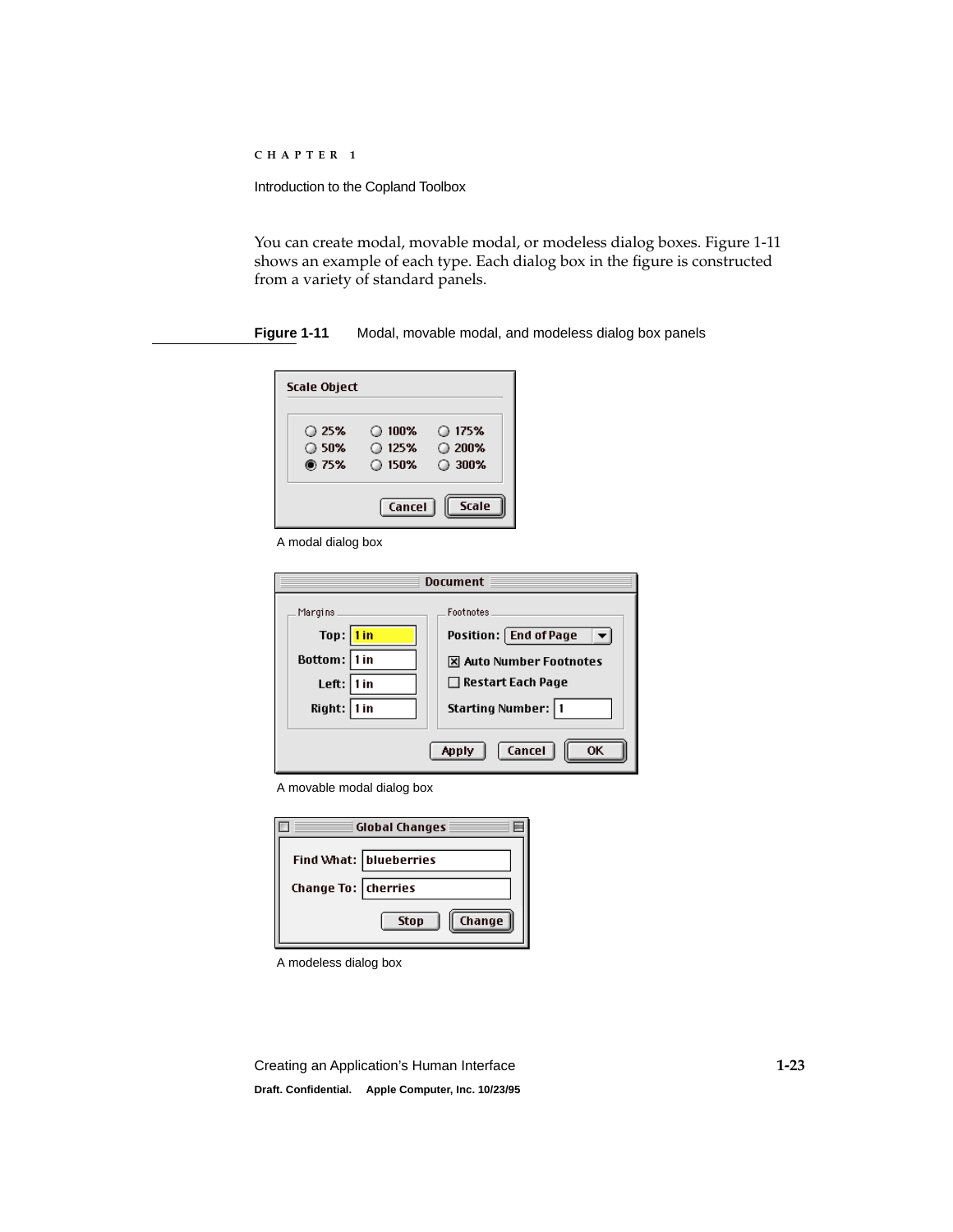Introduction to the Copland Toolbox

A **modal dialog box** requires the user to work in a single mode—that is, only inside the dialog box—until the completion of the user's interaction with that dialog box. A modal dialog box is similar in appearance to an alert box, except that a modal dialog box can contain any combination of panels, whereas an alert box consists only of text, icon, and button panels. The user cannot move a modal dialog box, and the user can dismiss it only by clicking the appropriate buttons. You should use a modal dialog box only when it's essential for the user to complete an operation before performing any other work.

A **movable modal dialog box** is a modal dialog box with a title bar (but no close box) that allows the user to move the dialog box. The user can dismiss the dialog box only by clicking its buttons; however, when you use movable modal dialog boxes, you should allow the user to switch layers by clicking in another application's window or by choosing another application from the Apple or Application menu. Use a movable modal dialog box when the user might need to move the dialog box to view other areas of the screen or when the user can switch to another application without affecting the state of your application.

A **modeless dialog box** is a dialog box that looks like a document window without a size box or scroll bars. A modeless dialog box does not require the user to respond before doing anything else. The user can move a modeless dialog box, move between a modeless dialog box and other windows, and close a modeless dialog box just like a document window. Whenever possible, use a modeless dialog box instead of a movable modal or modal dialog box. Use a modeless dialog box when the user can perform other operations—such as working in document windows—without dismissing the dialog box.

The chapter "Dialog Boxes and Alert Boxes," which will be available with later releases, describes how to create alert boxes and dialog boxes.

# Radio Button Groups 1

A radio button group is a special embedding panel that encapsulates several radio button panels, as shown in Figure 1-12. Unlike the individual radio button panel illustrated on page 1-19, a radio button group panel can handle mouse and keyboard interaction, including highlighting and tracking keyboard focus.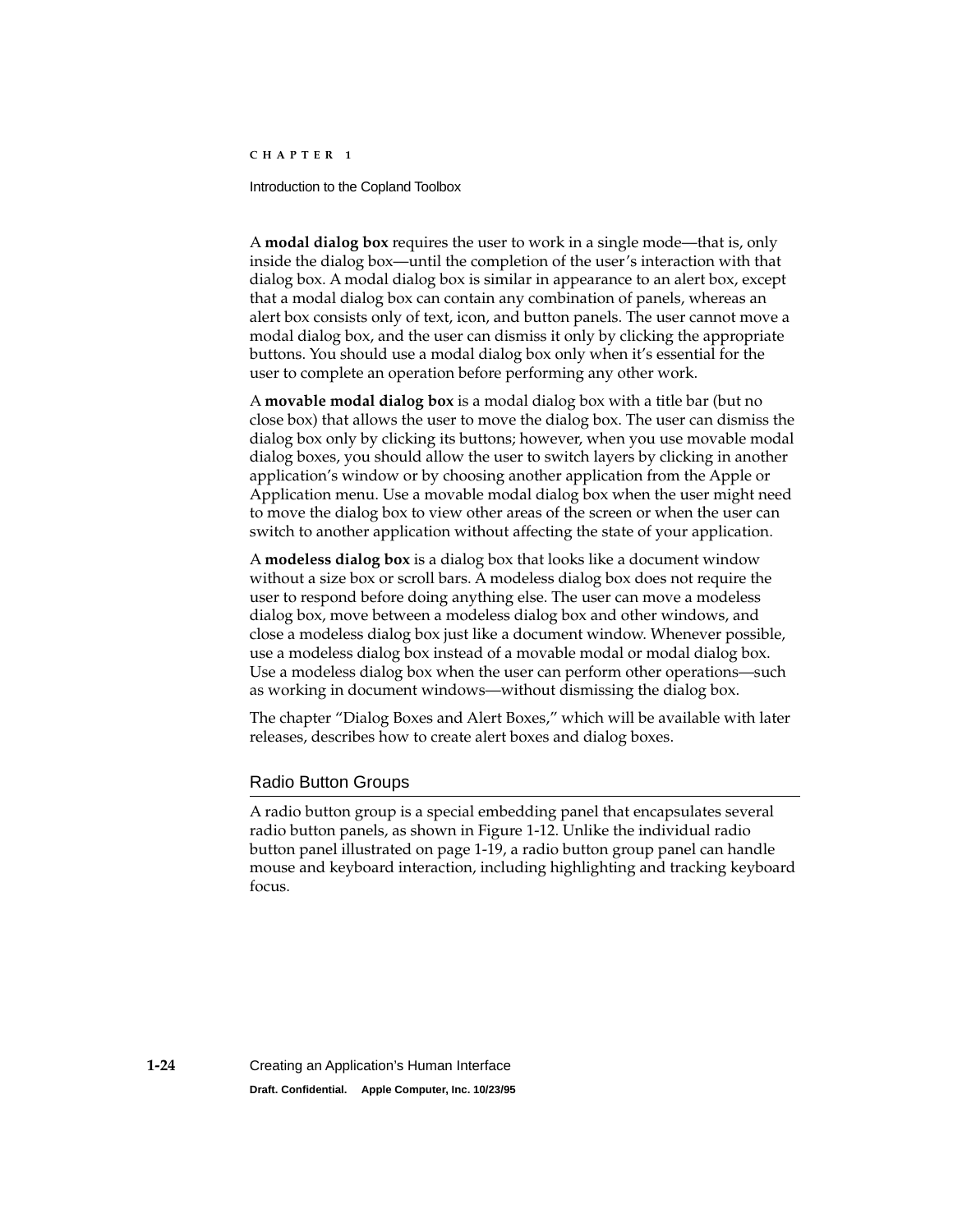Introduction to the Copland Toolbox

**Figure 1-12** A radio button group panel

| $\circ$ 25% | $\odot$ 100% | Q175%        |
|-------------|--------------|--------------|
| ○ 50%       | $\odot$ 125% | $\odot$ 200% |
| ◉ 75%       | ○ 150%       | $\odot$ 300% |

# Lists 1

A **list** is a series of items displayed within a rectangle. Each item in a list is contained within a rectangular **cell.** All cells within a list are the same size, but may contain different types of data and multiple columns of data. The user can click cells to select them. Figure 1-13 shows two simple list panels.

# **Figure 1-13** Simple list panels



You can create lists with or without scroll bars. To arrange one or more lists with buttons and other controls in a window, you simply add the lists and other panels to an embedding panel.

You can use list panel methods to store and update the data within a list, display the list within a window with an appearance that matches the current theme, and respond appropriately to mouse clicks within a list. List panels store all offsets and values using 32-bit values, permitting the association of large amounts of data with a single list.

The chapter "Lists," which will be available with later developer releases, describes in detail how to create lists.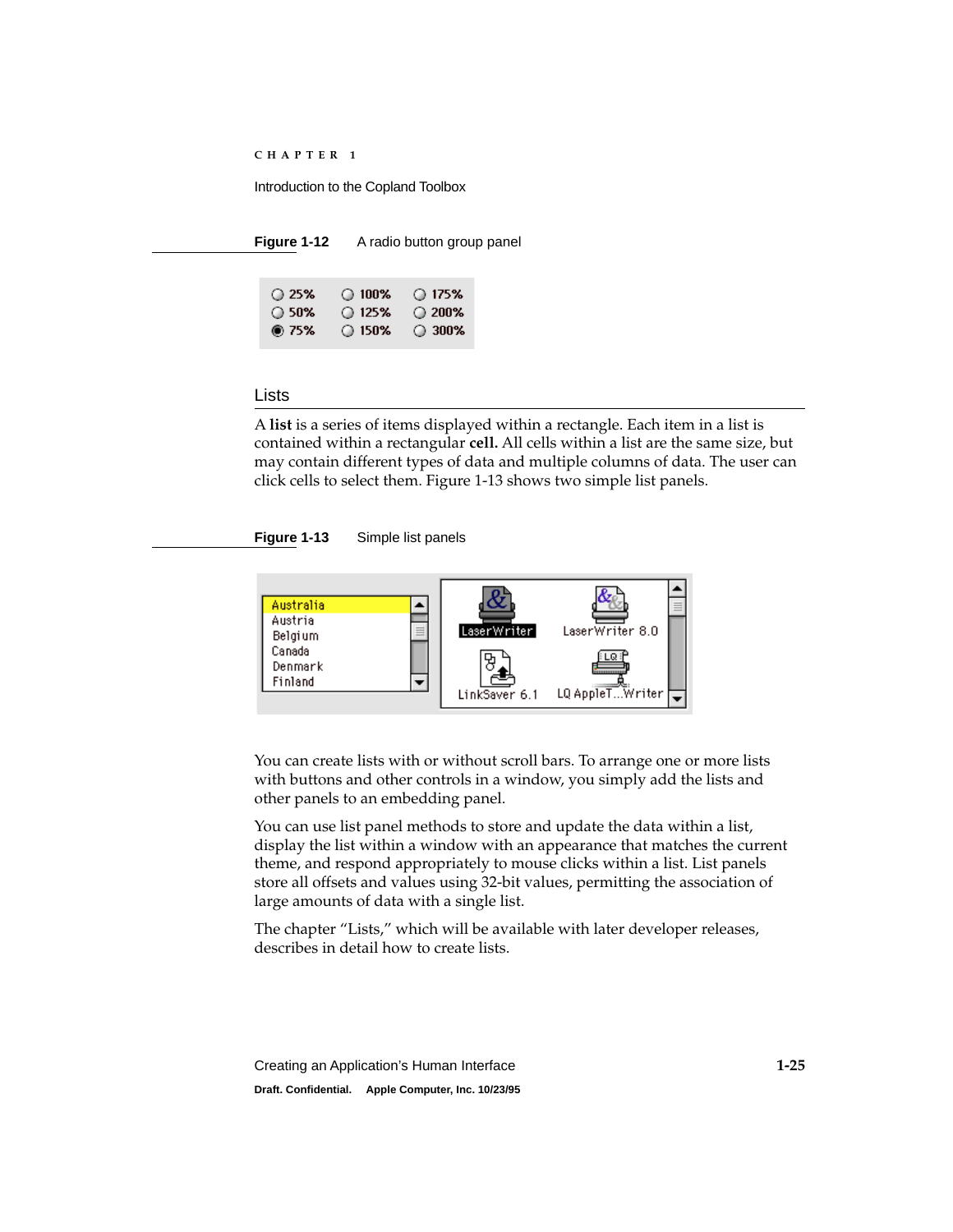# Menus **1996 Menus** 1996 **Menus** 1997 **Menus** 1997 **Menus** 1997 **Menus** 1997 **Menus**

A menu lets the user view or choose an item from a list of choices or commands that your application provides. You design your application's menus according to the tasks or actions your application performs. All applications should support the Apple, File, Edit, Help, Keyboard, and Application menus.

A menu consists of several **menu items.** The menu panel class defines a variety of standard menu items, including text, submenus, icons, and pattern and color cells. Menu panels also allow you to

- create grid menus that contain colors, patterns, and icons
- make any application menu or submenu a tear-off menu
- provide custom content on an item-by-item basis
- display any font in any language using any script in a menu
- display a keyboard equivalent for any menu item using multiple modifier keys
- show and hide the menu bar
- support a "sticky menu" mode that allows users to leave a menu or submenu open and choose menu items by clicking them or from the keyboard

Figure 1-14 and Figure 1-15 show three menus created from standard menu panel classes, including pattern and color swatches, text items based on text objects, dividers, and submenus. You can freely mix icons, text, marks, and keyboard equivalents in any menu item.

The chapter "Menus," which will be available with later developer releases, describes in detail how to create menu panels.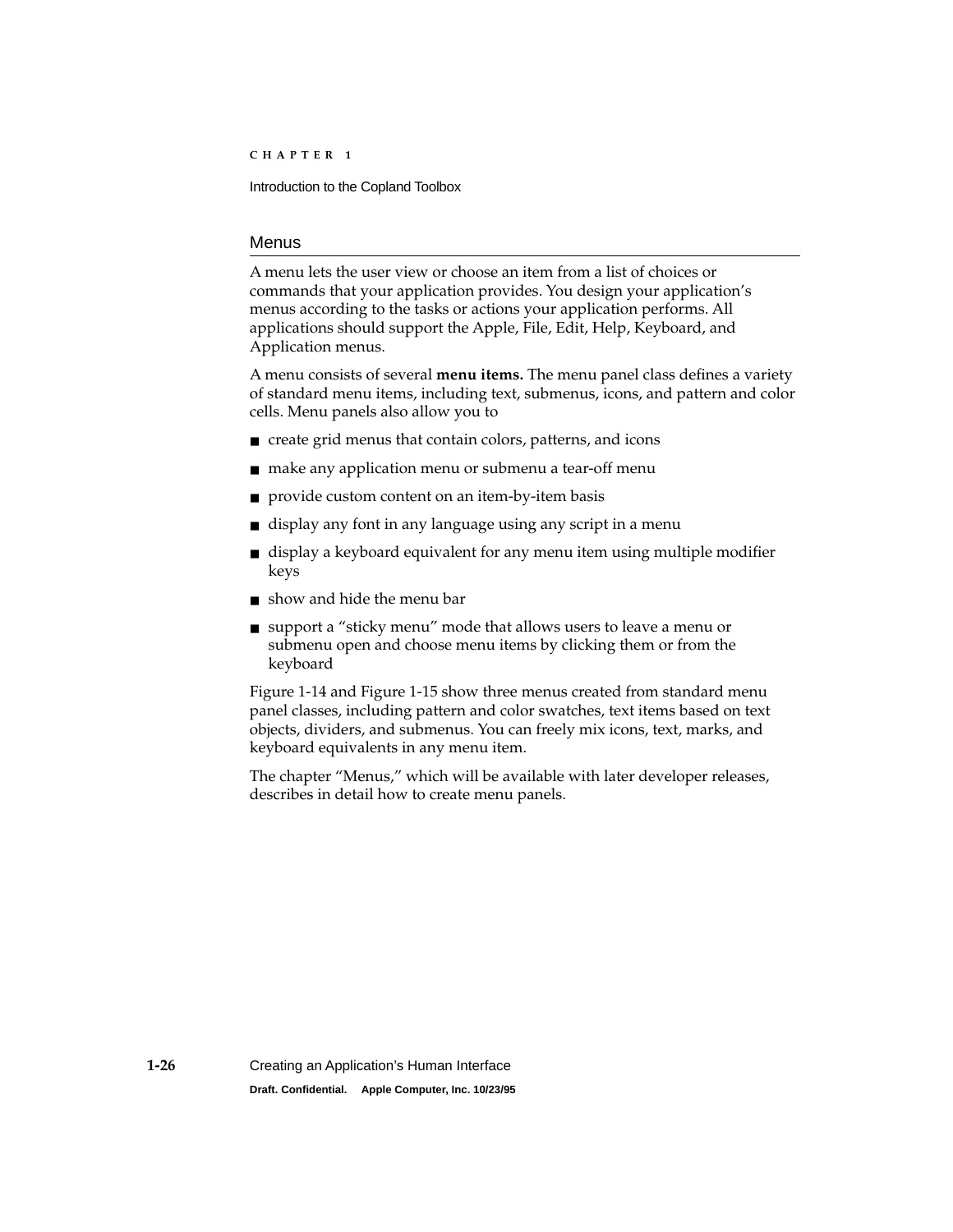







| <b>Palette</b><br>⊨ |
|---------------------|
|                     |
|                     |
|                     |
|                     |
| 5                   |
|                     |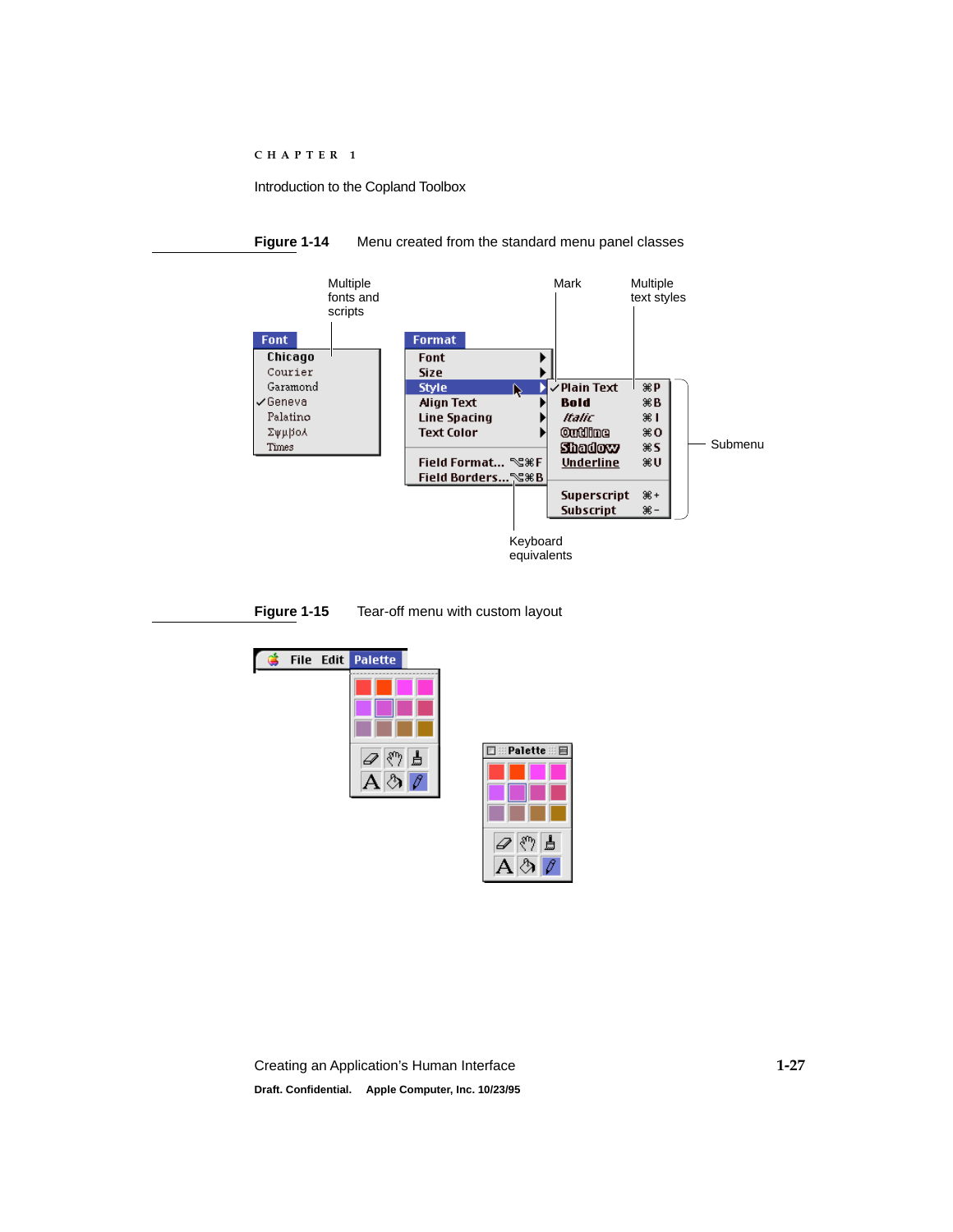Introduction to the Copland Toolbox

# Simple Visual Elements 1

In addition to the interactive panels introduced in the preceding sections, the Panels class library defines a variety of simple visual panels, including icons, pictures, and visual separators. Although users don't interact with these elements, it is often convenient to implement them as panels.

Simple visual elements can be implemented in two ways: by using the Panels class library panels or by using lower-level services. The visual panels defined by the Panels class library encapsulate the visual elements most commonly used in applications. Using these standard panels is usually the easiest way to integrate simple visual elements with your application's interactive human interface elements.

## **Icons 1**

An icon is a graphic representation of some human interface element, such as a document, disk, folder, application, or the Trash in the Finder. The Finder draws and manages the icons that a user sees on the desktop.

Figure 1-16 shows the Note icon commonly used to identify Note alert boxes.

**Figure 1-16** A Note icon panel



To display an icon, you typically use an icon panel. An icon panel encapsulates an icon and can draw itself appropriately within an embedding panel. Icon panels include methods for creating, drawing, labeling, and disposing of icons.

It's also possible to display an icon using the Icon Utilities, a lower-level set of utilities for manipulating icons that aren't inside panels. For example, you can use the Icon Utilities to display icons in your application's content area. The Icon Utilities also allow you to obtain the icon currently being used by a particular file in the Finder so you can display it.

The chapter "Icons," which will be available with later developer releases, describes in detail how to create and manipulate icons.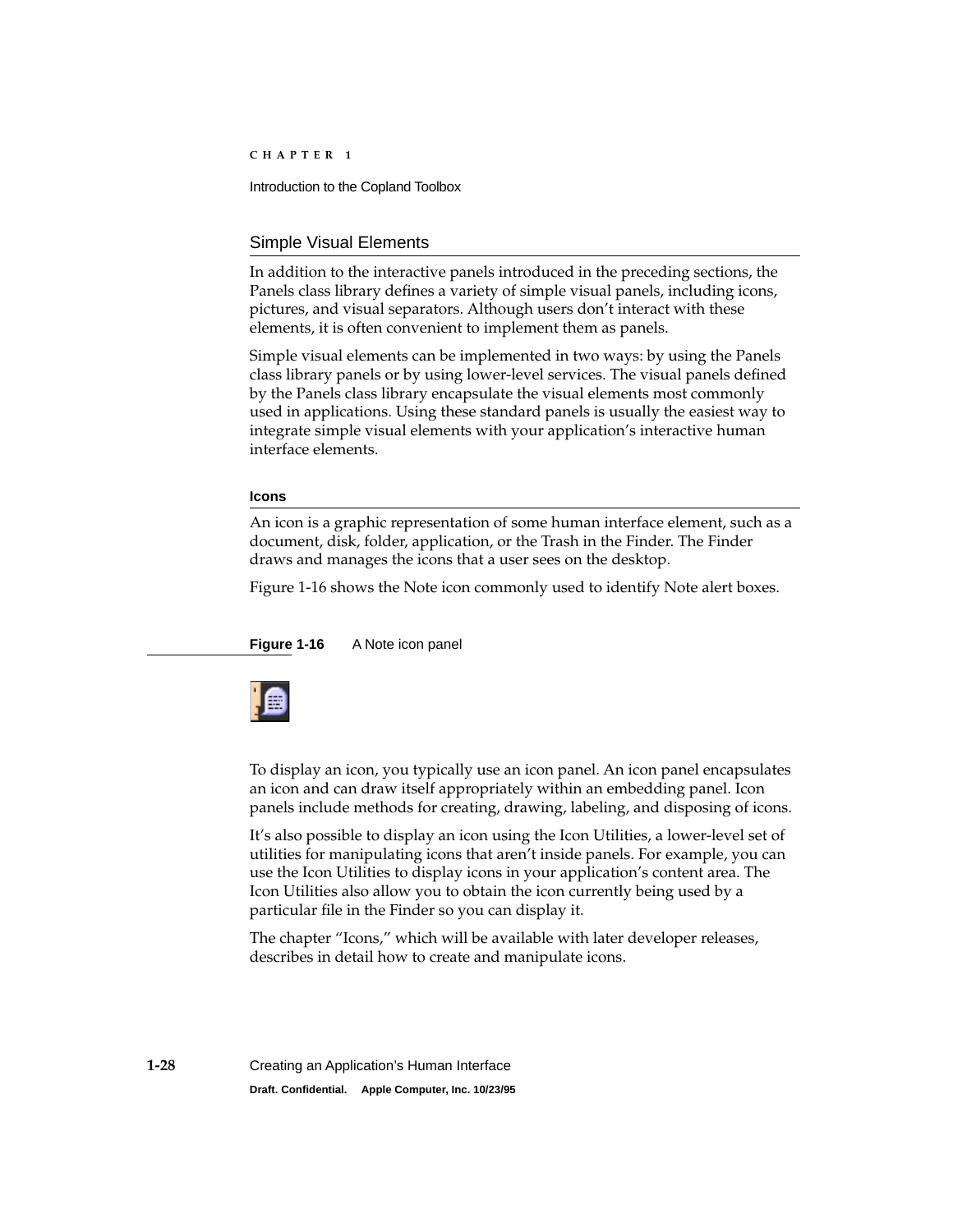# **Pictures 1**

To display a QuickDraw picture, you typically use a picture panel. Figure 1-17 shows an example.

**Figure 1-17** A picture panel



To display a picture that's not in a panel, you can call QuickDraw directly.

# **Visual Separators 1**

Visual separator panels can display horizontal, vertical, or rectangular visual separators. Figure 1-18 shows examples of horizontal and visual separators. A rectangular visual separator can optionally include a title. For an example of a rectangular visual separator panel, see Figure 1-7 on page 1-15.

**Figure 1-18** Horizontal and vertical visual separator panels



To display visual separators that aren't part of a panel, you can use the Appearance Manager primitives shown in Table 1-2 on page 1-38.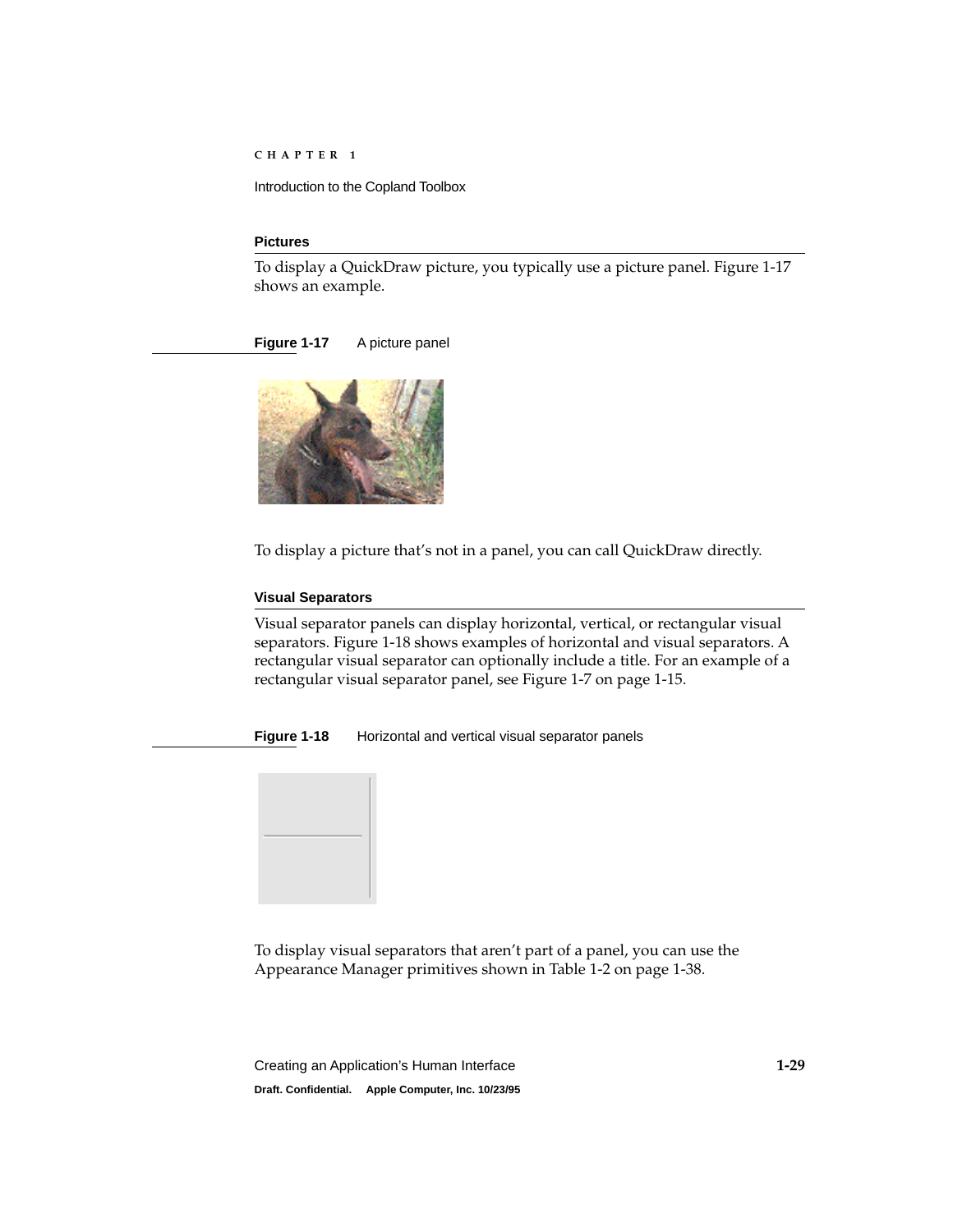# Copy, Paste, Drag, and Drop 1

Users of Copland applications should be able to copy and paste data freely within the same window or from one window to another. Users should also be able to drag visual interface elements such as text, graphics, bitmaps, icons, or outline items from one place to another by pressing down on the mouse button while the pointer is over a selection, moving the pointer across the screen, and then releasing the mouse button.

You can use the Scrap Manager, Clipboard Manager, and Drag Manager to implement copy, paste, and drag and drop in a single piece of code. The Scrap Manager provides the generic transport package format, and the Clipboard and Drag Managers provide transport mechanisms for moving the packaged data, called a *scrap,* from one place to another.

Because they don't involve drawing to the screen, the Scrap Manager and the Clipboard Manager execute in a preemptively safe manner and are fully reentrant—unlike the Drag Manager and the rest of the Copland Toolbox, which are non-reentrant.

The chapter "Scrap, Clipboard, and Drag Managers," which will be available with later developer releases, describes in detail how to implement copy, paste, and drag and drop. The sections that follow introduce these three managers.

# Scrap Manager 1

The Scrap Manager can handle data of any size, including QuickTime movies, sound data, graphics data, and other data that take up a lot of memory. The Scrap Manager provides functions that allow you to create a scrap, package the data to be transported inside it, and retrieve the data after the Clipboard Manager or Drag Manager have transported the scrap to its destination.

A **scrap** consists of one or more **scrap items.** Each scrap item is associated with a single piece of data represented by one or more **scrap item types.** For example, a scrap that contains a picture might contain a single scrap item represented by a single scrap item type, such as a PICT; whereas a scrap that contains a Finder icon might contain a scrap item represented by several scrap item types, including the icon itself, a PICT, and a reference used by the file system to identify the file associated with the icon, as shown in Figure 1-19. It is usually desirable to provide the same data in several different formats, so that the receiving application can choose a format that it can handle.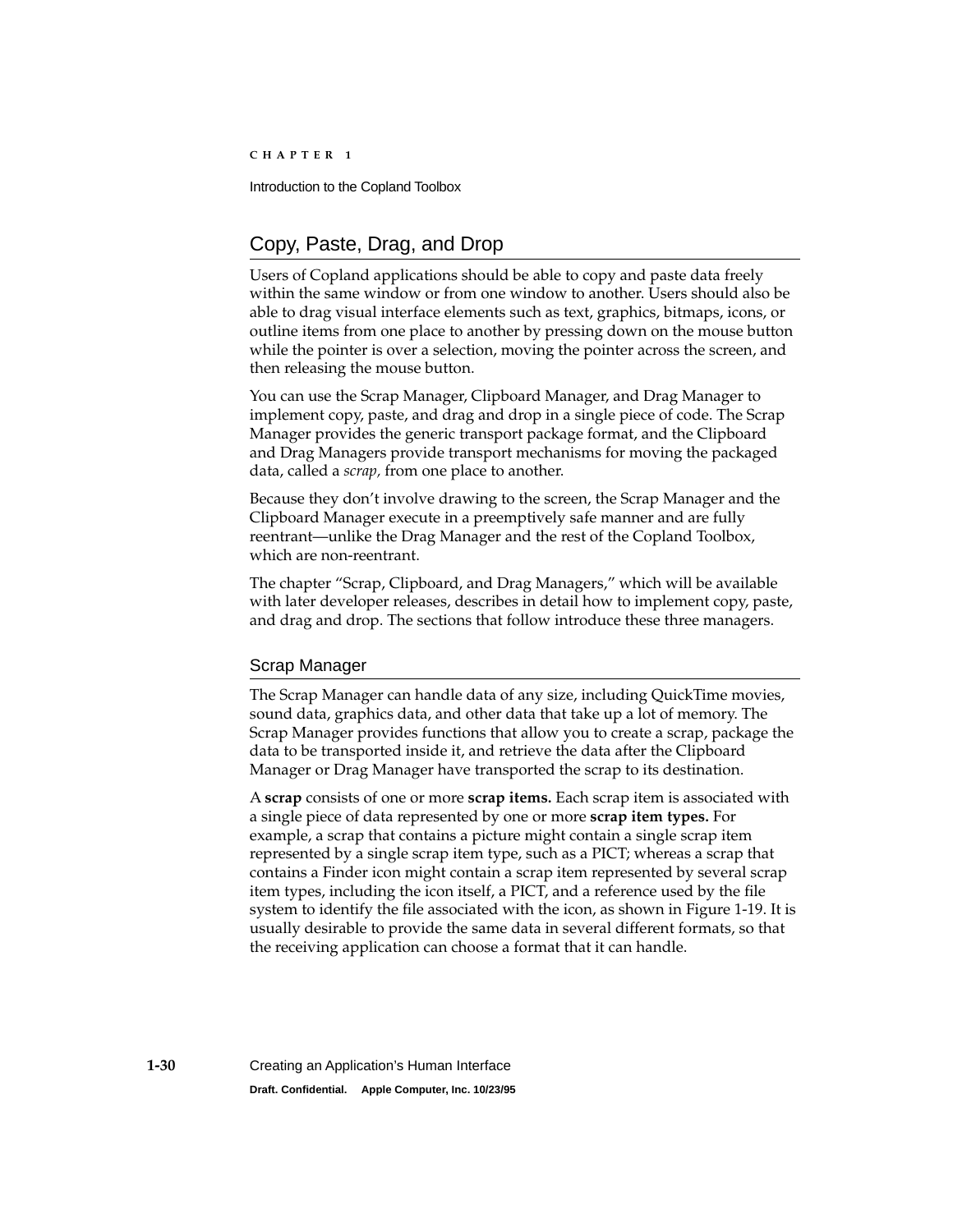





The Scrap Manager also supports the concept of **promises.** For example, you can choose to put a scrap on the Clipboard as a promise instead of the actual data. This involves constructing an empty scrap with placeholders for the various scrap item types. When the user pastes, the Scrap Manager asks the original application to fulfill its promise for the type of data being pasted by providing the actual data. This mechanism avoids data transfer until the data is actually needed for a paste. It also allows the original application to transfer the data using just the format requested by the pasting application rather than duplicating the data in a variety of possible formats. Promises are especially useful for copying large pieces of data, but they are also the fastest way to copy any kind of data.

Promises placed on the Clipboard require slightly differently treatment than promises used in dragging operations. If the user quits the original application or closes the document containing the promised data before a promise on the Clipboard has been fulfilled, the original application should fulfill the promise before it quits or closes the window to ensure that user can paste the item in the future.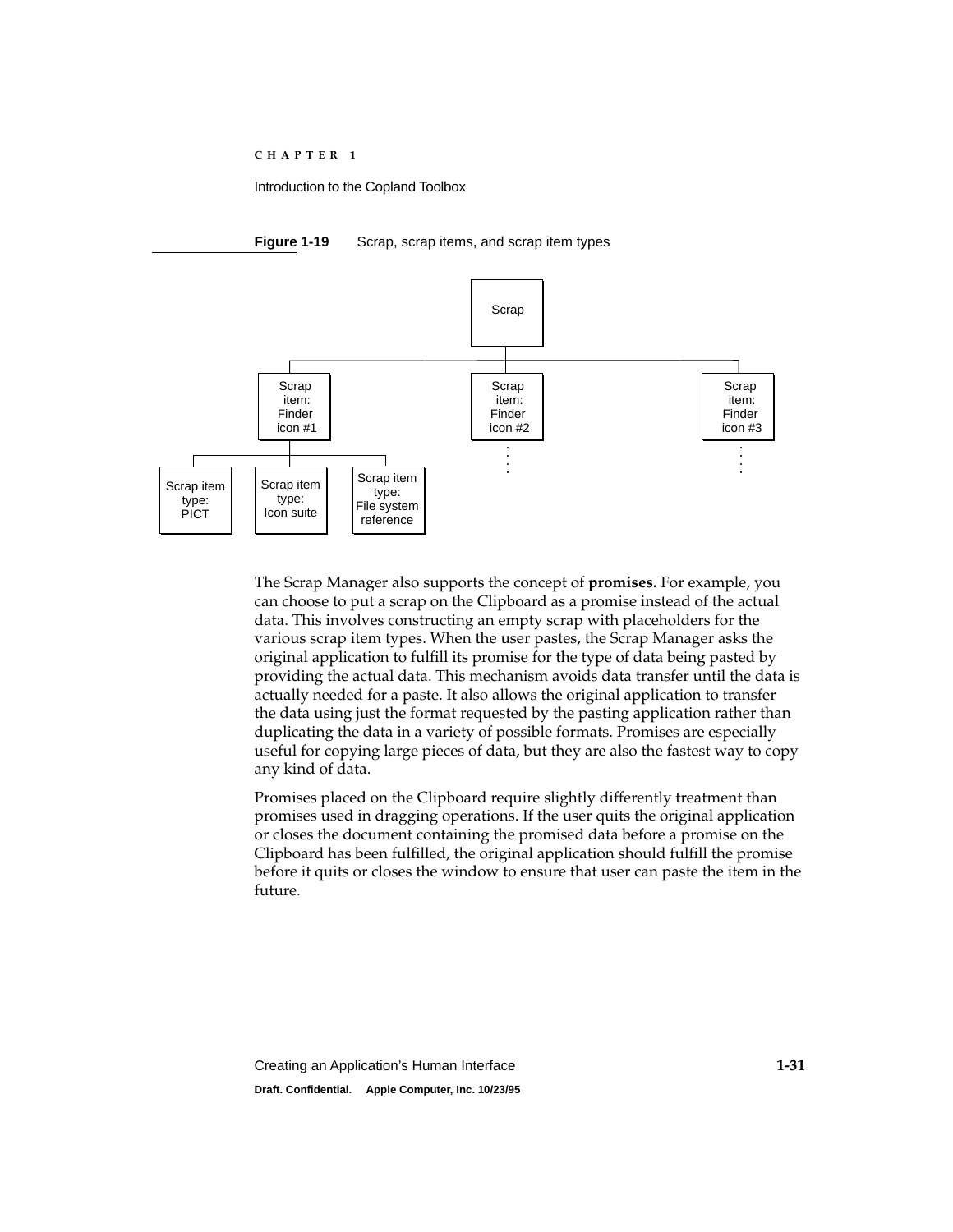Introduction to the Copland Toolbox

# Clipboard Manager 1

The Clipboard Manager provides a mechanism for placing a scrap on the Clipboard and retrieving it when the user pastes the data in a new location. A single Clipboard is shared by all currently running applications.

In general, after you use the Clipboard Manager to place a scrap on the Clipboard, the scrap becomes read only. Multiple applications can use the Scrap Manager simultaneously to extract data from the scrap during separate paste operations, but the scrap can't be altered. If another scrap gets placed on the Clipboard before one or more applications have finished pasting, the Scrap Manager maintains the old scrap until they are finished, but treats the most recent scrap as the current scrap for any new paste operations.

Whenever a new scrap gets placed on the Clipboard, the Clipboard Manager sends an Apple event to all interested applications to notify them that the contents of the Clipboard have changed and what data types are available for the new data. This allows each application to update its Edit menu appropriately as soon as new data is copied to the Clipboard. For example, when your application receives an event informing it that the Clipboard now contains text in a format your application can handle, it should make sure that the Paste item in its Edit menu is enabled.

# Drag Manager 1

From the user's point of view, to **drag** something means to position the pointer on a visual interface element (such as an icon in the Finder), press and hold the mouse button, move the pointer to a new position, and then release the mouse button. In general, dragging can have different effects, depending on what's under the pointer when the user first presses the mouse button. These can include selecting blocks of text, choosing a menu item, selecting a range of objects, shrinking or expanding an object, or moving an icon or other visual elements from one place to another. The Drag Manager supports the latter form of dragging: moving visual elements and their associated data from one place to another.

You use the Drag Manager to support the dragging of visual interface elements within your application, from your application to other applications or the Finder, and from other applications or the Finder to your application. The Drag Manager uses a scrap to hold the data associated with a dragged element. Elements that may be dragged can include text, graphics, bitmaps, icons, outline items, and so on. The Finder itself uses the Drag Manager to support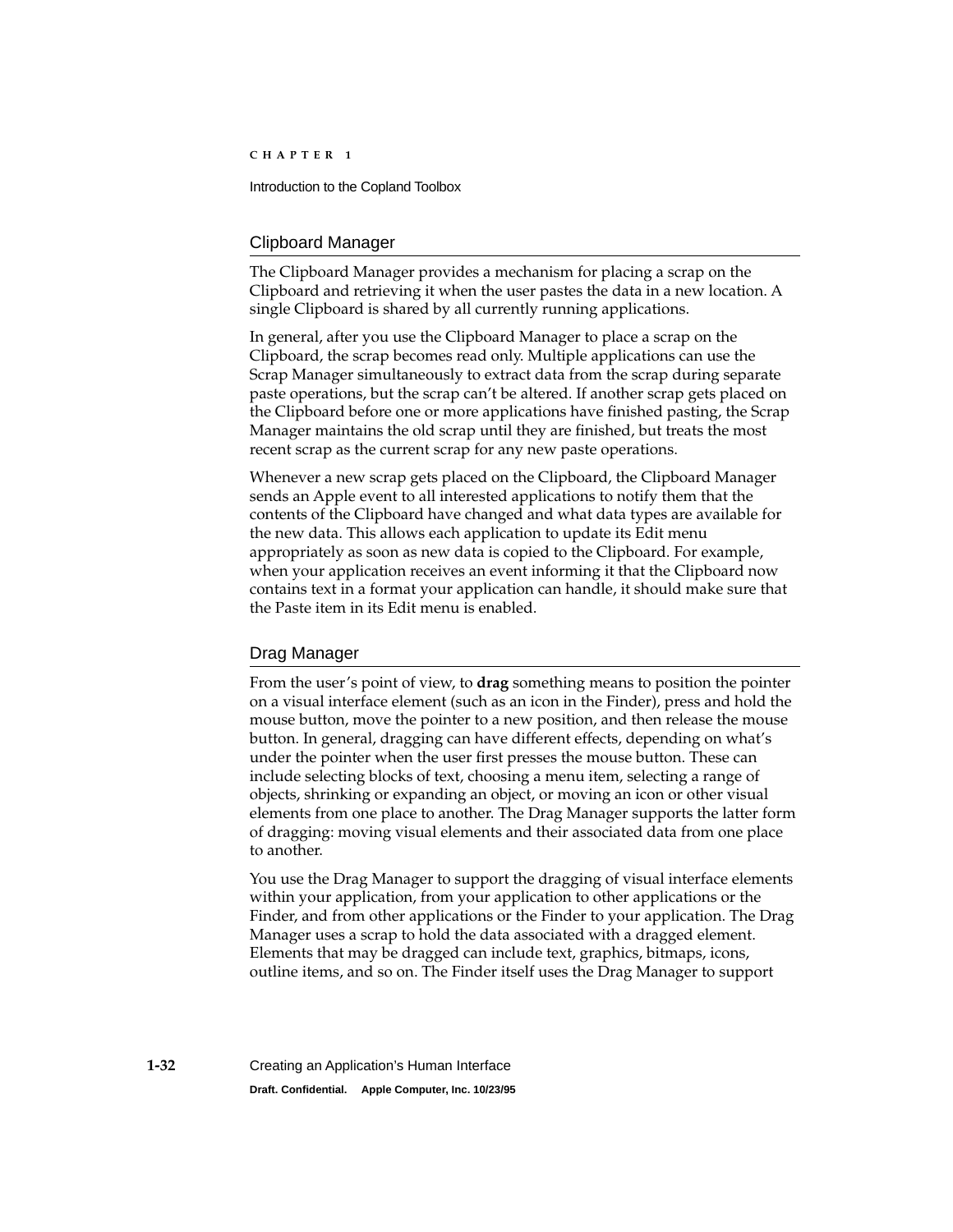# Introduction to the Copland Toolbox

common dragging operations such as moving a file or folder or dropping items on other items to make something happen, such as running a script.

The Scrap Manager packs and unpacks the data that's transported in a drag. The Drag Manager supports the user experience while an item is being dragged, including displaying a transparent version of the original image during dragging. You use the Drag Manager to create the scrap associated with a dragged element, the Scrap Manager to add scrap items and their associated scrap item types to the scrap, the Drag Manager to handle the actual dragging, and the Scrap Manager to read the scrap after the drag operation is complete.

You must supply drag tracking and drag receive handlers that the Drag Manager uses to track the drag across the screen and receive the drag when the user drops drag items at a destination within your application.

# Interactions With the Finder

Once you've designed your application, you need to create icons to represent the application and the documents it creates. The Finder displays these icons to the user. If your application appears as an item in the Apple or Application menu, your application's icon is displayed next to its name and, when your application is active, as the title of the Application menu.

Many applications allow users to set various preferences, such as default font, pen widths, menu contents, toolbar contents, backup saving behavior, and so on. The Preferences Manager provides a standard mechanism for controlling your application's preferences. Using the Preferences Manager ensures that your application can take advantage of Copland's support for multiple users who share a single computer.

The chapter "Finder Interface" describes how to define and create the icons for your application and its documents. The chapter also describes how your application interacts with the Finder. The chapter "Preferences Manager" describes how to implement user preferences for your application. Both chapters will be available with later developer releases.

# **Resources**

Resources are basic elements of every Macintosh application. By defining descriptions of menus, windows, controls, dialog boxes, sounds, fonts, and icons in resources, you can make these and other elements easier to create and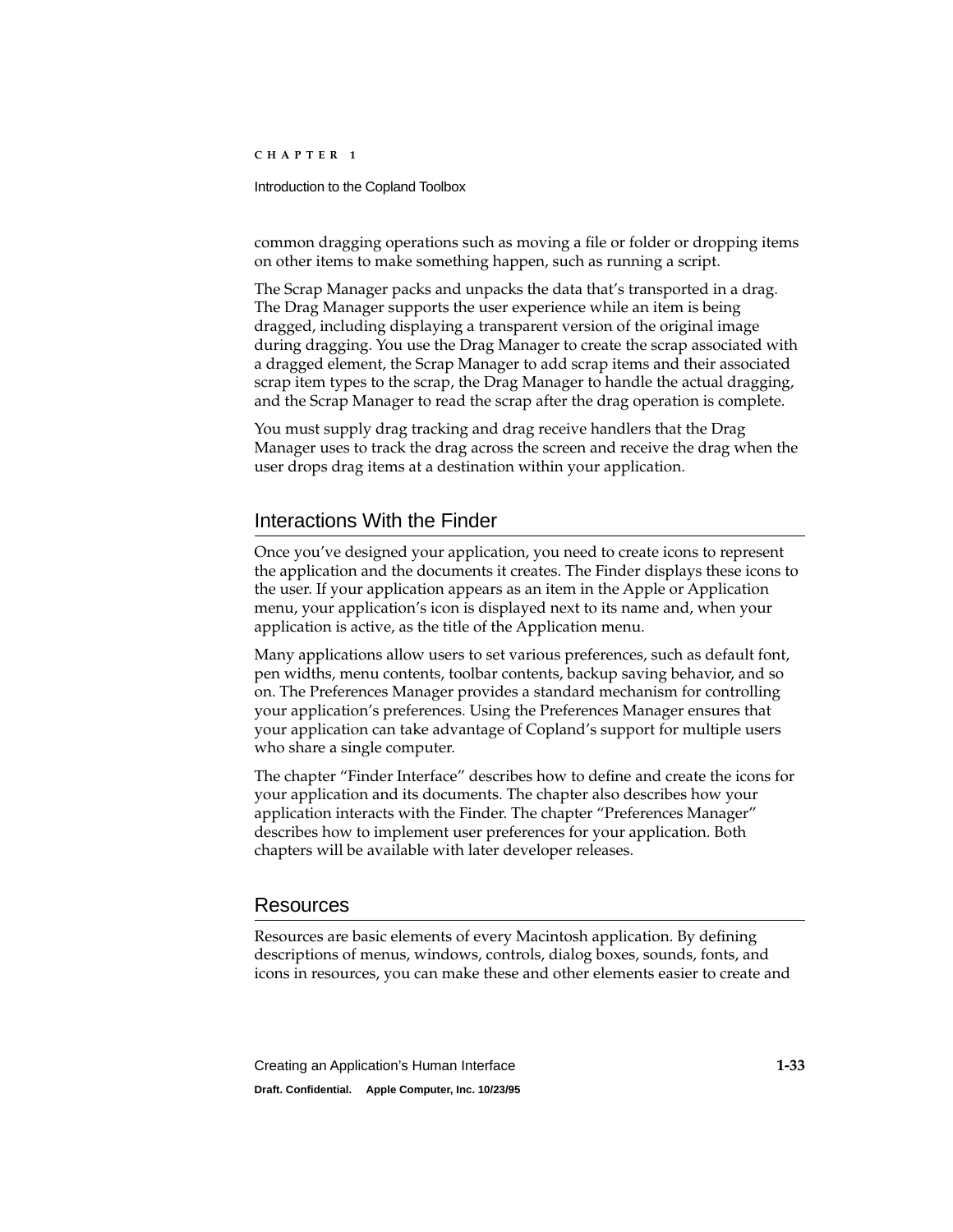Introduction to the Copland Toolbox

manage. Using resources also eases translation of user interface elements into other languages.

A **resource** is any data stored according to a defined structure in the resource fork of a file. The data in a resource is interpreted according to its resource type. You usually create resources using a resource compiler or resource editor. This book shows resources in Rez format; Rez is a resource compiler provided with the Macintosh Programmer's Workshop (MPW), available from APDA. Apple and third parties also provide additional resource tools you can use to create the resources for your application.

Most of the Toolbox services use the Resource Manager to read resources for you. For example, you can use the Window Manager and panel methods to read descriptions of your application's windows, dialog boxes, menus, and controls from resources. The Toolbox services interpret a resource's data for you once it is read into memory. While you'll typically use Toolbox services to access resources, you can also use the Resource Manager directly to read and write resources.

The chapter "Resource Manager," which will be available with later developer releases, describes the Resource Manager in detail. To help you understand how the Window Manager and the Panels class library use resources, this section gives a brief overview of resources.

The Mac OS treats a **file** as a named, ordered sequence of bytes that is stored on a volume and is typically divided into two forks, the data fork and the resource fork. The **data fork** contains data that usually corresponds to data created by the user; the application creating the file can store and interpret the data in the data fork in whatever manner is appropriate. The **resource fork** of a file consists of the resources themselves.

When you write data to a file, you write to either the file's resource fork or its data fork. You must use File Manager routines to read from and write to a file's data fork and Resource Manager routines to read from and write to a file's resource fork.

You typically store as resources data that has a defined structure—such as icons and sounds—and descriptions of menus, controls, dialog boxes, and windows. When you create a resource, you assign it a resource type and resource ID. A **resource type** is a sequence of four characters that uniquely identifies a specific type of resource, and a **resource ID** identifies by number a specific resource of that type. (You can also use a resource name in place of a resource ID to identify a particular resource within a resource type.) For example, to create a description of a window in a resource, you create a resource of type 'wind'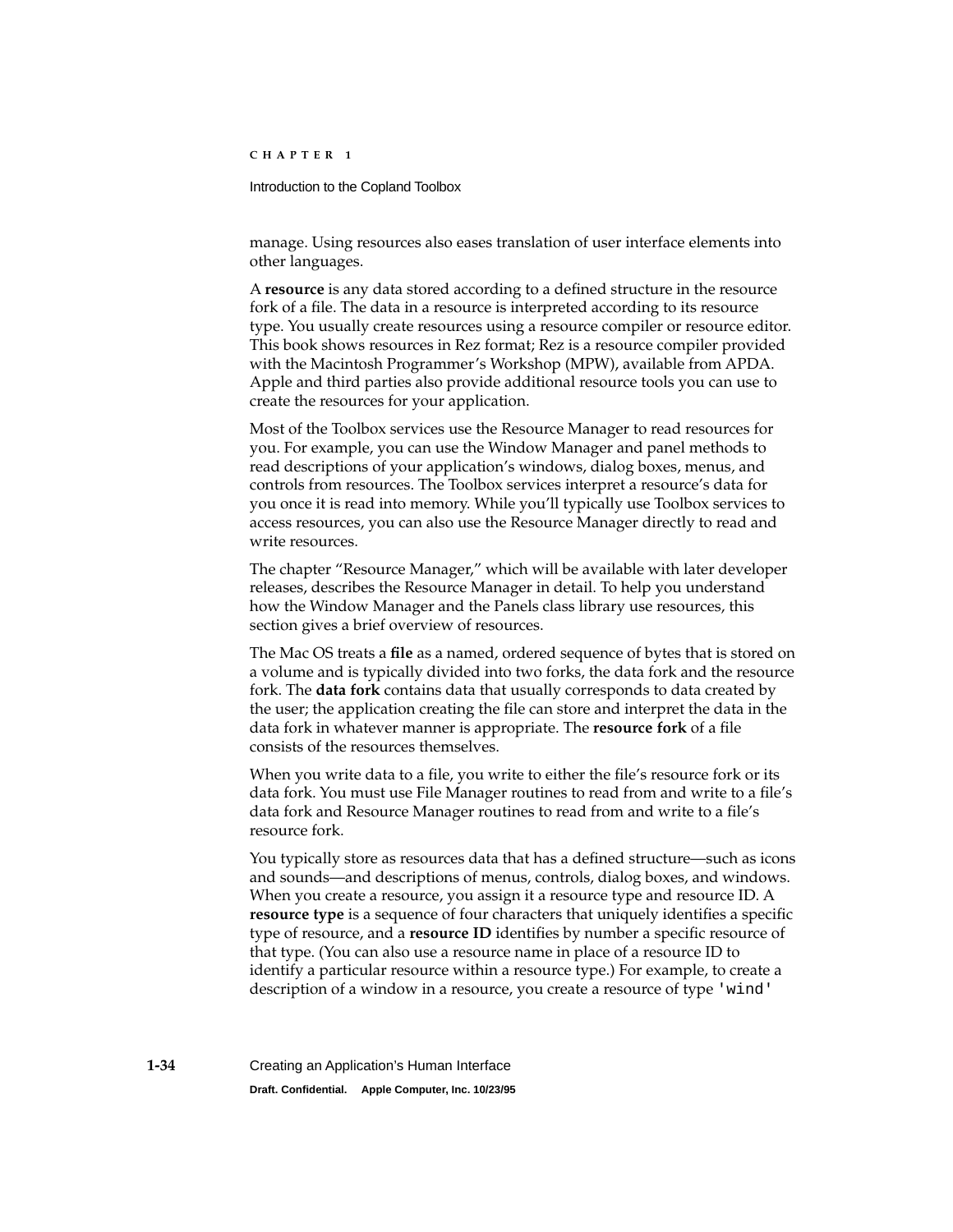#### Introduction to the Copland Toolbox

and give it a resource ID or resource name that is unique among any other 'wind' resources that you have defined. Some resources have restrictions on the numbers you can use for resource IDs; in general, numbers 128 through 32767 are available for your use.

The Mac OS defines a number of standard resource types. You can use these resource types to define their corresponding elements. You can also create your own resource types if your application needs resources other than the standard types.

When your application or a Toolbox service requests a resource of a particular type with a given resource ID, the Resource Manager looks for the specified resource and, if successful, reads it into memory. However, the Resource Manager does not interpret the format of an individual resource type. You should not make any assumptions about a standard resource's format once the Resource Manager has read it into memory. For example, when you use the Window Manager to read a description of a window from a 'wind' resource, the Window Manager uses the Resource Manager to read the resource into memory. Once the resource is in memory, the Window Manager interprets the resource's data and creates a window with the characteristics described by the resource. You should not directly access the window resource in memory. In general, the only resources you should access directly in memory are those whose formats you define yourself.

You typically store the resources specific to your application—such as descriptions of its menus, windows, controls, and dialog boxes—in the application file's resource fork. Whether you store data in the data fork or the resource fork of a document file depends largely on whether you can structure that data in a useful manner as a resource. Data that is likely to be edited by the user is usually stored in the data fork of a document file. Document-specific settings, such as the document window's last position and size on the screen, are usually stored as a resource in the document file's resource fork. The next time the user opens the document, your application can read the position and size saved in this resource and position the document accordingly.

You can specify that the Resource Manager read a resource into memory immediately when the Resource Manager opens a file's resource fork, or you can specify that the Resource Manager read it into memory only when needed. Normally, the Resource Manager stores resources from resource forks opened by your application in relocatable blocks in your application's heap. You can also specify whether the resource should be purged from memory to make room in memory for other data. If you specify that a resource is purgeable, you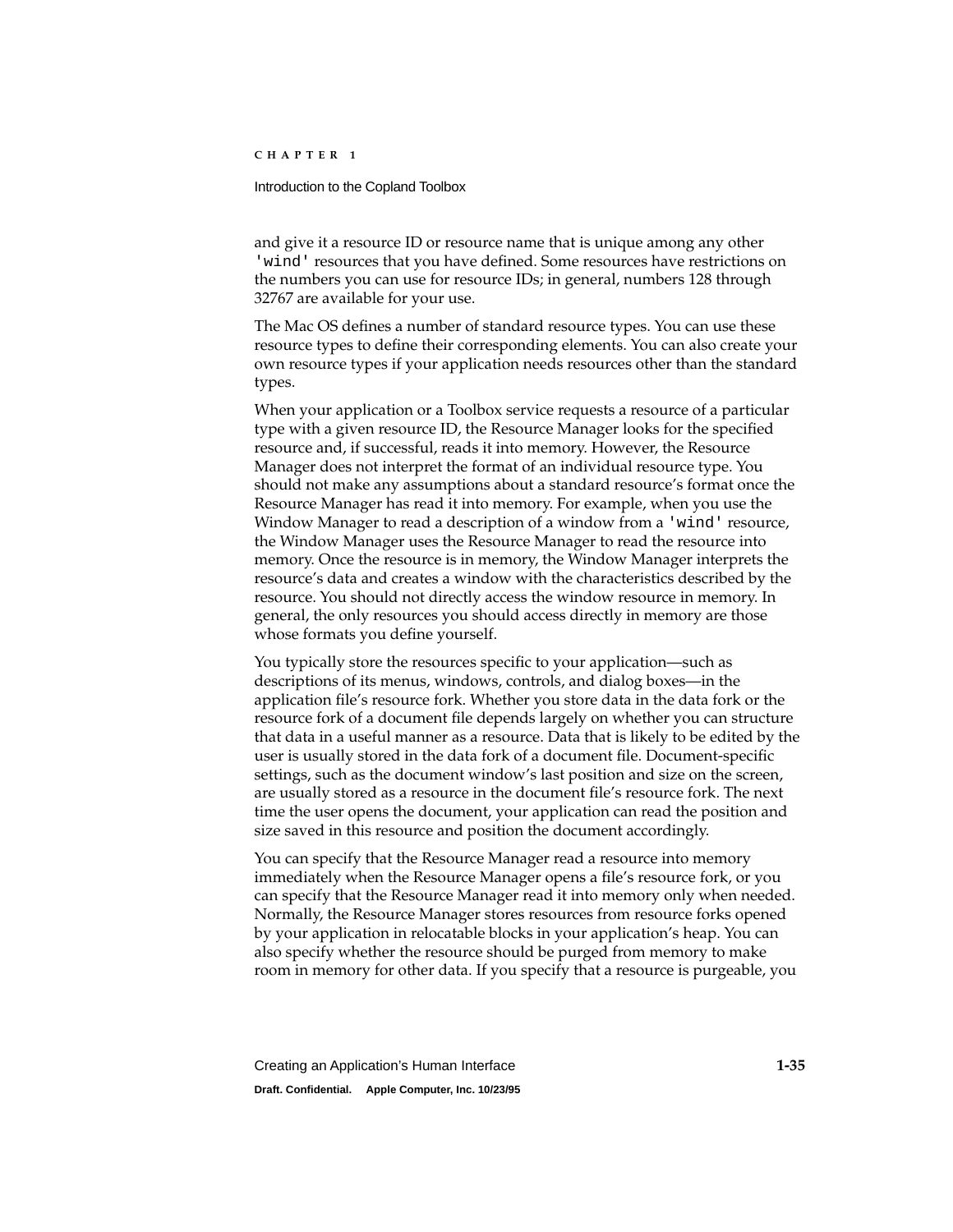Introduction to the Copland Toolbox

need to use the Resource Manager to make sure the resource is in memory before accessing it.

When a user opens your application, your application's resource fork is opened automatically. When your application opens a file, your application typically opens both the file's data fork and the file's resource fork. When your application requests a resource from the Resource Manager, the Resource Manager follows a specific search order. (If necessary, your application can change the search order using Resource Manager routines.) The Resource Manager normally looks first for the resource in the resource fork of the last file that your application opened. So, if your application has a single file open, the Resource Manager looks first in that file's resource fork. If the Resource Manager doesn't find the resource there, it continues to search each resource fork open to your application in the reverse order that the files were opened. After looking in the resource forks of files your application has opened, the Resource Manager searches your application's resource fork. If it doesn't find the resource there, it searches system resources.

This search allows your application to use system resources, to override system resources with resources stored in the application's resource fork, and to override application-defined resources with resources stored in a document's resource fork.

A resource fork can contain at most 2700 resources. In general, you should not create more than 500 resources of the same type in any one resource fork.

## Themes **1999 Themes** 1999 *Themes*

As shown in the first two figures in this chapter, users can select different themes, or styles—that is, coordinated sets of human interface designs that determine the appearance of human interface elements on a systemwide basis, across multiple applications. Regardless of the theme, the core user experience remains the same, and users can switch themes without having to learn new human interface metaphors. The Appearance Manager and its use of **interface definition objects (IDOs),** which are extensible SOM-based definitions for the appearance of windows, menus, and controls, provide the underlying support for these capabilities.

IDOs are essentially drawing engines that use the inheritance characteristics of SOM to simplify the creation and customization of human interface elements. Unlike panels, they do not encapsulate data or track content in any way and do not need to be reinstantiated for every interface object. For example, the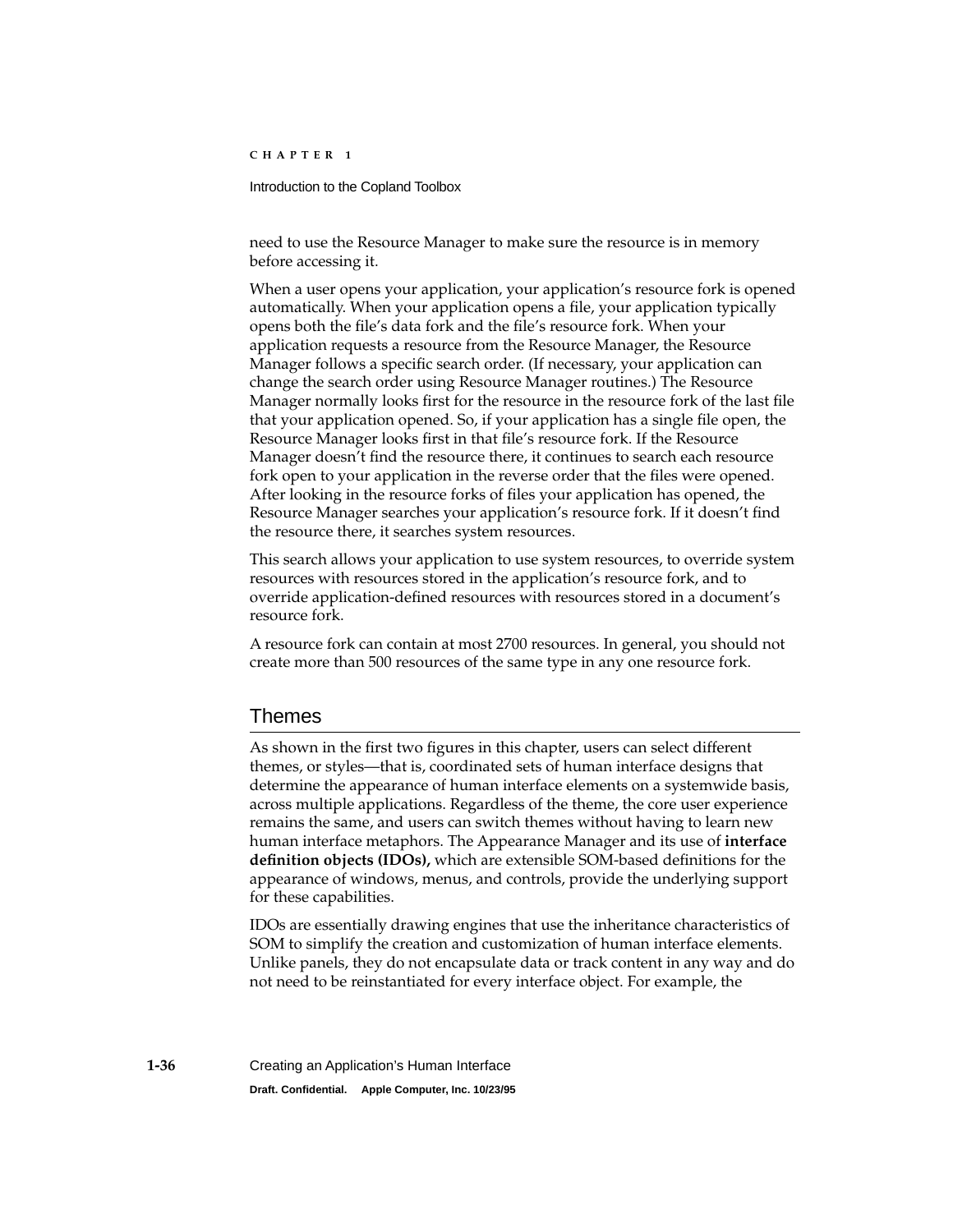Introduction to the Copland Toolbox

Window Manager can use a single IDO to draw any number of identical windows.

A theme and its associated IDOs determine the appearance of all human interface elements on the screen, including alert icons, controls, background colors, dialog boxes, menus, screen savers, state transitions, and windows. Apple supplies several standard themes. Users can choose among the themes available to the system with the Appearance control panel, which also allows them to modify other aspects of their computing environment's appearance, such as the desktop pattern, highlight color, screen saver, and system font. (The Appearance control panel replaces the Desktop Patterns and Color control panels used in System 7.)

In addition to supporting user customization, themes and the underlying IDO mechanism insulate your application from future changes to the human interface. They free you from relying on hardwired appearances for standard elements while making it easier to create customized elements. Because Copland allows you to deal with appearance abstractions rather than specific details, your application can support not only the new human interface designs in Copland but also future design enhancements.

The Appearance Manager manages all aspects of themes and theme switching, including IDOs, the Appearance control panel, support for a variety of color data (RGB colors, pixel patterns, and so on), and support for animation and sound. It supersedes System 7 color tables such as 'cctb' and 'mctb' with a more abstract mechanism that allows you to coordinate colors with the current theme.

The Appearance Manager provides primitives for specifying window headers, group boxes, separators, and other building blocks that you can use to assemble custom, theme-compatible visual elements for specialized purposes. Table 1-2 shows preliminary designs for some of the primitives provided by the Appearance Manager as they appear in the Apple Default theme.

Using the Copland Toolbox as described in this book ensures that your application will support themes and theme switching.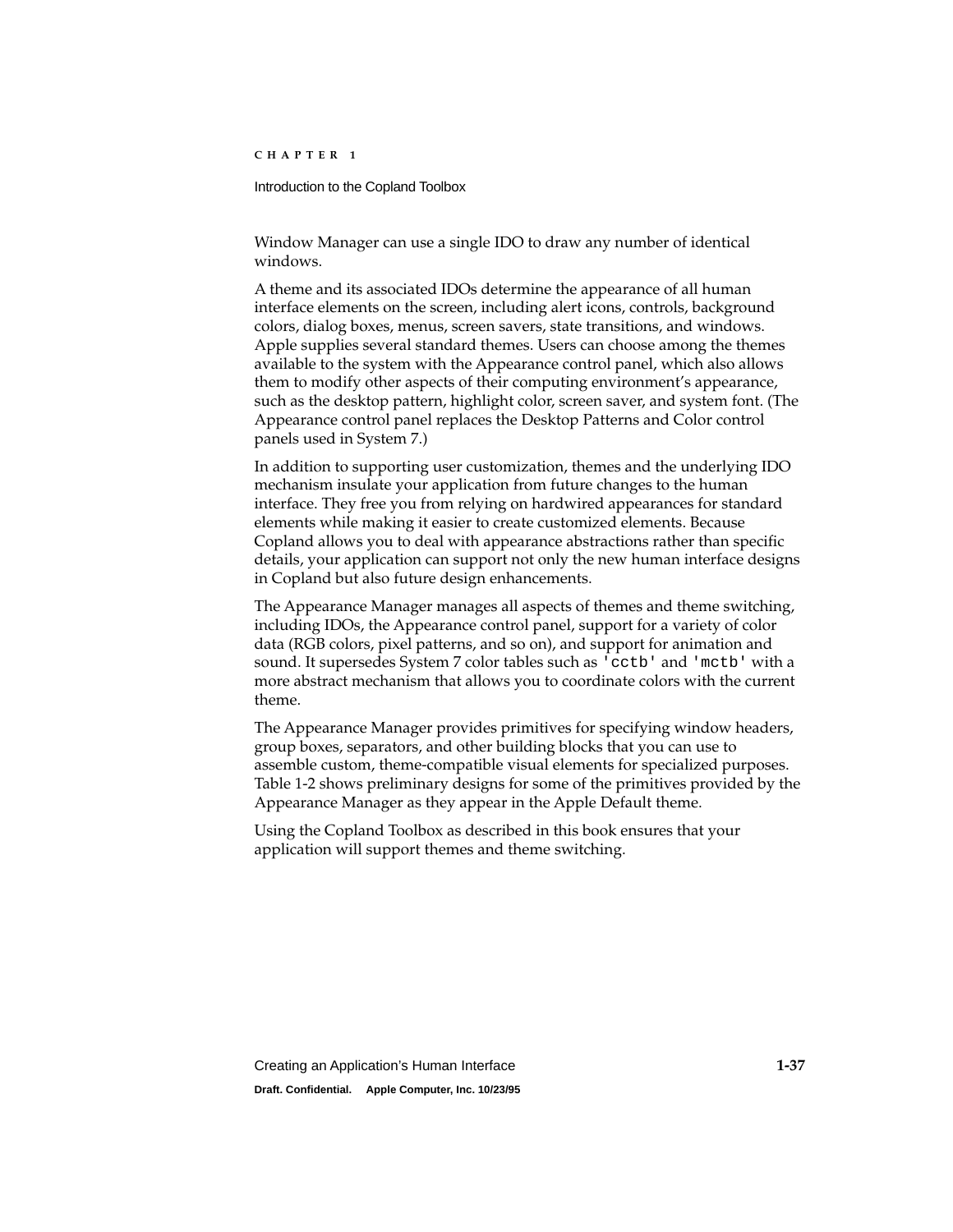

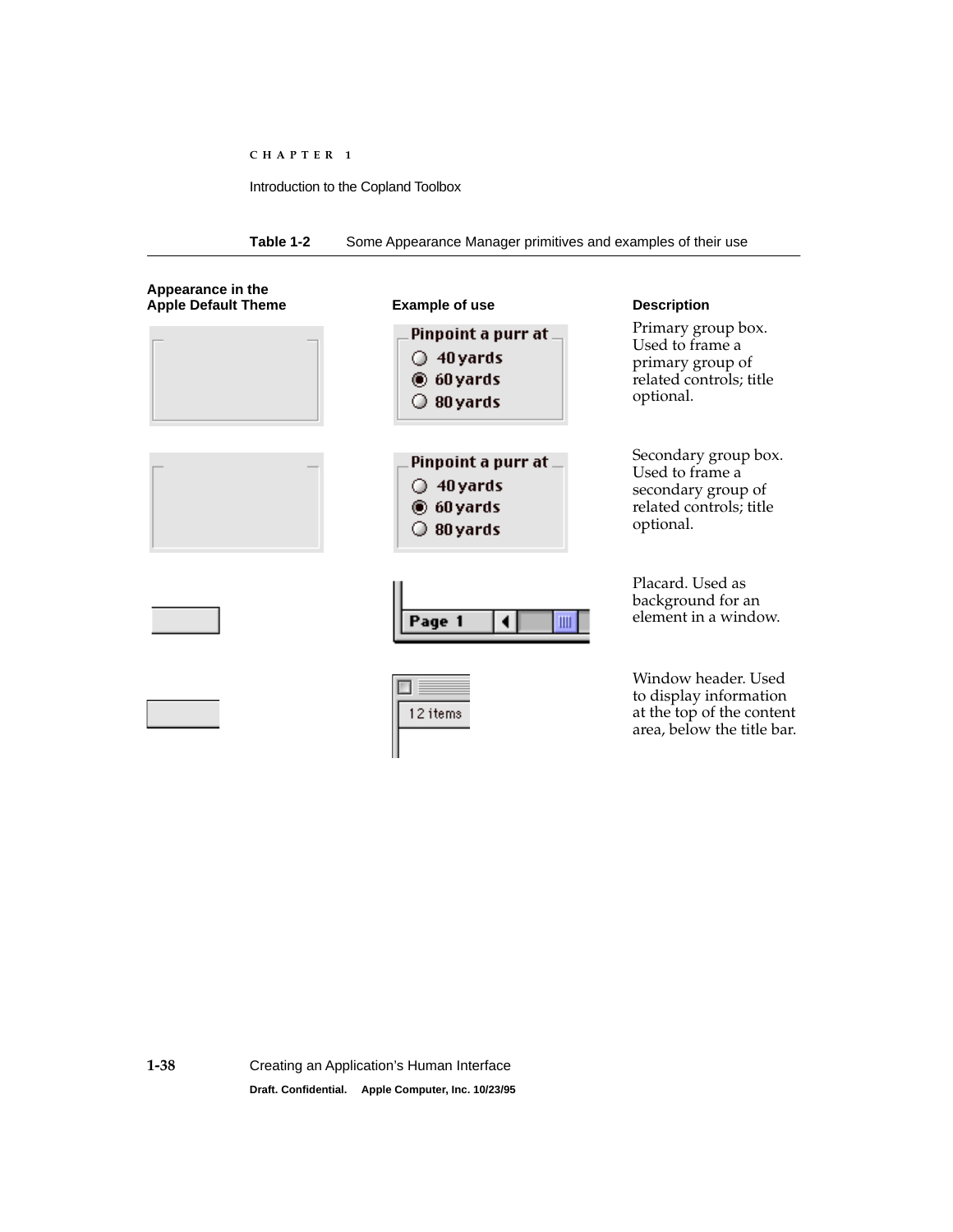

#### Vertical and horizontal separators. Used to separate elements in a dialog box or window.

In addition to the primitives illustrated in Table 1-2, the Appearance Manager provides functions that allow you to determine how the current theme is drawing various aspects of the human interface, such as background fills.

You need to use the Appearance Manager directly only if you're using the primitives illustrated in Table 1-2 to create custom human interface elements or if you want to draw in your application's content area in a manner that matches the current theme. For example, you can ask the Appearance Manager for the current background color so you can coordinate the appearance of your application's content area with the current theme. Similarly, if you want to draw a line through a standard menu item, you can ask the Appearance Manager for the current color of the menu item text so you can use the same color for the line.

The Panels class library uses Appearance Manager primitives to create some kinds of panels. For example, a visual separator panel uses the primary group box or vertical or horizontal separators. If you want an element to exist cooperatively with other panels, instantiating and drawing itself as appropriate, you should use the Panels class library to create it. If you want to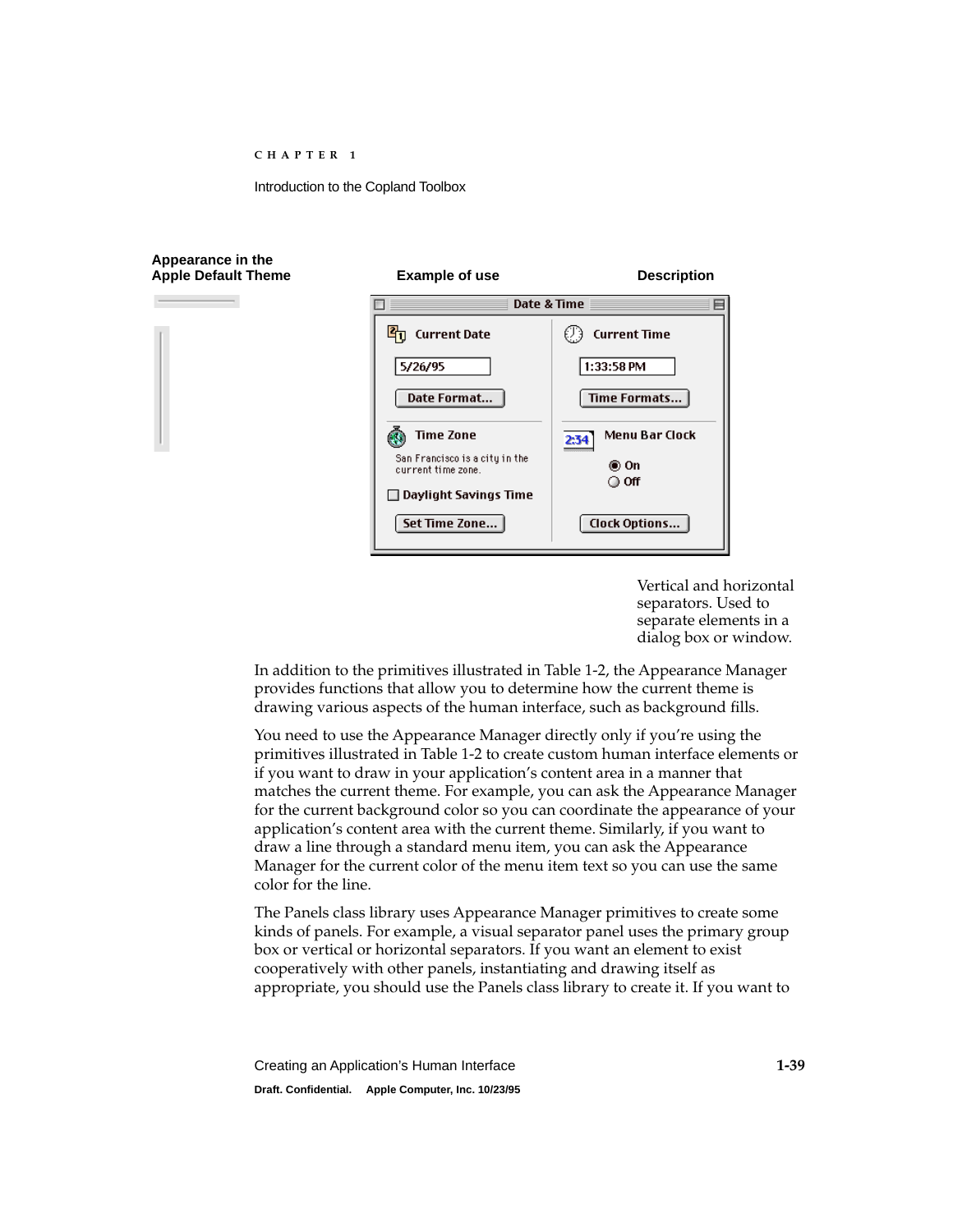Introduction to the Copland Toolbox

exercise complete control over the element you are creating—for example, in a content area that doesn't use panels at all—you should use the primitives directly.

The chapter "Appearance Manager," which will be available with later developer releases, describes the Appearance Manager in detail.

## Copland Toolbox Architecture

Figure 1-20 illustrates the relationships among the Copland Toolbox services directly involved in creating an application's human interface.

**Figure 1-20** High-level architecture of the Copland Toolbox



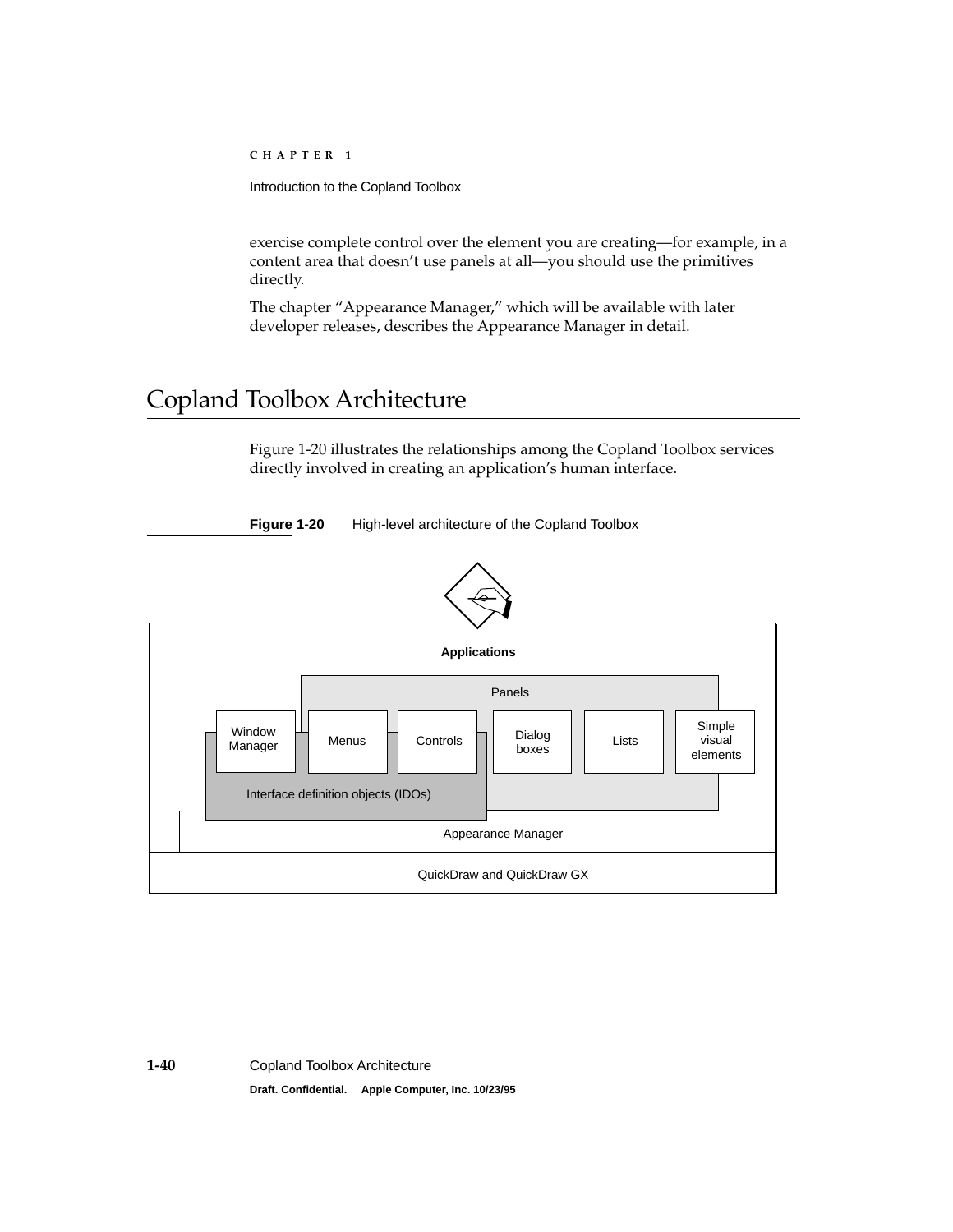Introduction to the Copland Toolbox

The parts of the Toolbox shown in Figure 1-20 play the following roles:

- The Window Manager creates and manipulates windows.
- The Panels class library provides a uniform, object-oriented interface for implementing keyboard navigation, mouse interaction, copy, paste, drag and drop, and other standard behavior for menus, controls, dialog boxes, alert boxes, lists, and simple visual elements. Panels use the Appearance Manager, menu IDOs, and control IDOs to draw themselves. You use SOM techniques to create and manipulate panels.
- The Appearance Manager keeps track of all aspects of themes and theme switching, including window IDOs, menu IDOs, control IDOs, and other information specified by the current theme.

The Toolbox also includes several services not shown in Figure 1-20:

- The Clipboard Manager and Drag Manager use the Scrap Manager to transport data by means of copy, paste, and drag and drop operations.
- The Scrap Manager provides a generic transport package format used by the Clipboard Manager and Drag Manager.
- The Finder interface lets you specify icons that represent your application and its documents in the Finder.
- The Preferences Manager provides a standard mechanism for controlling your application's preferences.
- The Resource Manager manages the resources in which you specify your application's human interface elements

IDOs provided by the current theme determine the appearance of human interface elements on the screen with the aid of the Appearance Manager, QuickDraw, and QuickDraw GX. For example, when your application asks the Window Manager to draw a window, it normally uses the window IDO from the current theme to do the actual drawing. Similarly, when your application calls a panel's Draw method, the panel uses the menu IDO, control IDO, or Appearance Manager primitives specified by the current theme to draw itself.

You can also use the Appearance Manager, QuickDraw, or QuickDraw GX to assemble your own human interface elements and content areas, bypassing the higher-level Toolbox services altogether.

All Toolbox services support similar capabilities in similar ways, thus ensuring a consistent programming interface as well as a consistent user experience. The most important architectural principles fall into four categories: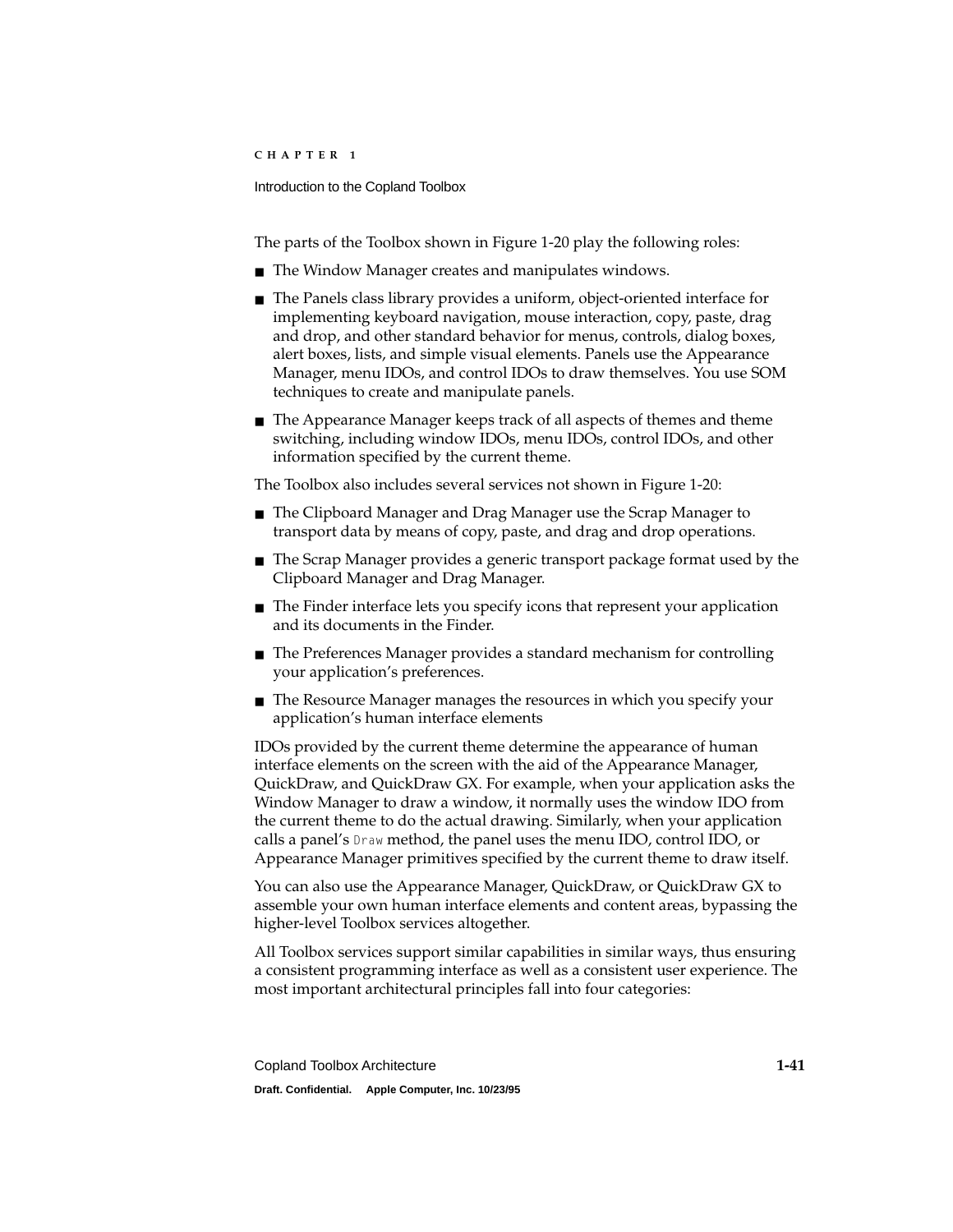- **Opacity and consistency.** The Toolbox provides a complete programming model that doesn't require direct manipulation of underlying data structures.
- **Integrated support for international text.** The Toolbox takes advantage of Copland text objects to provide flexible support for multilingual text throughout the human interface.
- **Data extensibility.** The Toolbox uses the Collection Manager to support the addition of arbitrary tagged data to Toolbox data structures without manipulating the structures directly.
- **Design extensibility.** The Toolbox includes a comprehensive set of standard windows, menus, controls, and other human interface elements that can be used as is or extended by developers to support specialized application needs.

## Opacity and Consistency 1

The Copland Toolbox provides high-level interfaces that eliminate the need to keep track of the internal organization of system data structures. Instead, Toolbox services ensure the opacity and consistency of the programming interface. The Toolbox provides

- accessor functions or methods for getting and setting information about specific human interface elements
- blind references such as WindowRef that identify data structures without permitting direct access
- high-level interfaces for all operations, including those traditionally associated with low-memory globals
- the Panels class library for creating standard, customizable human interface elements

By ensuring the opacity of the Toolbox interfaces, Apple can continue developing human interface capabilities without forcing applications to deal with new implementation details.

For an introduction to the use of accessors, blind references, the Panels class library, and other Toolbox interfaces, see the chapter "Introduction to Toolbox Programming," which will be available with later developer releases.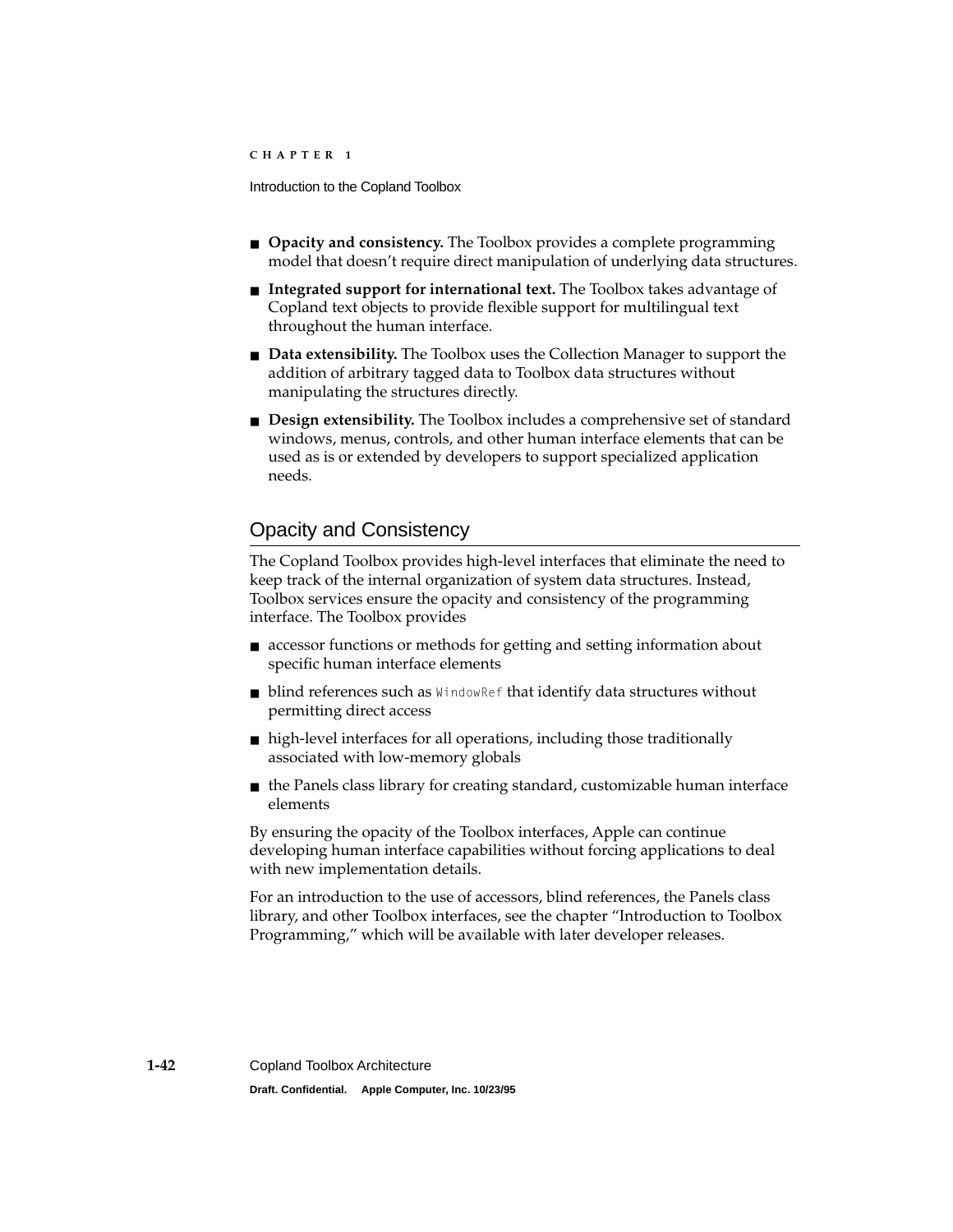## International Text 1

Copland supports a systemwide text data type, called a **text object,** that encapsulates the details of text encoding. Text objects allow applications to manipulate multilingual text transparently without dealing with the details of character encoding, which can be based on Unicode, ASCII, traditional Macintosh, and other encoding systems. Copland applications should use text objects rather than Pascal and C strings within all human interface elements, including menu item text, buttons, and window titles.

Copland's pervasive support for text objects has two ramifications for application programming:

- You can display multilingual text (in multiple scripts) within a single menu, dialog box, or other human interface element.
- Because you don't have to keep track of the details of individual scripts and encoding systems, localization of interface elements is greatly simplified.

In addition to supporting text objects throughout the Toolbox, Copland provides standard human interface elements, such as left-growing windows and automatically resizable dialog boxes, that support specific international needs.

For an introduction to the use of text objects with the Toolbox, see the chapter "Introduction to Toolbox Programming," which will be available with later developer releases.

## Extensible Data Structures 1

The Copland Toolbox eliminates the need for hardwired modification of system data structures by providing a new mechanism that lets you attach arbitrary data to virtually any human interface element. Based on the Collection Manager, which originally shipped with QuickDraw GX, this mechanism can be used to associate data with a tag and ID, attach that data to any Toolbox data structure, and retrieve it when necessary.

The Window Manager and all panels provide collection item functions or methods you can use to get, set, and remove collection items associated with virtually any human interface element. Collection items can be used for a variety of purposes. For example, in a Preferences dialog box that allows the user to switch among several preference "pages," each of which displays multiple panels, you can use collection items to associate a page ID with the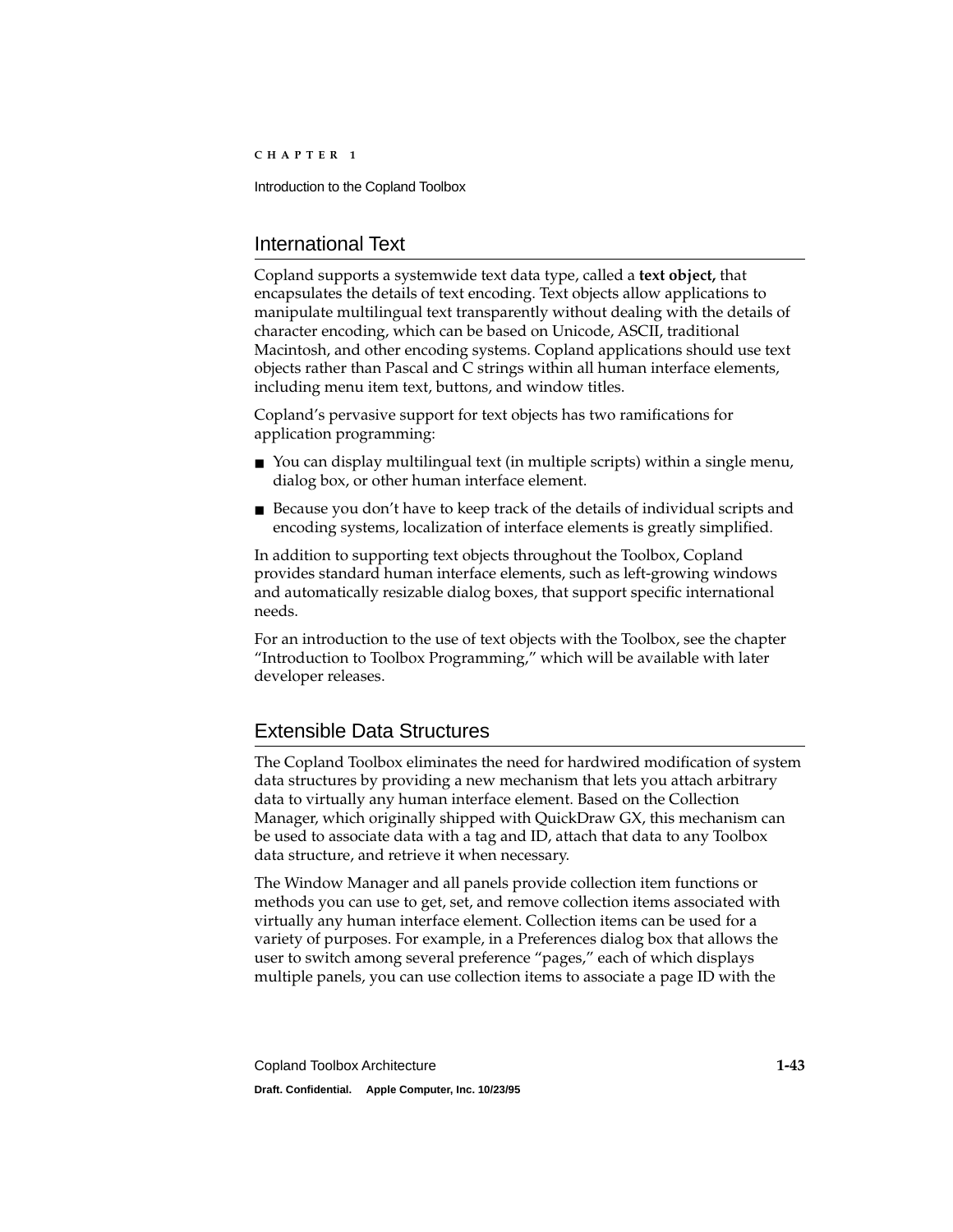panels that appear in that page. This makes it easy to hide or show the appropriate panels when the user switches pages.

The Collection Manager is described in *Inside Macintosh: QuickDraw GX: Environment and Utilities.* For an introduction to the use of collections with the Toolbox, see the chapter "Introduction to Toolbox Programming," which will be available with later developer releases.

## Extensible Designs 1

Whenever possible, you should use the standard windows, menus, controls, and so on provided by the Copland Toolbox. This is the easiest way to support themes. If you need to create custom elements, you have two choices:

- **Customize standard elements.** You can modify just those characteristics of a standard element that you wish to implement differently while maintaining support for theme switching.
- **Implement your own theme-compatible elements.** You can assemble custom human interface elements from primitives and fills that maintain support for theme switching.

Copland provides two mechanisms for extending human interface designs: panels and IDOs. Both allow you to customize the standard designs or create new ones without sacrificing compatibility.

#### Customizing Panels 1

Figure 1-6 on page 1-13 shows a portion of the inheritance hierarchy for the standard Copland panels. You can use standard SOM techniques to subclass custom panels from any of the standard panel classes.

For example, you can create a custom text panel, based on the editable text panel class, that accepts numbers but not letters. To do so, you subclass from the editable text panel class and override just three methods: Keydown, Paste, and Drop.

Figure 1-21 shows another example of a custom panel, this one based on the embedding panel class.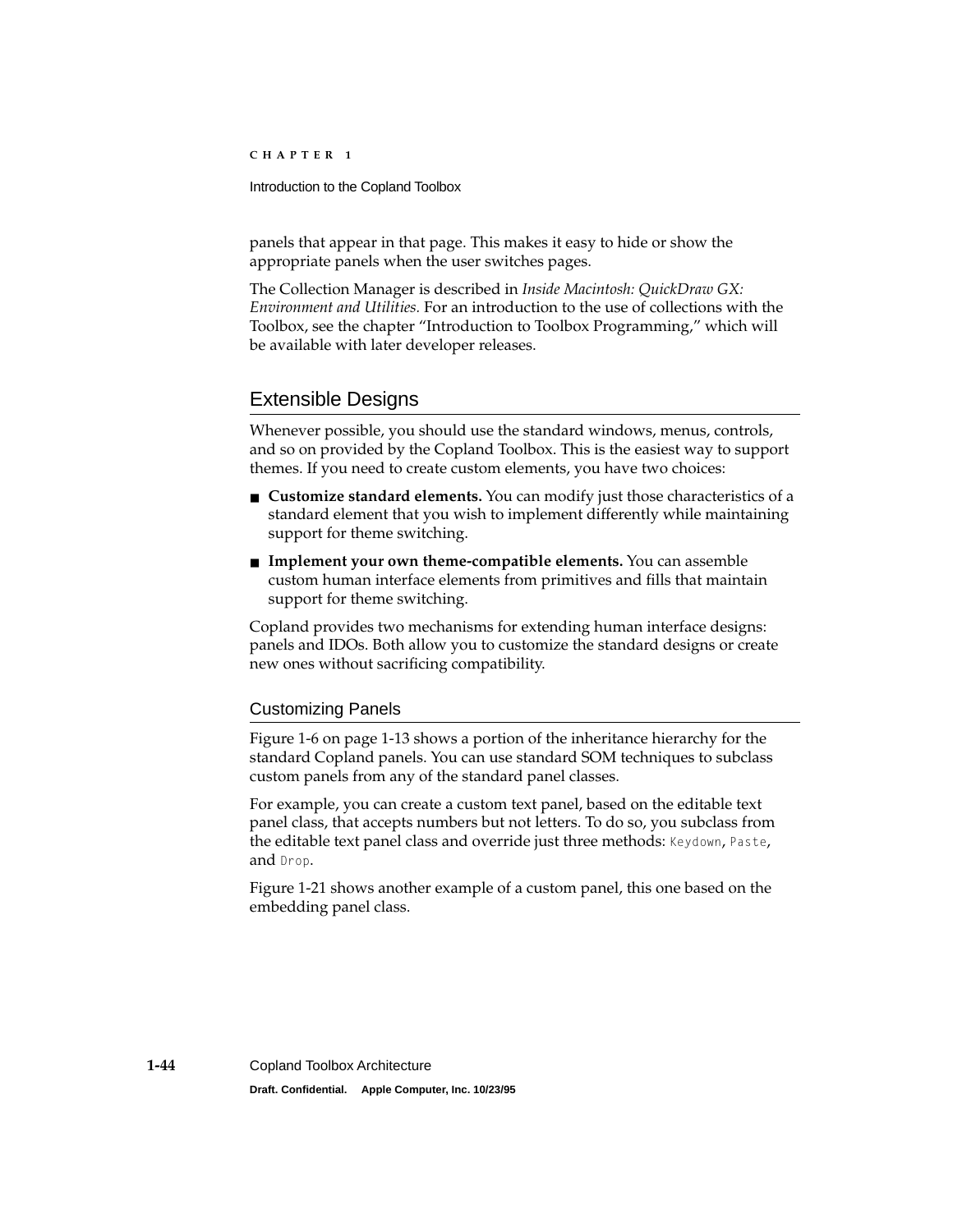**Figure 1-21** Custom panel created by embedding a checkbox panel, rectangular visual separator panel, and editable text panel in an embedding panel.

| $\Box$ Use text. | <b>N</b> Use text          |
|------------------|----------------------------|
|                  | Text typed by user         |
| Inactive         | Active with keyboard focus |

The panel shown in Figure 1-21 includes an editable text box, a rectangular visual separator around the text box, and a checkbox at the top of the visual separator that allows the user to enable or disable the text box. To create this panel, you subclass from the editable text panel class to create an embedding panel that contains the other panels. You must override the embedding panel's DoClick method, calling the inherited DoClick to determine whether the click was in the checkbox and enabling or disabling the editable text panel.

The chapter "Panels," which will be available with later developer releases, describes how to assemble custom panels from the standard panels classes.

### Customizing Interface Definition Objects 1

IDOs determine all aspects of the appearance of their respective human interface elements. For example, the Window Manager can use a single IDO to draw any number of identical windows. When it needs to perform operations such as drawing the window frame, resizing the window, reporting the region where mouse-down events occur, calculating content regions, and so on, it uses standard methods defined for that kind of IDO. This arrangement allows window operations to be entirely independent of the visual characteristics of a window defined by a particular IDO.

You can use the IDO mechanism to create custom IDOs in two ways:

- Subclass from the IDO you want to modify and override only those methods you want to change.
- Create your own custom IDO from scratch.

The chapter "Interface Definition Objects," which will be available with later developer releases, describes both ways of creating a custom IDO.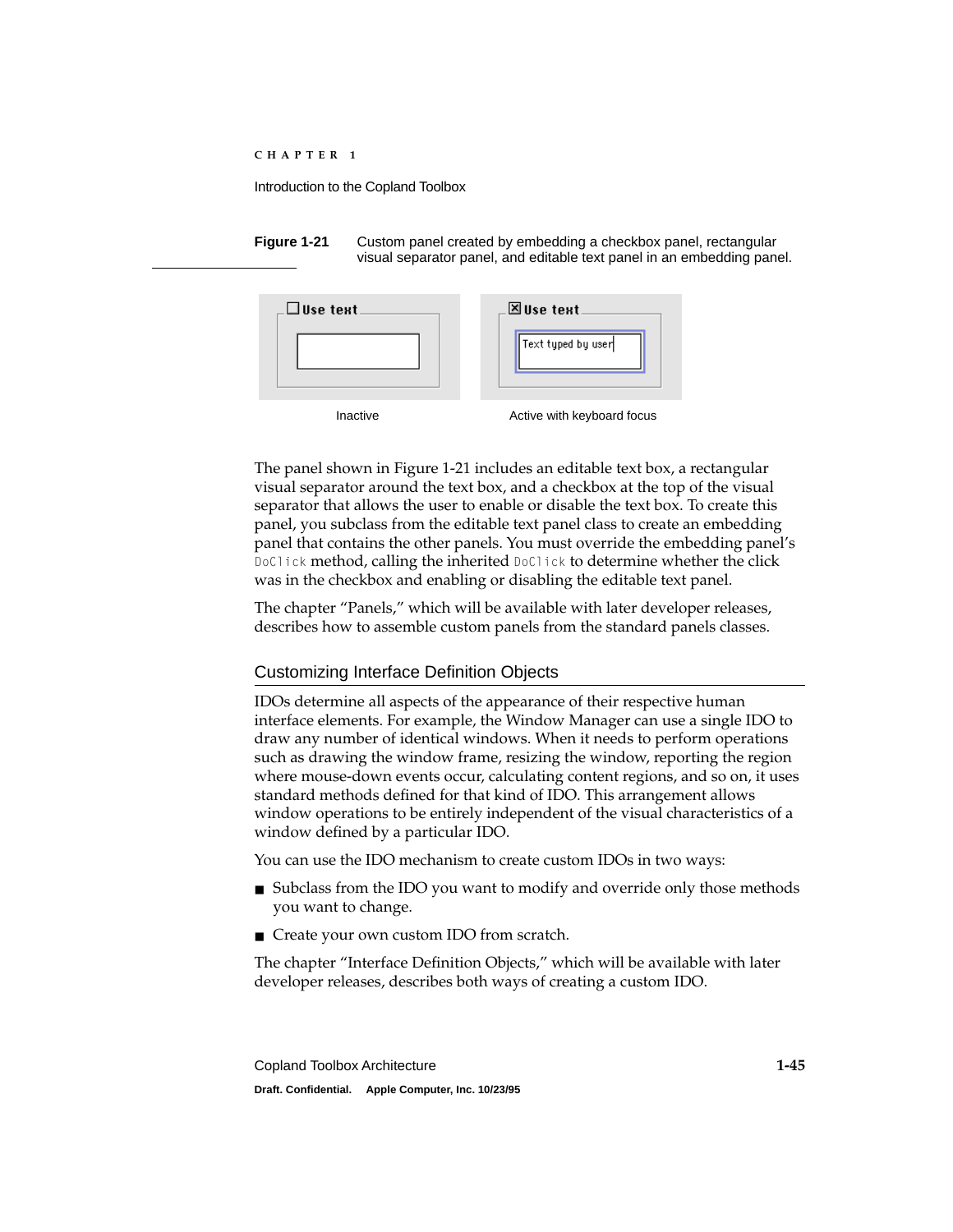Introduction to the Copland Toolbox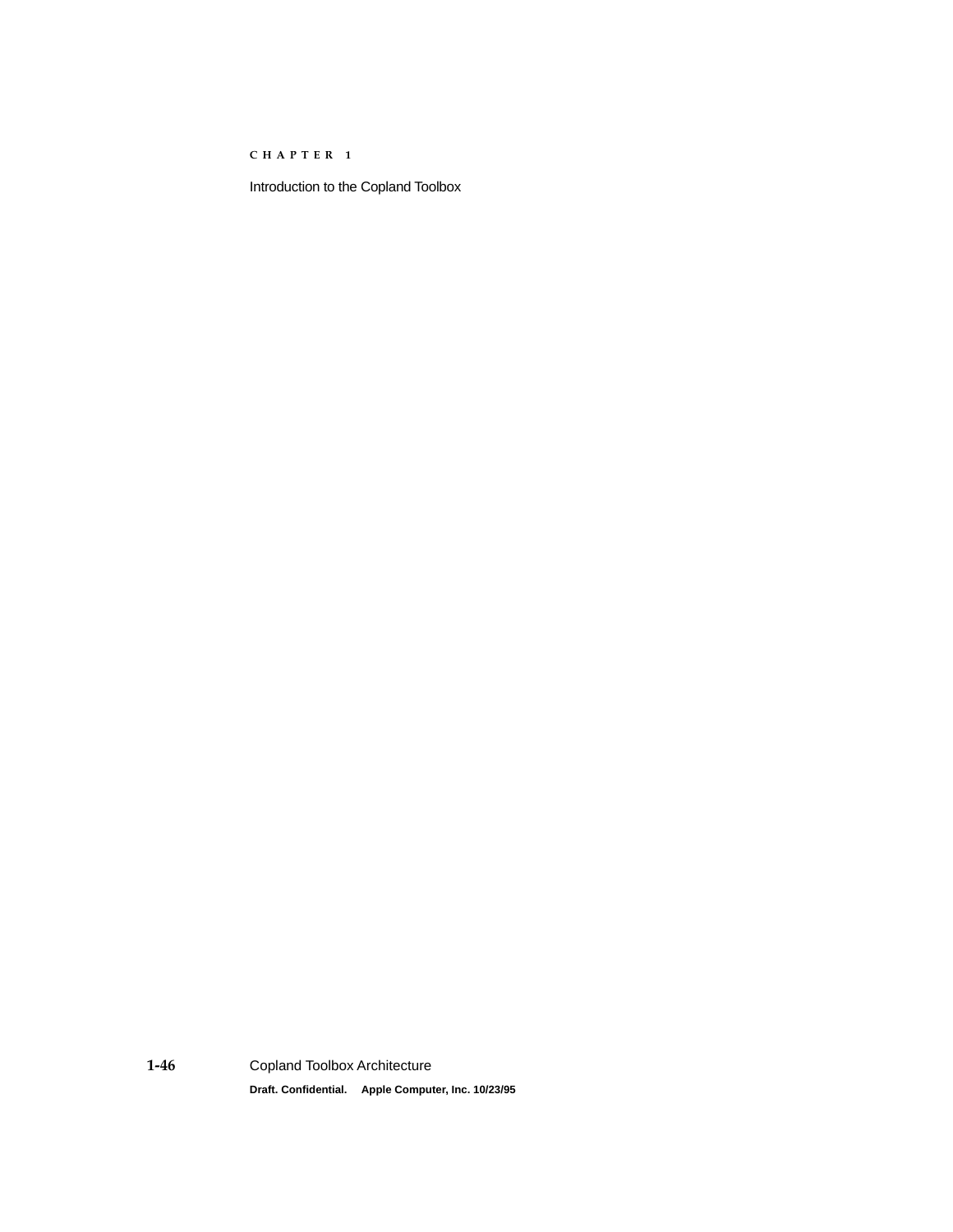## Contents

General Compatibility Guidelines 2-4 The Copland Event Model 2-5 Apple Event Dispatchers 2-6 Apple Event Handlers 2-7 Tasking Models 2-9 One Task, One Dispatcher 2-9 Multiple Tasks, Multiple Dispatchers 2-10 Multiple Tasks, One Dispatcher 2-12 Benefits of the Copland Event Model 2-13 Window Manager 2-14 Constants and Data Types 2-14 Window References 2-14 Window Classes 2-14 Window IDOs 2-14 Window Attributes 2-15 Window Manager Functions 2-15 Initializing the Window Manager 2-15 Creating Windows 2-15 Naming Windows 2-16 Accessing Windows 2-17 Manipulating Window Collection Items 2-17 Displaying Windows 2-18 Manipulating Window Layering 2-18 Positioning Windows 2-18 Retrieving Window Information 2-19 Moving Windows 2-19 Resizing Windows 2-19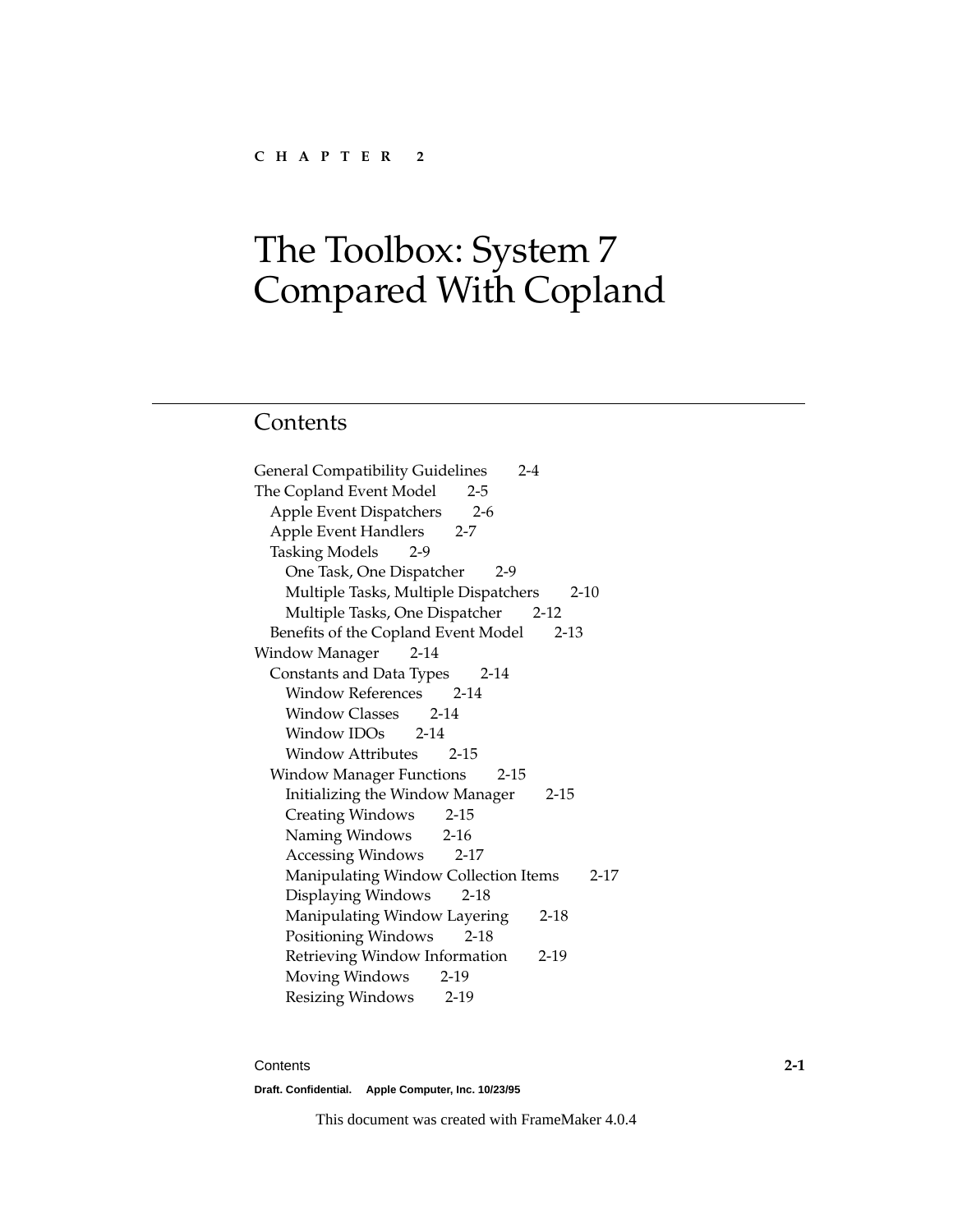Zooming Windows 2-20 Collapsing Windows 2-20 Disposing of Windows 2-21 Maintaining the Update Region 2-21 Setting and Retrieving Other Window Characteristics 2-21 Manipulating the Desktop 2-21 Manipulating Window Color Information 2-21 Low-Level Routines 2-21 Window Manager Resource 2-22 Dialog Manager, Control Manager, List Manager, Menu Manager 2-22 Scrap Manager 2-22 Scrap Manager Functions 2-23 Creating and Deleting Scrap References 2-23 Adding Scrap Items to the Scrap 2-23 Making and Keeping Promises 2-24 Getting Scrap Item Information 2-24 Working With Collections 2-24 Clipboard Manager 2-25 Clipboard Manager Functions 2-26 Putting a Scrap on the Clipboard 2-26 Retrieving and Releasing a Scrap From the Clipboard 2-26 Drag Manager 2-26 Drag Manager Functions 2-28 Installing and Removing Drag Handler Functions 2-28 Creating and Disposing of Drag Objects and References 2-28 Overriding Standard Input and Drawing Behavior 2-28 Performing a Drag 2-28 Setting the Transparency of the Drag Image 2-29 Supporting Drag and Drop Behavior 2-29 Getting and Setting Status Information About a Drag 2-29 Resource Manager 2-29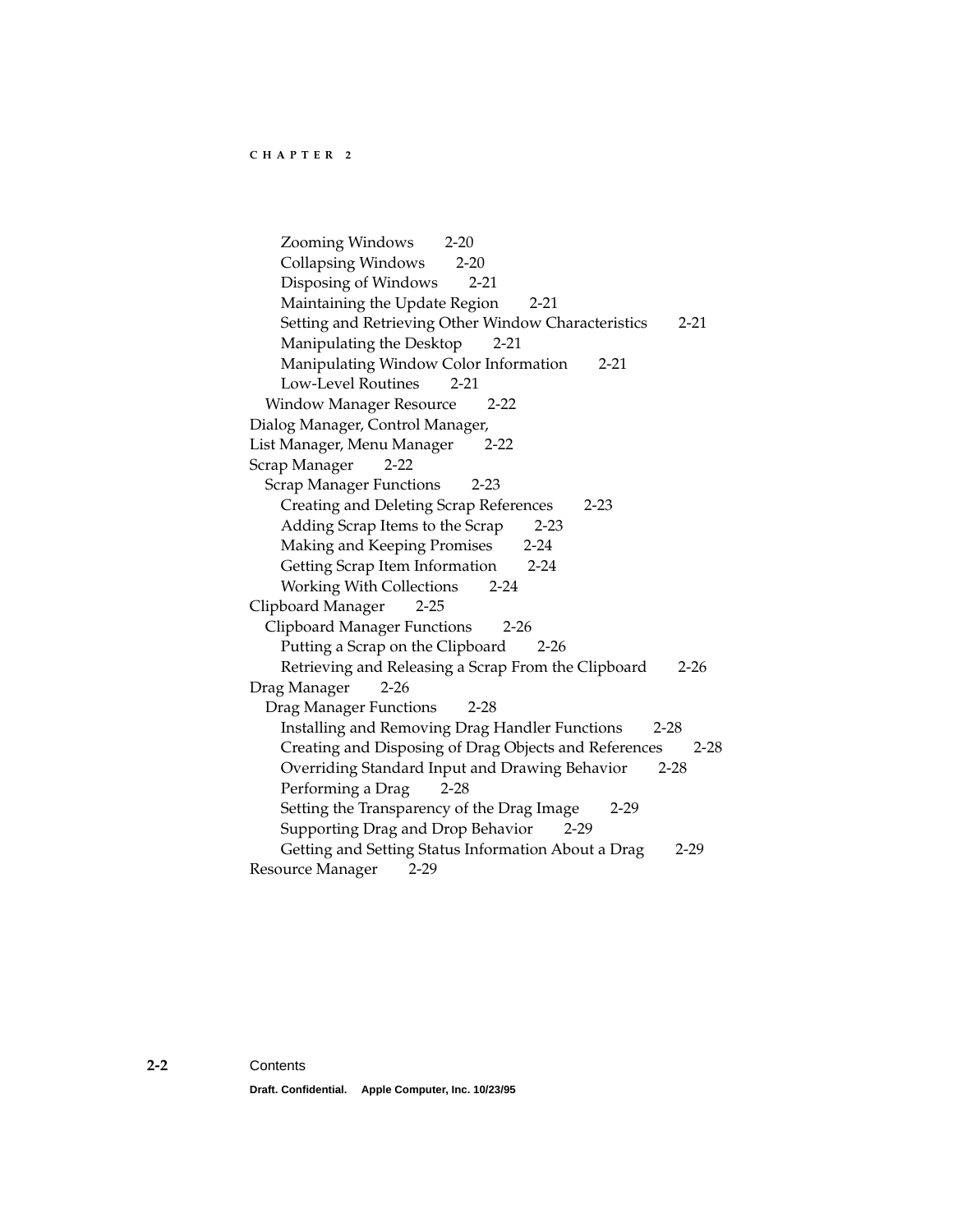This chapter compares some of the System 7 Toolbox services with the equivalent Copland services, including information on backward compatibility with System 7 applications and requirements for Copland-savvy applications. Where possible, this chapter categorizes Toolbox functions according to the categories used in the reference sections in *Inside Macintosh: Macintosh Toolbox Essentials.*

This chapter doesn't describe the interfaces that are entirely new in Copland, such as the Appearance Manager, Panels class library, and IDO class library. For a conceptual overview of the entire Copland Toolbox, see Chapter 1, "Introduction to the Copland Toolbox."

If you have developed a System 7 application and want to begin planning its migration to Copland, this chapter provides preliminary information to help you get started. However, it doesn't include detailed information about the Copland event model, panel methods, resource formats, human interface guidelines, and other aspects of Copland that you will need to understand before you can create a Copland-savvy application. Later developer releases will provide this information.

#### **WARNING**

The interface descriptions in this chapter are preliminary and incomplete. All interfaces are subject to change in later developer releases.

In particular, the interfaces in this release for the Dialog Manager, Control Manager, List Manager, and Menu Manager will not be supported in later releases, and the Panels class library will be extended to provide the equivalent services. **▲**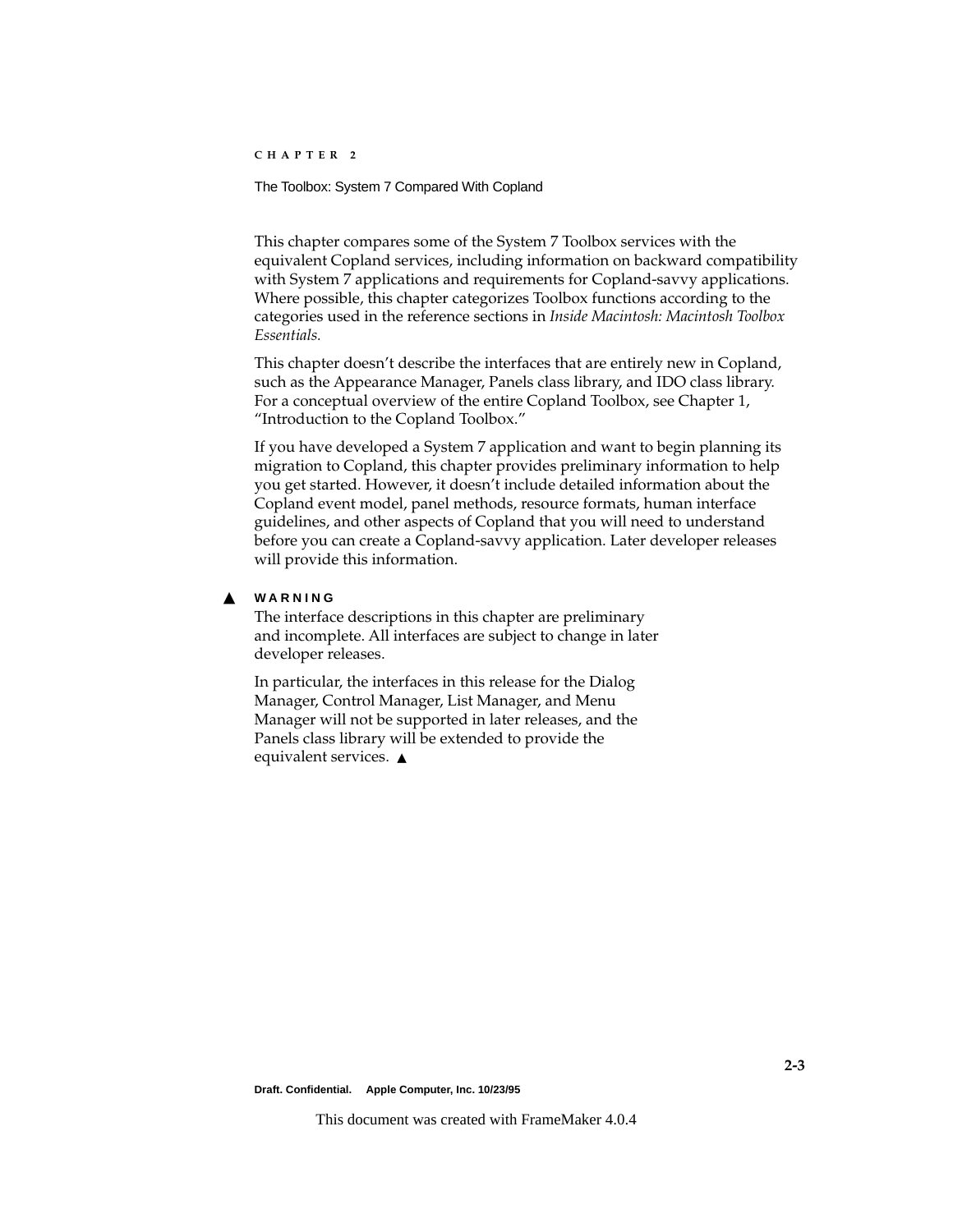## General Compatibility Guidelines 2

Using the Copland Toolbox not only ensures compatibility with Copland but also lays the foundation for new capabilities that will be introduced in Gershwin and future Mac OS enhancements.

Like any major system software revision, Copland introduces features that aren't backward compatible with earlier systems. However, most System 7 applications can run on Copland, even though they may not be able to take advantage of all its features. For example, clients of standard System 7 definition procedures (defprocs) work correctly and inherit the Copland human interface appearance. Custom defprocs written for System 7 also work correctly on Copland but do not inherit the Copland appearance.

Here are some guidelines you can use now to ensure that System 7 applications currently under development are compatible with the Copland Toolbox:

- Support Apple events as described in *Inside Macintosh: Interapplication Communication*, including factoring your application and making it fully scriptable and recordable. The Copland event model is based primarily on Apple events.
- Don't assume that dialog box backgrounds are white. The Copland human interface supports a variety of background colors.
- For floating windows, use the standard floating window definition (ID 124) introduced in System 7.5. This window definition works correctly on Copland and inherits the Copland appearance.
- Don't hard-code any assumptions about the precise locations of human interface elements such as close boxes, zoom boxes, and window titles within the noncontent areas of windows or dialog boxes.
- Don't hard-code any assumptions about the precise locations of any human interface elements in the Save and Open dialog boxes. Use the relative position of the standard elements to determine the locations of new ones.
- Never access low memory directly. If you need to access low memory, use accessor functions.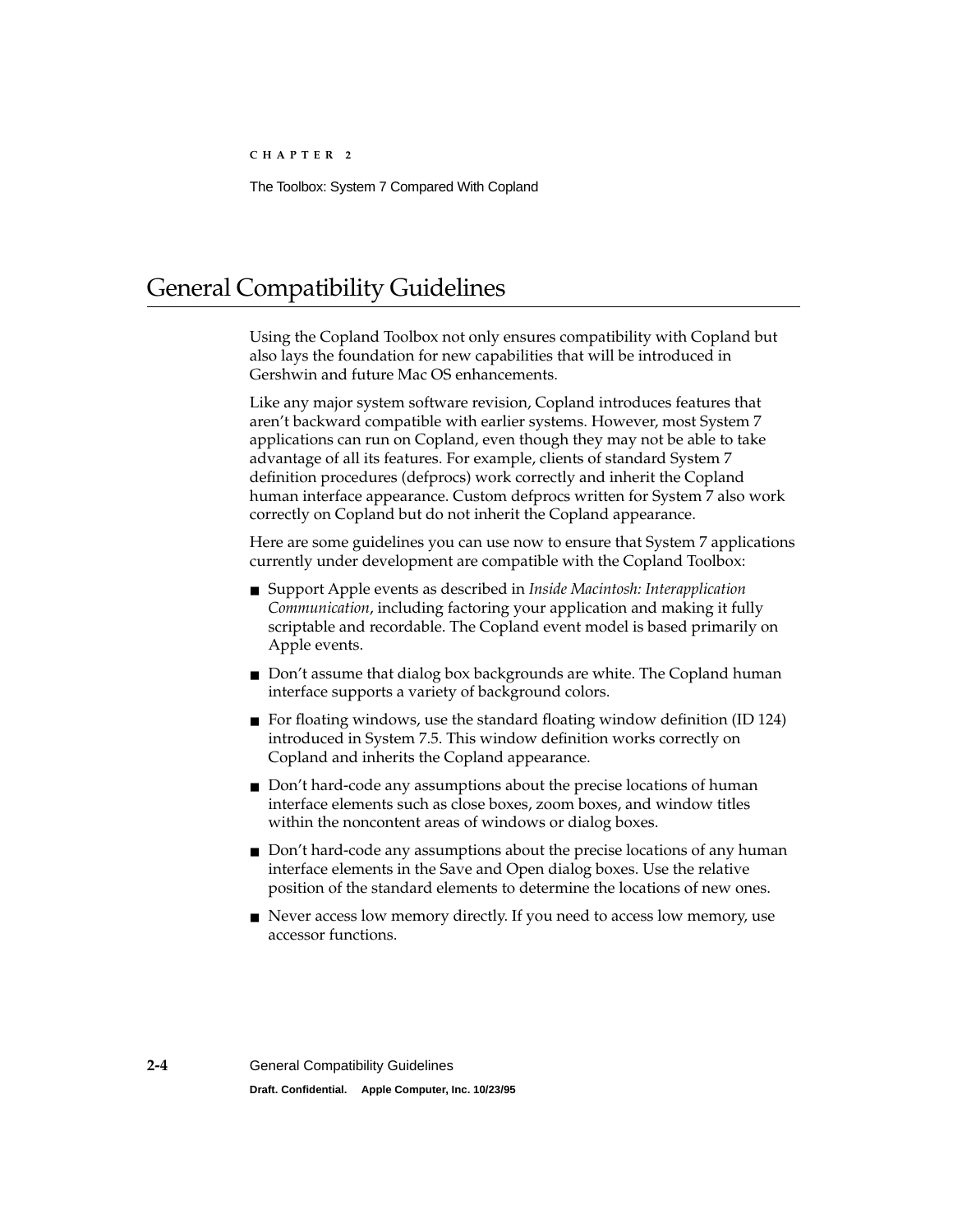- Use data structure accessor functions where they exist. For example, use SetMenuItemText and GetMenuItemText to manipulate menu item text rather than accessing the data structure directly.
- If data structure accessor functions aren't available, isolate the code that accesses data structures directly. Copland provides accessor functions for all data structures, and it is easier to take advantage of them if you have isolated the code that needs to be updated.
- Don't manipulate the window list directly. Use the BringToFront and SendBehind functions instead.

## The Copland Event Model 2

Chapter 1, "Introduction to the Copland Toolbox," introduces the Copland event model. Copland supports the classic Event Manager as described in *Inside Macintosh: Macintosh Toolbox Essentials* for backward compatibility.

When launched, a Copland-savvy application calls AEInstall to install handlers for the events that it wants to handle. It doesn't use WaitNextEvent to receive events and AEProcessAppleEvent to dispatch them. Instead, the application uses the new Copland function AEReceive, which processes events with other Apple event consumers in the preemptively scheduled Copland environment.

A Copland application consists of one or more tasks. Copland tasks are introduced in the accompanying document, "Kernel and Operating System Services." Typically, the code for a task performs any initialization work the task requires and then calls AEReceive, which doesn't return unless there's an error. For the most part, the task executes from inside AEReceive, which takes care of many of the operations that are handled by a System 7 event loop. The AEReceive function blocks the calling task until an event the application can handle arrives, then reawakens the task and dispatches the event to the appropriate handler. This cycle of blocking then waking the task continues until the task terminates or the application quits.

All events are conveyed via the "bottleneck" of AEReceive. This avoids the multilevel dispatching required with the classic Event Manager, which recognizes three principal kinds of events (low-level events, operating system events, and high-level events such as Apple events), each requiring different treatment.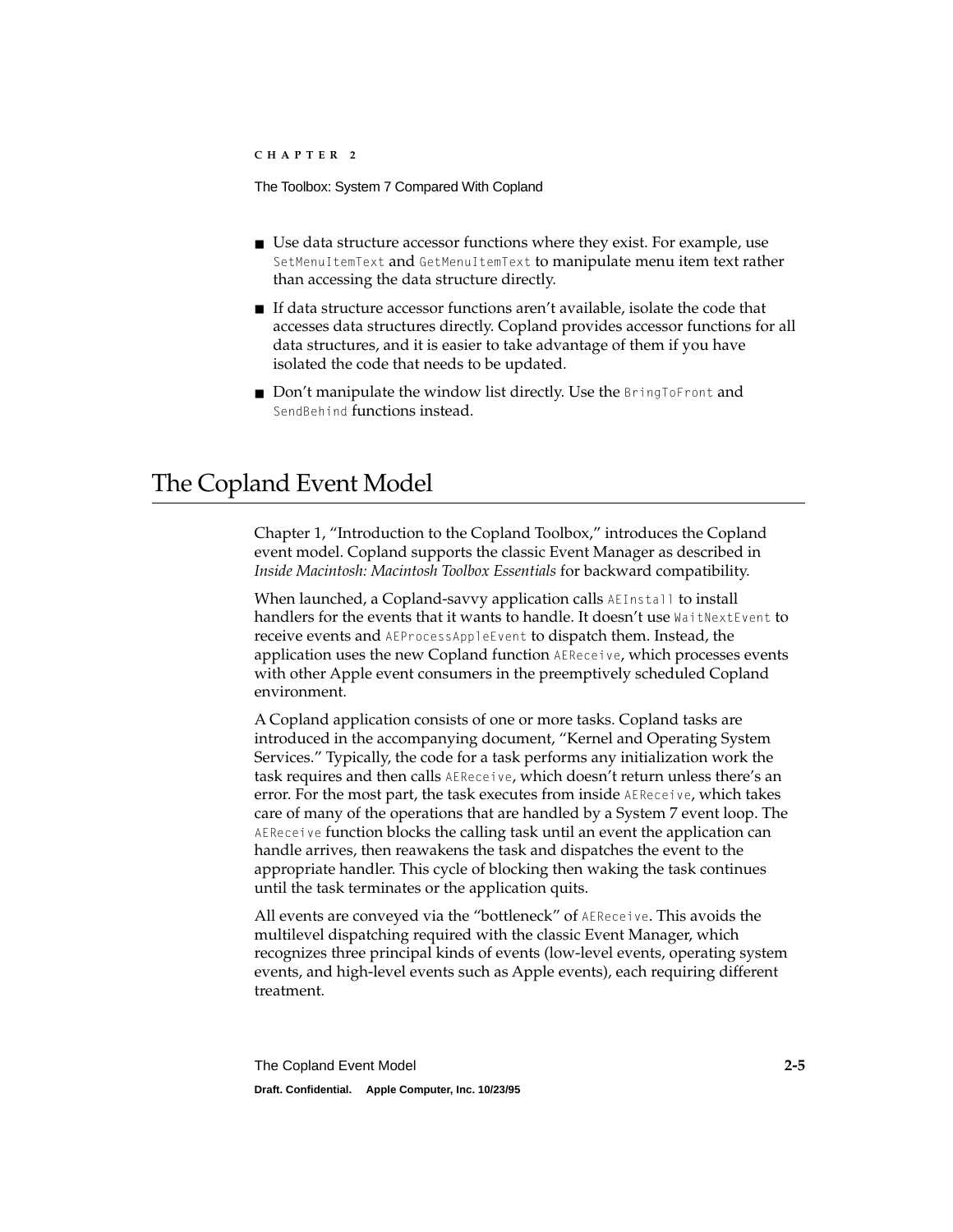The Toolbox: System 7 Compared With Copland

The sections that follow introduce some of the concepts underlying the Copland event model. Later developer releases will provide more detailed information about handling events in Copland.

## Apple Event Dispatchers

The ultimate target of an event is always an **Apple event dispatcher,** which combines an event queue, at least one task, and a stack of handler tables. Every process has a default Apple event dispatcher, and your application may install additional dispatchers as necessary.

Figure 2-1 illustrates the way an Apple event dispatcher uses its handler tables to dispatch an event.





When an event arrives, AEReceive wakes up the task and searches the stack of handler tables for a matching handler. An Apple event handler is identified by the combination of the event class and event ID of the event it handles—much the way Apple event handlers are stored in application and system handler tables in System 7. The main difference is that Copland has no handler tables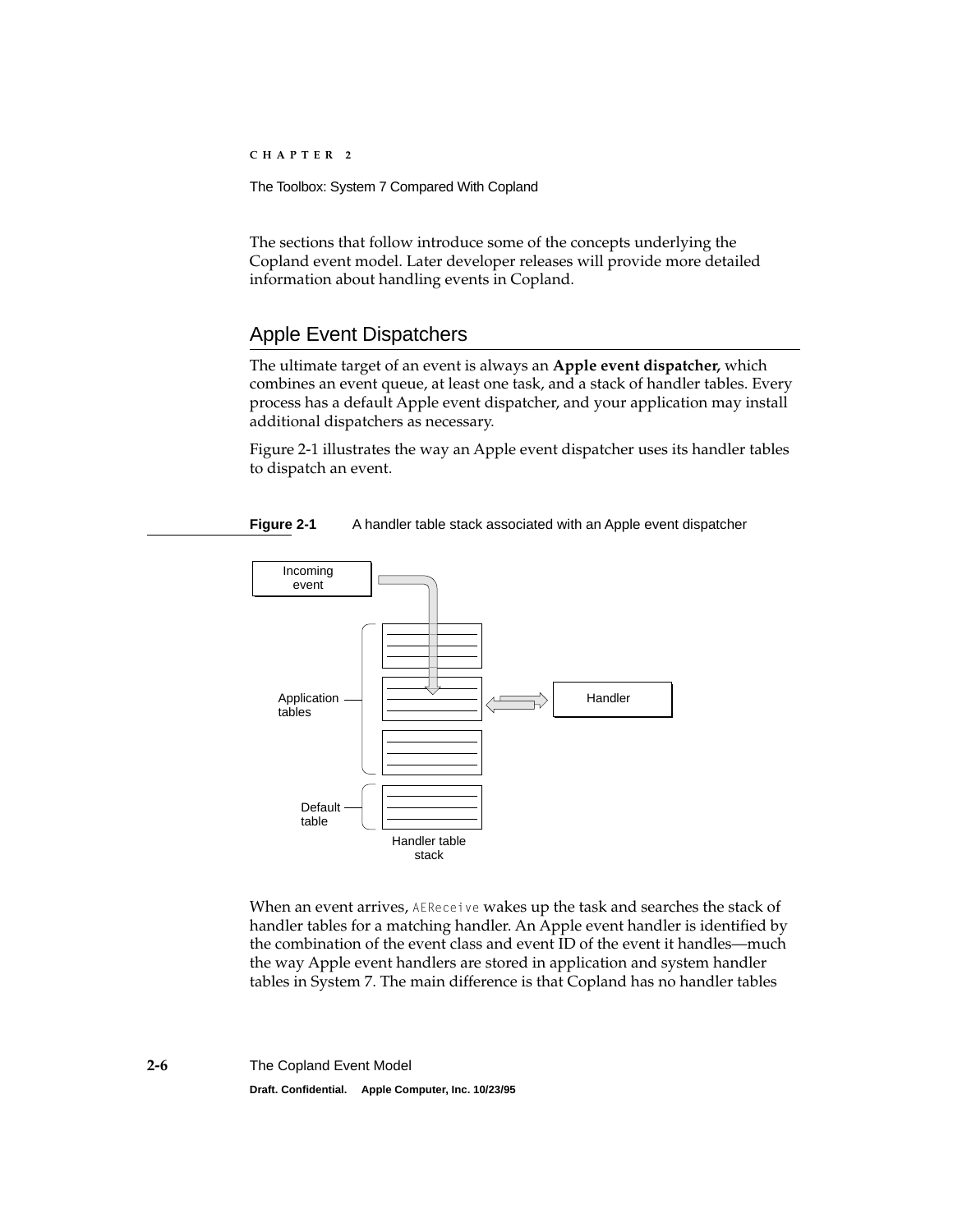The Toolbox: System 7 Compared With Copland

comparable to the global handler tables in System 7. Each Apple event dispatcher maintains a separate handler table stack, which consists of a default handler table and one or more application handler tables.

The **default handler table,** which is identical for all applications and cannot be modified, provides a set of default event handlers. Most applications need to install one or more of their own handler tables to augment the default behaviors.

**Application handler tables** are installed by your application. You can use Apple Event Manager functions to add, remove, or replace application handler tables at any time.

You can stack application handler tables on top of the default one to express interest in events and intercept them as the Apple Event Manager matches incoming events with handlers. When the Apple Event Manager searches for an event's handler, it starts from the top of the stack and looks down the chain of handler tables until it finds a match.

## Apple Event Handlers

When the Apple Event Manager locates an event's handler in a handler table, it passes the event to that handler. The handler must make several decisions about how to handle each event:

- 1. **Handle the event or don't handle it.** If it actually handles the event, the handler must then choose whether to filter it. If the handler doesn't handle the event, it allows the event to "fall through" to the next table in the stack, and the Apple Event Manager keeps searching for a handler.
- 2. **Filter the event or don't filter it.** If it filters the event, the handler suspends the event temporarily until there is a change in modality. For example, a handler might filter certain events while a dialog box is being displayed, allowing those events to be handled only after the user has dismissed the dialog box. If it doesn't filter the event, the handler must respond to the event in some way and then decide whether to pass the event on to the next table in the handler table stack.
- 3. **After handling the event, pass it on or not.** After handling the event, the handler can choose to let it fall through to next table in the stack, in which case the Apple Event Manager keeps searching for a handler.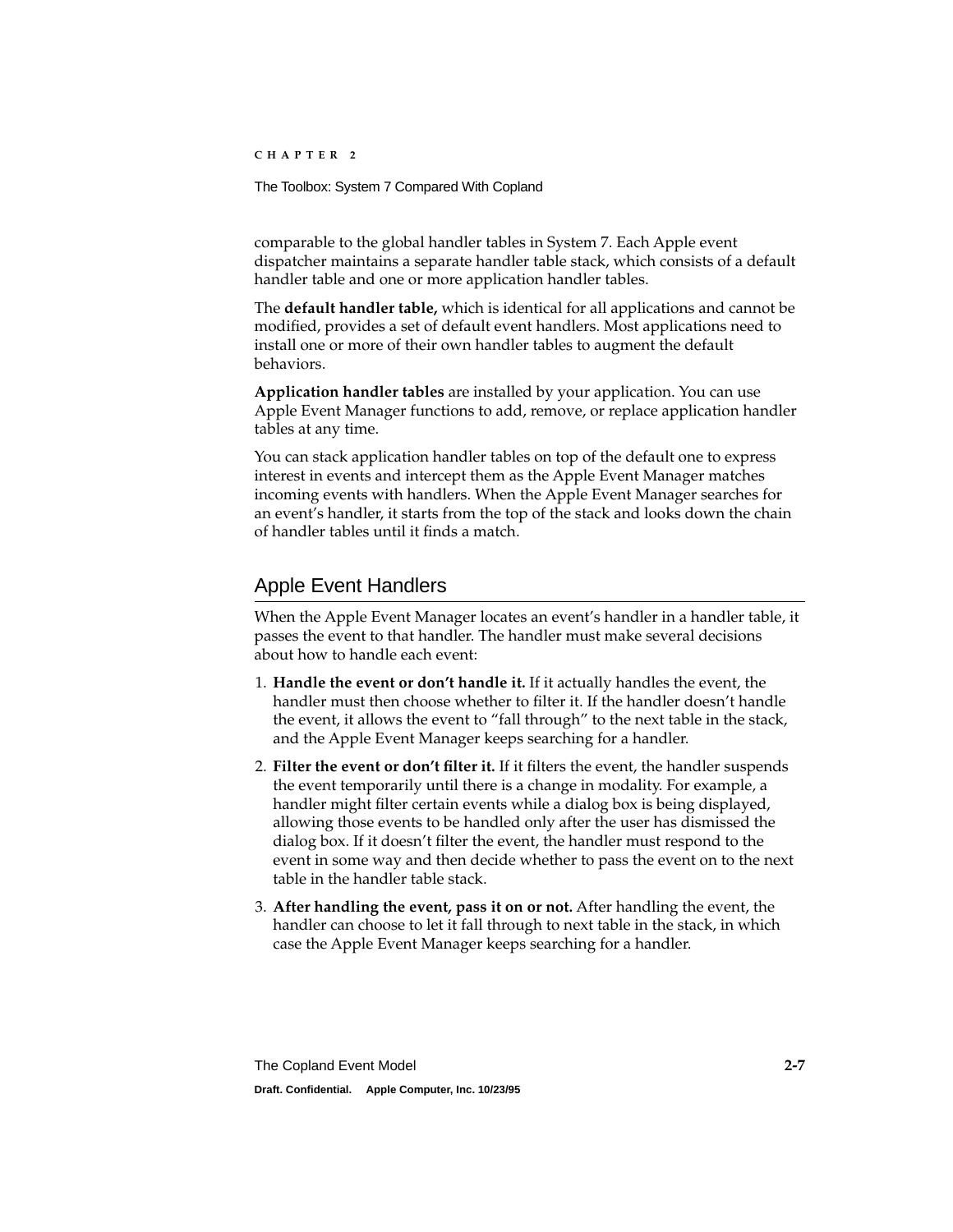The Toolbox: System 7 Compared With Copland

Events for which handlers can be installed in a handler table include the following:

- **Physical events** are low-level events—such as disk inserts, update and activate events, mouse clicks, and keypresses—that are generated by the system. Most of the handlers provided by the default handler table are physical event handlers. Physical event handlers translate physical events into higher-level synthetic events and send the repackaged events to the same Apple event dispatcher. For example, the Text Services Manager can translate a series of keypresses into a single Kanji character.
- **Synthetic events** are events that are meaningful to most applications, such as "window zoomed" or "menu selected." More than one physical event may generate the same synthetic event; for example, the user might select a menu item by releasing the mouse button or by pressing a key. The default handler table provides some synthetic event handlers that basically redirect the event to a particular menu or window. Synthetic event handlers can also translate synthetic events into higher-level semantic events.
- **Semantic events** are events such as "Open Document" or "Quit Application" with a specific meaning for an individual application. Semantic events can be generated by synthetic events; for example, the synthetic event handler for the Quit command in the File menu in turn generates a Quit Application semantic event. More commonly, semantic events are injected directly into the corresponding handler rather than cascading up through synthetic events from an original physical event. For example, a Get Data event is always generated by a script or another application; it is never generated directly by the user.

When you're creating the human interface for your application, you are primarily concerned with synthetic events. Most synthetic events are ultimately directed at a target within the application, such as a window or a menu. Combined with the Panels class library, the event-handling mechanism provided by Apple event dispatchers allows the Toolbox to help your application arbitrate targets for some events while allowing you to override the default arbitration at any point.

Semantic events are primarily of interest to external clients. Unlike other kinds of handlers, semantic event handlers can send replies in response to a script or to a query from another application.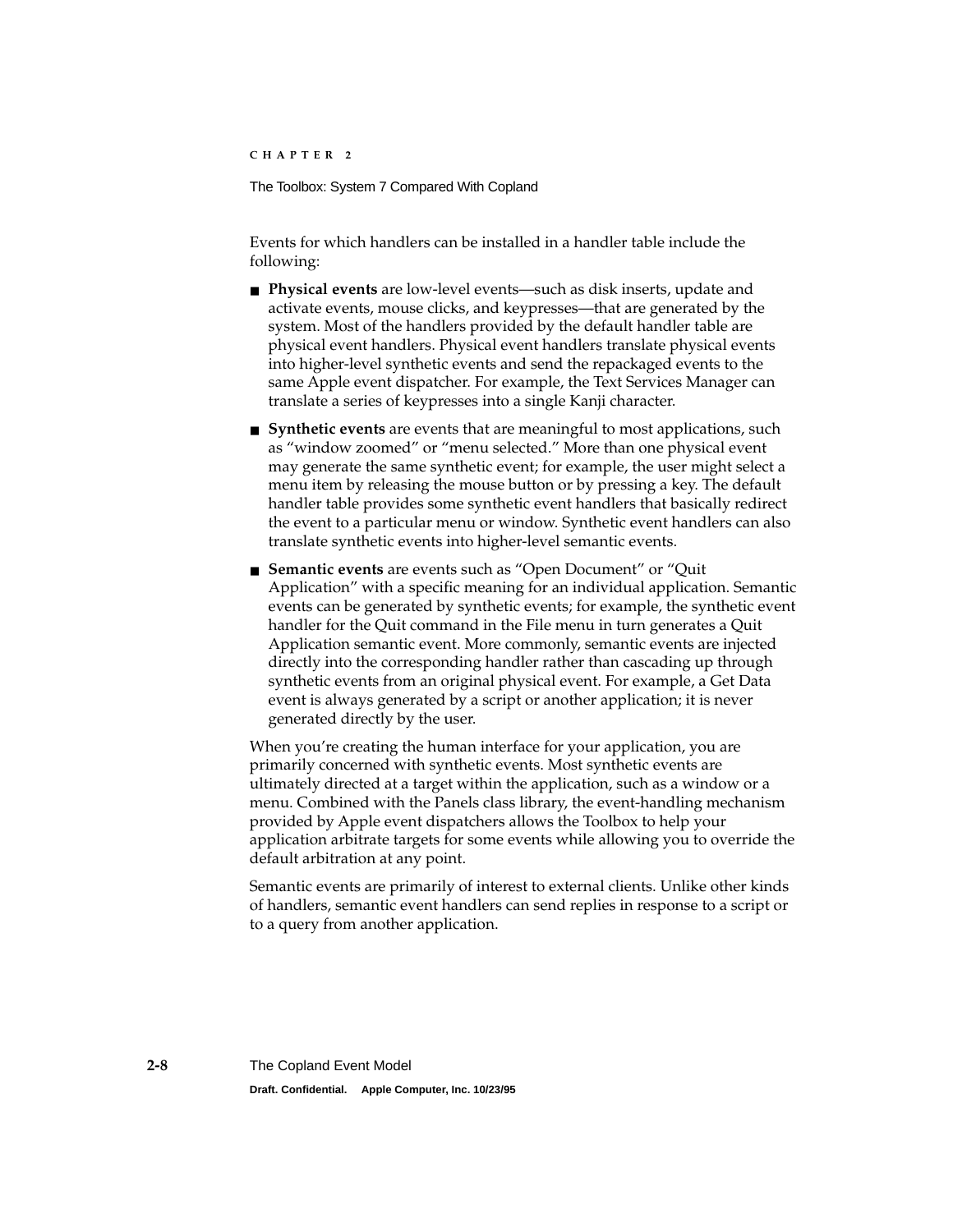## Tasking Models 2

A Copland application has a single primary task and may have additional secondary tasks. Only the primary task can call Toolbox services. Tasks are discussed in more detail in the accompanying document, "Kernel and Operating System Services."

When any task calls AEReceive, the task specifies the Apple event dispatcher (and thus the event queue) in which it's interested. You can associate tasks with Apple event dispatchers in three principal ways:

- one task and one dispatcher
- multiple tasks and multiple dispatchers
- multiple tasks and one dispatcher

The sections that follow introduce these tasking models. More complex relationships among tasks and dispatchers may be created by combining these approaches in various ways.

Identifying the particular arrangement of tasks and dispatchers appropriate for your application is a design decision. In general, a single primary task should be associated with a single Apple event dispatcher, as in the first two models. The third model, which associates multiple tasks with a single dispatcher, is intended for use by server processes.

#### One Task, One Dispatcher

Figure 2-2 shows the simplest case: A single primary task associated with a single Apple event dispatcher.



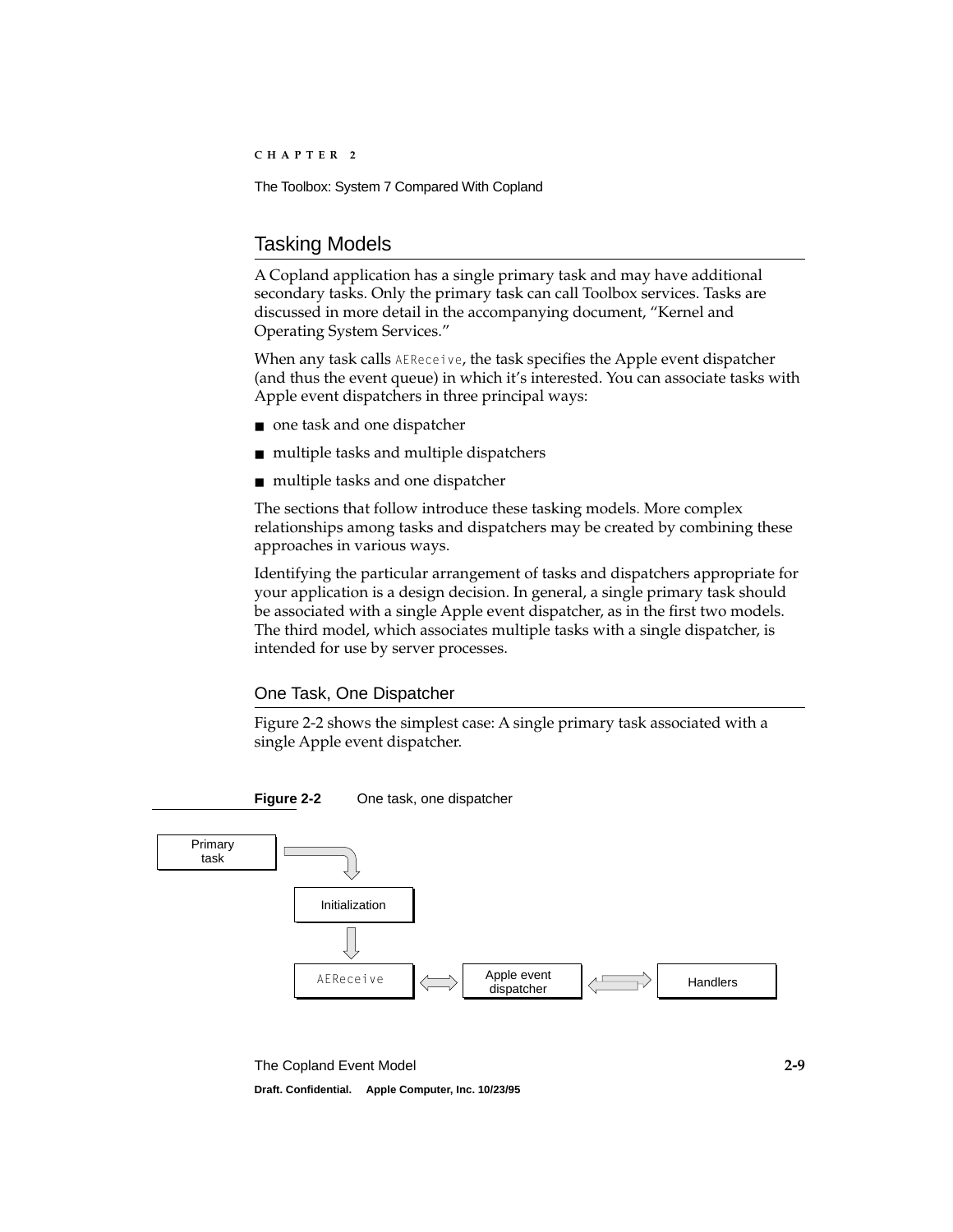The Toolbox: System 7 Compared With Copland

The arrangement shown in Figure 2-2 superficially resembles a System 7 event loop in the sense that a single task is responsible for all event handling. The AEReceive function wakes the application's primary task each time an event arrives and uses the application's single Apple event dispatcher to locate the event's handler.

### Multiple Tasks, Multiple Dispatchers 2

An Apple event dispatcher and its handlers represent one kind of behavior or set of activities that your application can perform. For example, it makes sense to associate an application's primary task with a single dispatcher for all handlers that call Toolbox functions, as in Figure 2-2.

It's also possible to create additional dispatchers for one or more secondary tasks, which cannot call Toolbox functions. Figure 2-3 illustrates this arrangement.



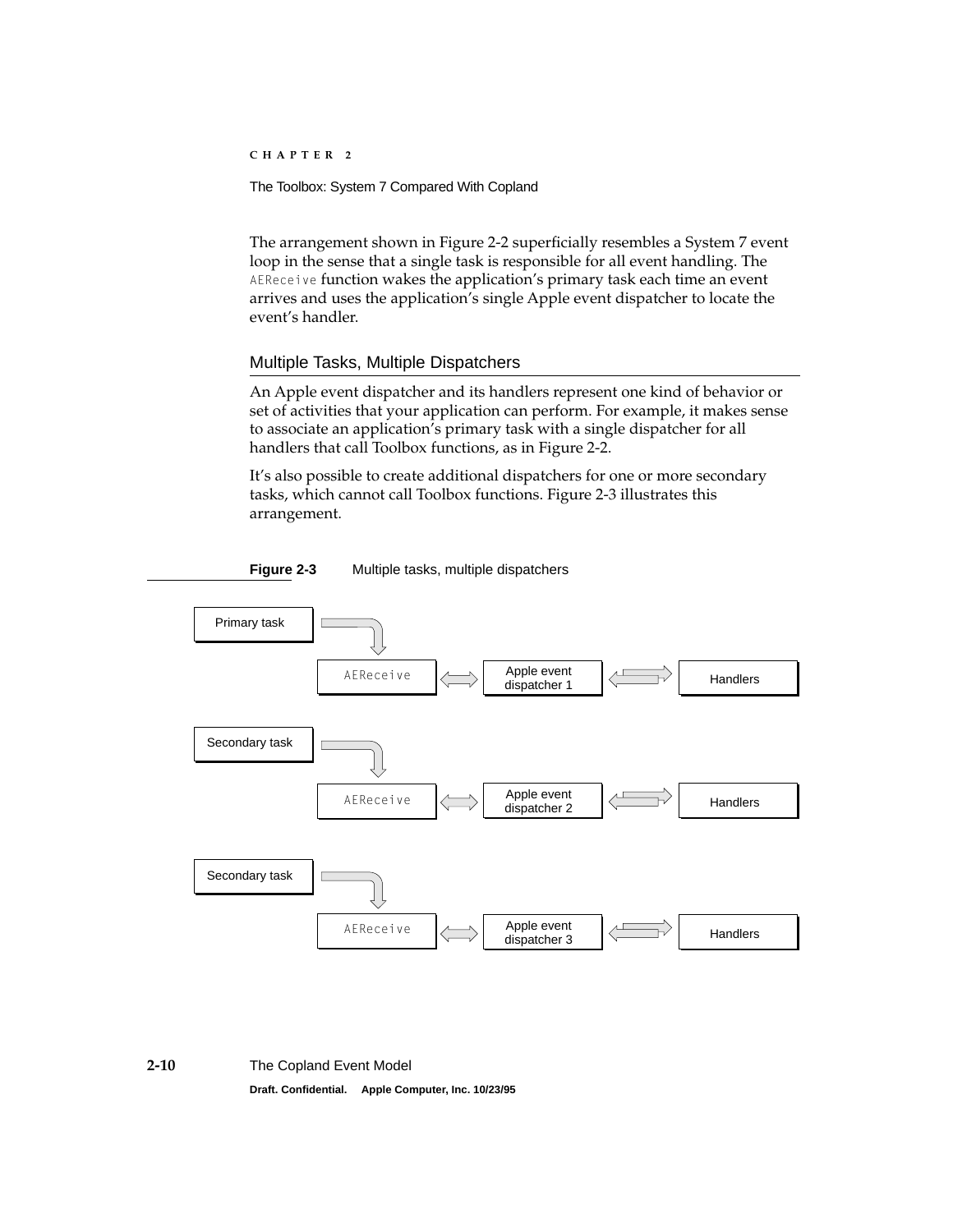#### The Toolbox: System 7 Compared With Copland

You can implement the tasking model shown in Figure 2-3 in several ways. It's possible, for example, to route events to a particular dispatcher. You can route all human interface events to the dispatcher associated with the primary task, and other events to dispatchers associated with secondary tasks as appropriate.

Alternatively, you can send all events to the primary task initially and use the primary task's dispatcher to forward certain events to one or more secondary tasks. For example, a graphics program might have a menu command that transforms an image in some way by performing a series of calculations. The handler invoked by that command can in turn send an Apple event to a different dispatcher associated with a secondary task that actually performs the calculations. The primary task is then free to continue responding to the user's manipulation of the human interface while the secondary task, which doesn't involve the human interface, continues to execute in the background.

When the secondary task needs to inform the user of its progress, the handler that's performing the calculation can send an event back to the primary task's dispatcher to update a progress indicator. Similarly, when the handler has completed its calculations, it can send an event back to the primary task's dispatcher to invoke the handler that actually draws the transformed image.

Because Copland permits an application to use multiple secondary tasks in addition to a single primary task, the graphics application in this example could actually perform transformation calculations on several different images, starting each calculation at a different time and performing them all concurrently. Thus, the primary task could be drawing the results of one calculation to the screen while one secondary task is in the middle of calculating a transformation for a second image and another secondary task is just beginning to calculate a transformation for a third image.

Because of the way the Copland kernel prioritizes tasks in this kind of situation, the application continues to be highly responsive to user actions even while secondary tasks are executing—unlike System 7, in which background processing can seriously interfere with the application's responsiveness.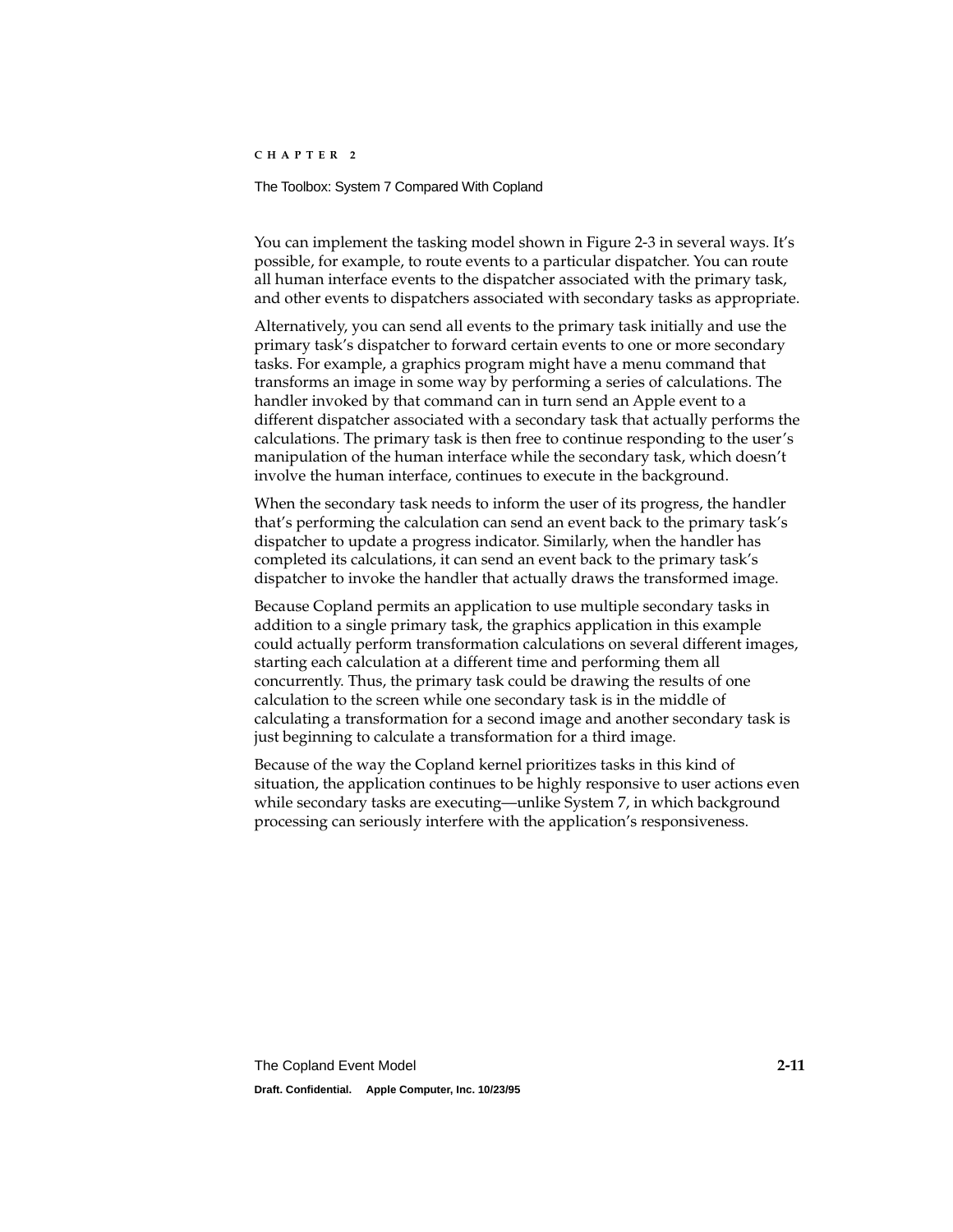#### The Toolbox: System 7 Compared With Copland

#### Multiple Tasks, One Dispatcher 2

Figure 2-4 shows multiple tasks calling AEReceive with the same dispatcher. Each task has its own entry point and begins executing at a different time. The tasks don't necessarily have to be identical, but they must use the same set of handlers provided by the dispatcher and must all be equally qualified to deal with incoming events. All handlers in a dispatcher that is shared in this way must be fully reentrant.





This arrangement is most useful for server applications. For example, a database that receives requests continuously from several sources can spawn a series of identical tasks associated with the same Apple event dispatcher. All these tasks share the same stack of handler tables. The Apple event dispatcher pairs each task with each incoming request and looks up the corresponding handler in the stack of handler tables. As each task resumes execution, it can execute at the same time, if necessary, that previously woken tasks are executing. Thus, the database can handle a series of requests simultaneously.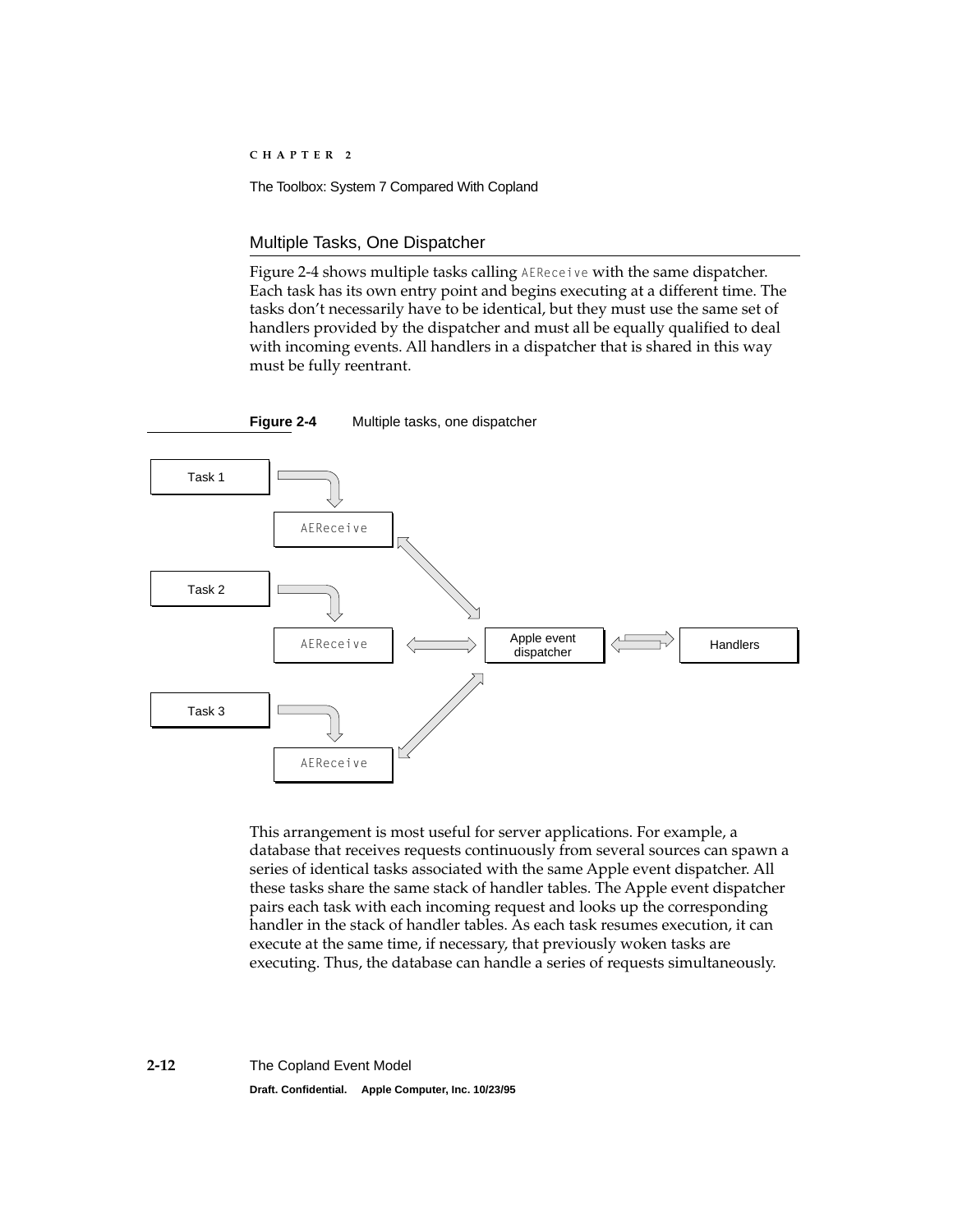The tasking model shown in Figure 2-4 is not appropriate for most client applications or for applications that interact directly with the user.

## Benefits of the Copland Event Model

You must support the Copland event model to take advantage of all the human interface features provided by the Copland Toolbox. The Copland event model also provides these benefits:

- The use of blocking rather than polling improves performance for all applications running on the same machine and takes maximum advantage of priority-based preemptive scheduling.
- The use of Apple event handlers rather than event masks to distinguish events permits a much larger name space for events. This ensures that Apple can provide new default handlers and new behaviors with minimum impact on existing applications and also makes it easier to create specialized events for your own purposes.
- The use of Apple events throughout the system ensures that all Copland-savvy applications can be scriptable and recordable.
- Events are always sent and dispatched the same way, which simplifies the overall Mac OS programming model.

Although Copland supports the classic Event Manager for backward compatibility, many new Toolbox features require the new event model, and much of the information conveyed by Copland Apple events is lost in the translation to classic events.

More information about the Copland event model will be available with later developer releases. The best way to prepare your System 7 application for Copland events is to support Apple events as described in *Inside Macintosh: Interapplication Communication*, including factoring your application and making it fully scriptable and recordable. In general, the new event interfaces provided by Copland are designed to augment the capabilities described in that book rather than to replace them.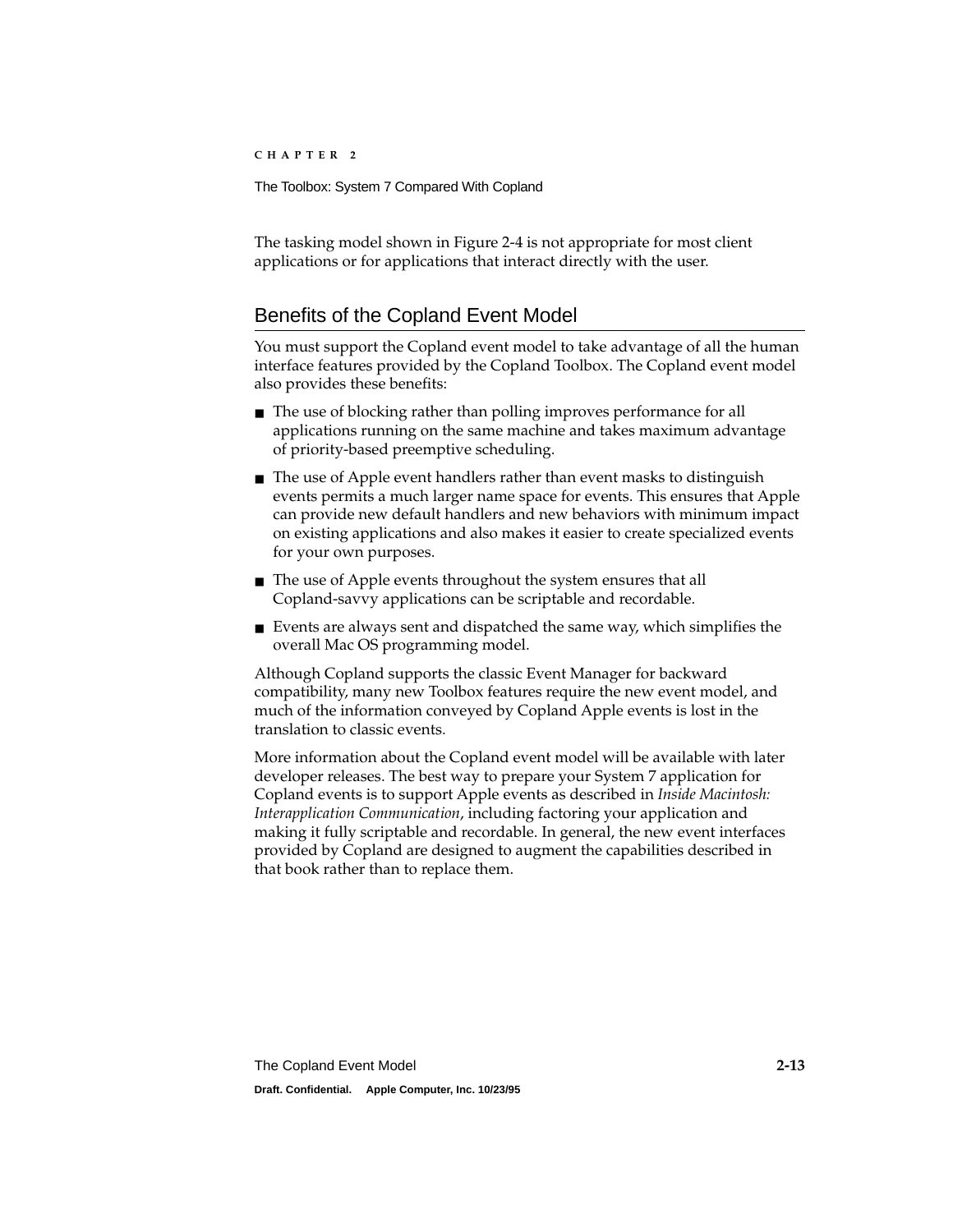## Window Manager 2

## Constants and Data Types 2

#### Window References

All Window Manager functions that take or return pointers of type WindowPtr or WindowPeek in System 7 use window references of type WindowRef in Copland. The WindowRecord data structure and other related structures that underlie window references are not directly accessible to Copland-savvy applications. Instead, you pass window references to accessor functions that get and set window characteristics (see "Accessing Windows" on page 2-17 for more details).

#### Window Classes

The Copland Window Manager defines a new WindowClass data type that determines a window's layering. When you create a window, you specify its class as normal, floating, or modal. Modal windows always appear above floating windows, which always appear above normal (document) windows. Once a window has been created, its class can't be changed.

When a modal window becomes visible, the Window Manager deactivates all the application's floating windows, generates deactivate events for them, and the menu bar changes to a modal state. The Window Manager reverses this process when it hides any modal window.

#### Window IDOs

The Copland Window Manager replaces the window definition functions (defprocs) used in System 7 with SOM-based window interface definition objects (window IDOs). For more information about IDOs, see Chapter 1, "Introduction to the Copland Toolbox."

Window IDOs support several new capabilities that aren't supported by System 7 definition functions. For example, a window IDO specifies a grow direction, which can be either left to right or right to left, and allows you to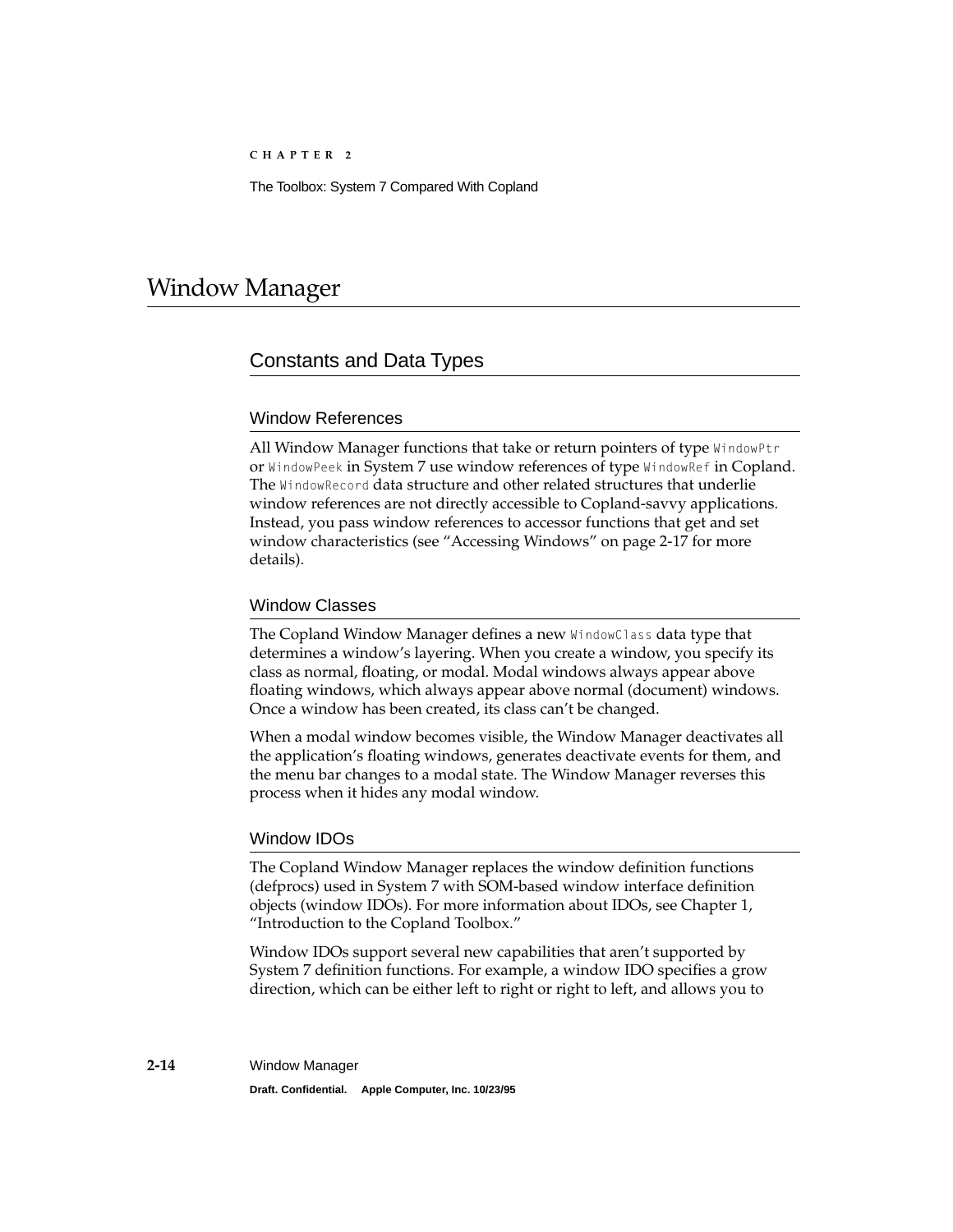The Toolbox: System 7 Compared With Copland

locate specific parts of a window, such as the title text and the window's draggable region.

#### Window Attributes

In System 7, a window's visual and functional attributes are defined by a window definition ID that incorporates both the resource ID of a window definition function and a variant specifying structural differences between windows that are otherwise identical.

The Copland Window Manager replaces window defprocs with window IDOs and retains the variant mechanism for specifying basic structural differences such as modal dialog boxes, movable modal dialog boxes, and floating windows with a drag bar at the side instead of the top. In addition, the Copland Window Manager defines a new WindowAttributes data type that specifies additional details for a window, such as whether it has a grow box, collapse box, title bar icon, or right-to-left orientation; whether its content can be erased; and whether it should receive update or activate events.

## Window Manager Functions

#### Initializing the Window Manager 2

This release replaces the System 7 function InitWindows with InitWindowsVersion, which takes the version number of the current Window Manager as a parameter. Although this release requires Copland-savvy applications to use InitWindowsVersion, this requirement is likely to change in later releases.

### Creating Windows 2

The Copland Window Manager provides two new functions that create windows and return window references. The GetNewWindowRef function creates a new window on the basis of a description in a window resource. The NewWindowRef function creates a window on the basis of window attributes and other characteristics specified in its parameters. Copland-savvy applications should use these functions rather than GetNewCWindow, GetNewWindow, NewCWindow, and NewWindow, which are supported for backward compatibility only.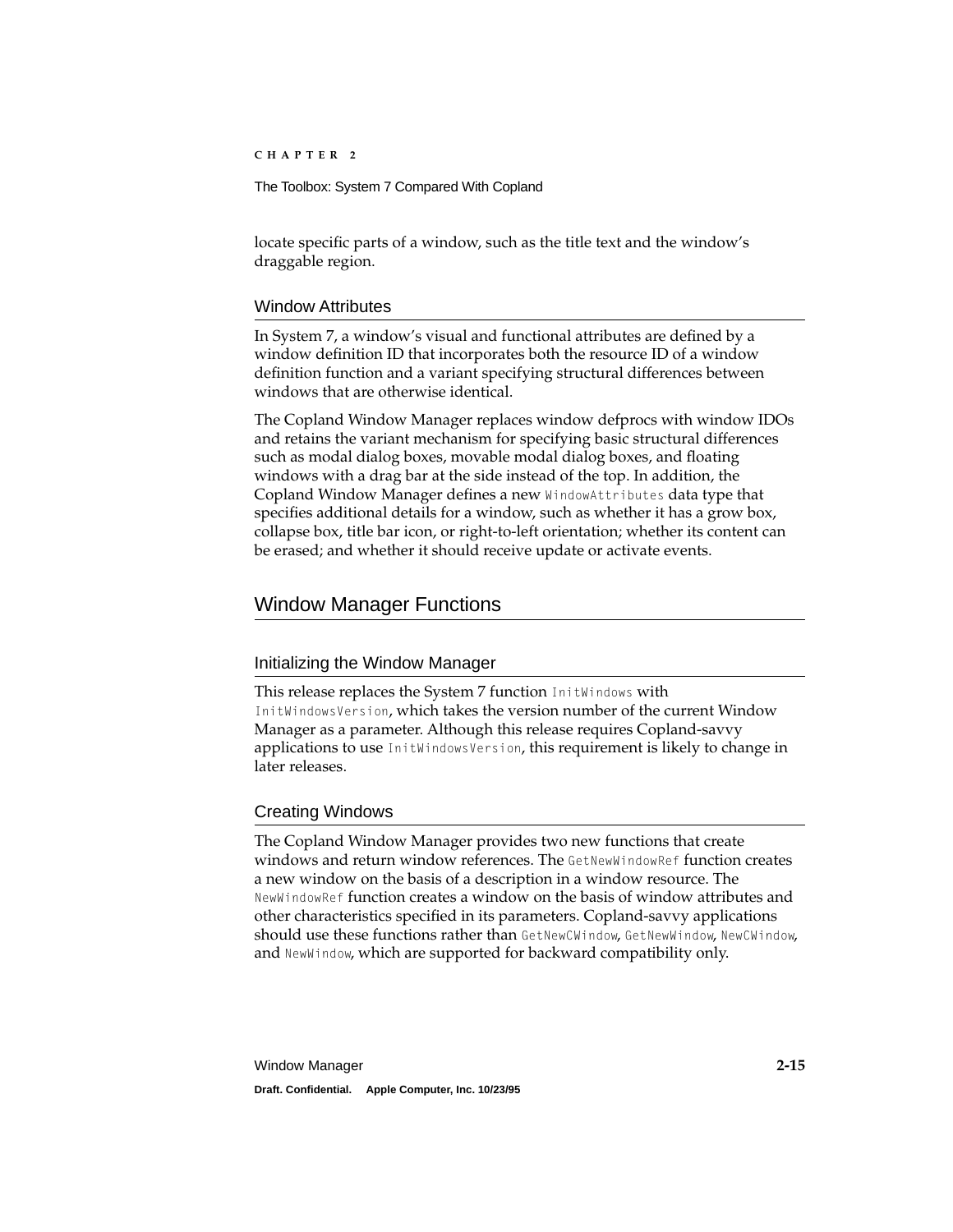#### The Toolbox: System 7 Compared With Copland

The System 7 Window Manager creation functions use window definition IDs to identify a window definition function and variant code, which determine how to draw the window. The Copland Window Manager creation functions use window IDOs rather than window defprocs and use variant codes only to identify broad structural differences among modal, movable modal, and floating windows. You can obtain a reference to the current theme's window IDO by using the Appearance Manager routine GetSystemIDO.

Neither GetNewWindowRef nor NewWindowRef include a parameter for storage of the window itself. The Copland Window Manager keeps track of window memory for you.

It is usually easier to use GetNewWindowRef to load a window from a previously defined resource rather than using NewWindowRef to create it dynamically. The GetNewWindowRef function uses a window IDO and a variant code to create a window according to a description in a window resource. Although an IDO and variant code can be specified in the window resource, you can also pass GetNewWindowRef a UniversalIDOReference structure that specifies a different window IDO and variant code.

A Universal IDOReference is a structure defined by the Appearance Manager. It includes a pointer to an IDO and a variant code for the desired window structure. To override the IDO and variant code specified in the window resource, you pass GetNewWindowRef a pointer to a Universal IDOReference structure. To use the window IDO and variant code specified in the window resource, you pass a null pointer instead of a pointer to a UniversalIDOReference structure.

Differences between NewWindowRef and its System 7 counterparts include the following:

- There are no title, refCon, or visibility parameters. A window is always invisible when it is created. You use other Window Manager functions to make a window visible, set its title, and keep track of your associated data.
- Instead of passing a window definition ID, you pass NewWindowRef a pointer to a window IDO and a variant code.
- You must specify the window's class (see "Window Classes" on page 2-14).

#### Naming Windows 2

When you use GetNewWindowRef to create a window, the name of the window is specified in a text object resource referred to by the window resource. To get or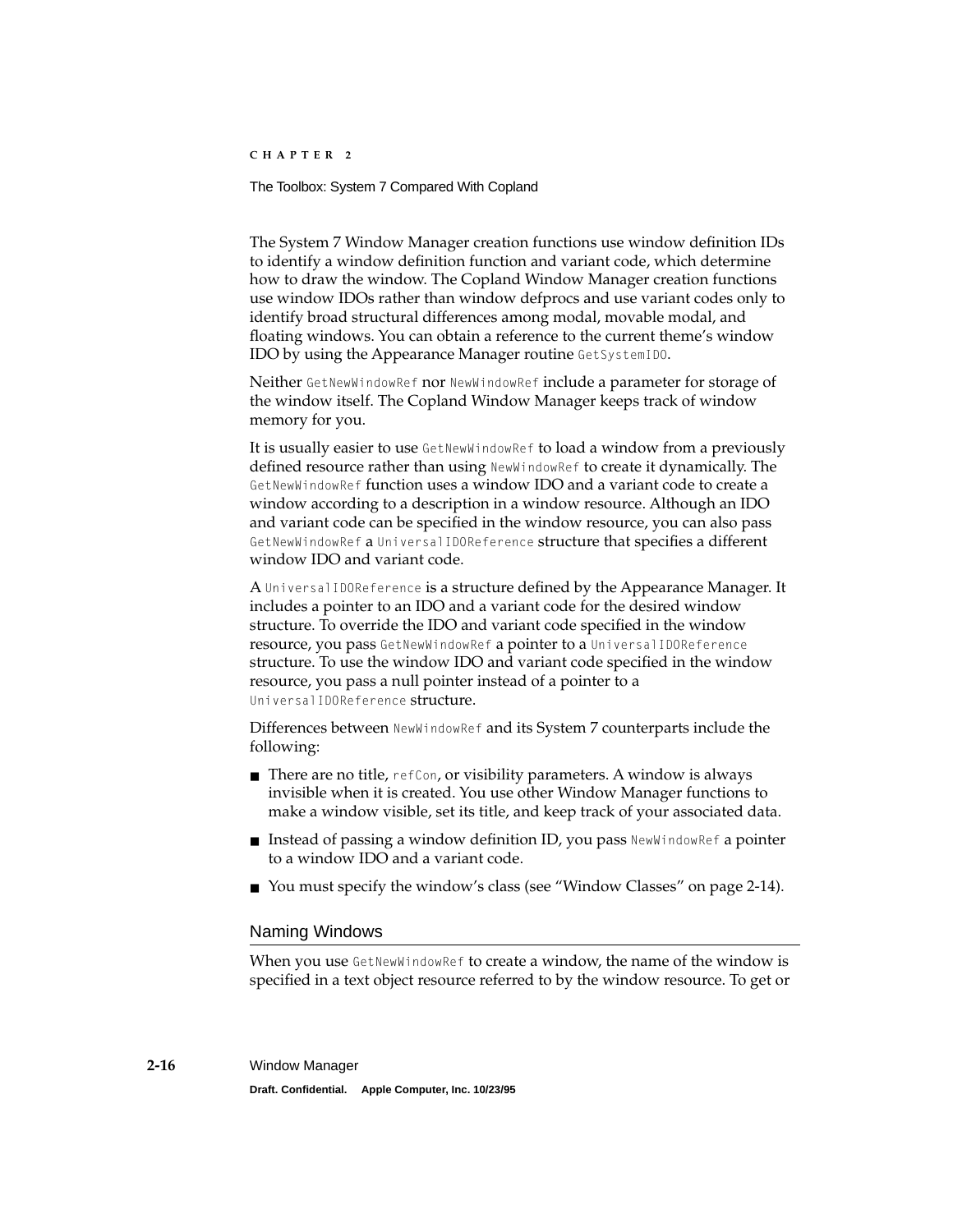The Toolbox: System 7 Compared With Copland

set the title of a window after you have created it, you should use the Copland accessor functions SetWindowTitle and GetWindowTitle. Although the Copland Window Manager supports the System 7 functions SetWTitle and GetWTitle for backward compatibility, Copland-savvy applications should use the new functions to take advantage of Copland text objects.

### Accessing Windows 2

The Copland Window Manager doesn't allow direct access to the data structures that underlie window references. Instead, you pass window references to new accessor functions that get and set a variety of window characteristics, including its attributes, rectangle, region, kind, visibility, highlighting, and title. You can use additional accessors to get characteristics that can't be set, such as the structure region, content region, update region, class, reference constant, and window IDO.

The new accessor functions include a new convenience function, GetWindowPort, that provides a way to get a window's graphics port. You must use this function to get a window's port; you cannot assume that a window reference is the same as a graphics port.

### Manipulating Window Collection Items 2

The Copland Window Manager provides three functions for manipulating the collection items associated with a window: AddWindowCollectionItem, GetWindowCollectionItem, and RemoveWindowCollectionItem. You can use these functions to access collection items defined by the Window Manager or to add and remove your own collection items.

The Window Manager defines collection item tags for the following window data:

- handle to the title bar icon suite
- handle to the custom title bar gadget icon suite
- handle to the window content pattern
- RGB color for the window content area

If collection items for a particular window define both a pattern and an RGB color, the Window Manager ignores the color and uses the pattern.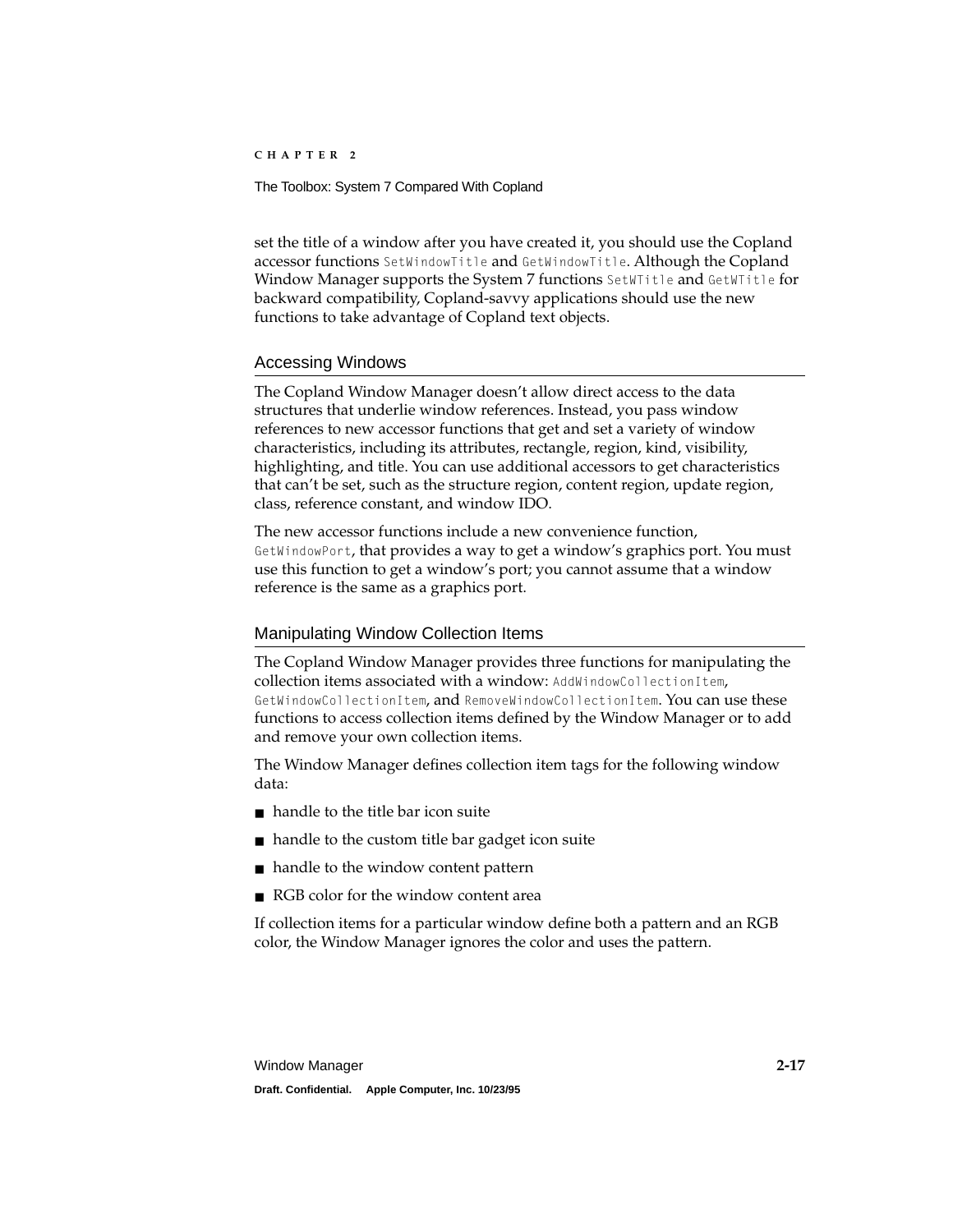### Displaying Windows 2

The ShowWindow, HideWindow, ShowHide (renamed ShowHideWindow), HiliteWindow, and DrawGrowIcon work much the same way in Copland as they do in System 7.

### Manipulating Window Layering

In the Copland Window Manager, the SelectWindow, BringToFront, and SendBehind functions move a window only within that portion of the application's layer devoted to the window's class. For example, calling SelectWindow on a document window brings it to the front of all document windows, but not in front of modal or floating windows. Similarly, SendBehind doesn't permit invalid ordering of windows. Applications that aren't Copland-savvy aren't affected by this change because they don't use the new floating and modal window classes.

Copland-savvy applications can continue to use the FrontWindow function to get the frontmost visible window, regardless of its class. The Copland Window Manager also provides several new functions that act on class-specific portions of the window list in an application's layer. These include the following:

- GetWindowList returns the frontmost window. The semantics of this function will change in future releases.
- FrontNonFloatingWindow returns the frontmost modal or document window.
- FrontWindowOfClass returns the frontmost window of a given class.
- AreFloatersVisible returns the visible state of all floating windows.
- ShowHideFloatingWindows sets the visible state of all floating windows.
- ActivateFloatingWindows activates or deactivates all floating windows.

#### Positioning Windows 2

The Copland Window Manager provides three new functions— AutoPositionWindow, PositionWindow, and CheckWindow—that allow you to position windows or get information related to window positioning by passing constants for various control values. These calls greatly simplify window-positioning tasks that you must code explicitly in System 7. For example, AutoPositionWindow automatically takes care of staggering multiple windows so they don't overlap.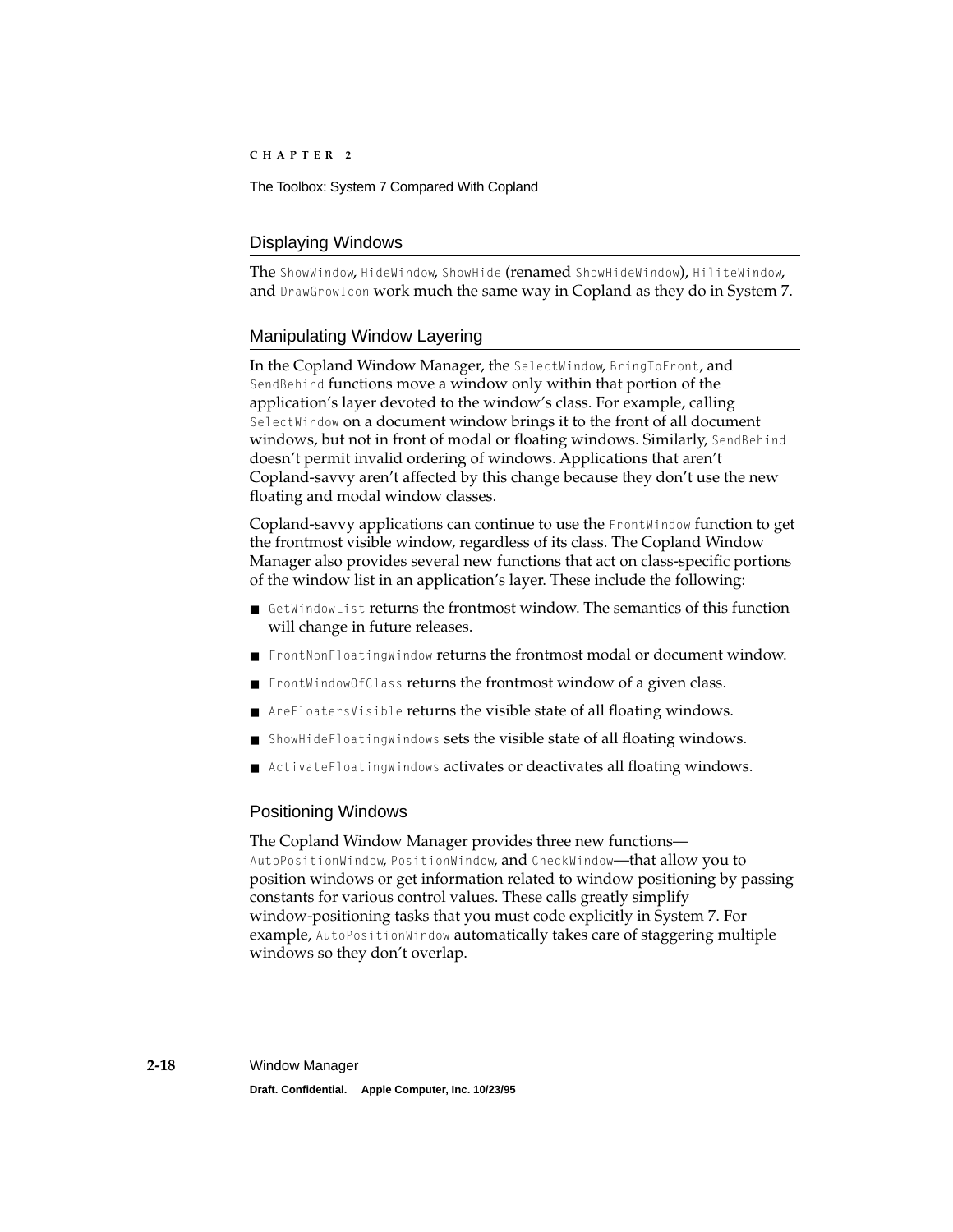### Retrieving Window Information 2

Current plans for the Copland version of the FindWindow function include several new result codes:

- The inCollapseBox constant indicates that a mouse-down event has occurred in the window's collapse box. Copland-savvy applications should respond by calling the CollapseWindow function.
- The inTitleIcon constant indicates that a mouse-down event has occurred in the window's title bar icon. Copland-savvy applications should respond as follows: Use the Drag Manager to create a drag scrap reference, pass that reference to the Window Manager function BeginTitleIconDrag to highlight the icon, call the Drag Manager to handle the actual dragging and dropping, then call EndTitleIconDrag.
- The inCustomGadget constant indicates that a mouse-down event has occurred in the window's custom gadget. A custom gadget is an application-defined element in the title bar.

#### **Note**

The Copland event model and the Panels class library make it possible to manipulate windows without calling the FindWindow function directly. Later developer releases will include more information on this topic. ◆

Unlike the System 7 Window Manager, the Copland Window Manager won't attempt to activate the palettes of floating windows. Copland-savvy applications either can rely on the Window Manager to activate windows appropriately or can instruct the Window Manager to ignore palette activation and handle it themselves. For backward compatibility, Copland also supports applications that aren't Copland-savvy and patch FrontWindow to achieve appropriate window activation when tool palettes are present.

### Moving Windows 2

Functions used for moving windows, such as DragWindow and MoveWindow, work much the same way in Copland as they do in System 7.

### Resizing Windows 2

The Copland Window Manager supports window resizing in any direction. The window IDO specifies the grow direction, and you call the new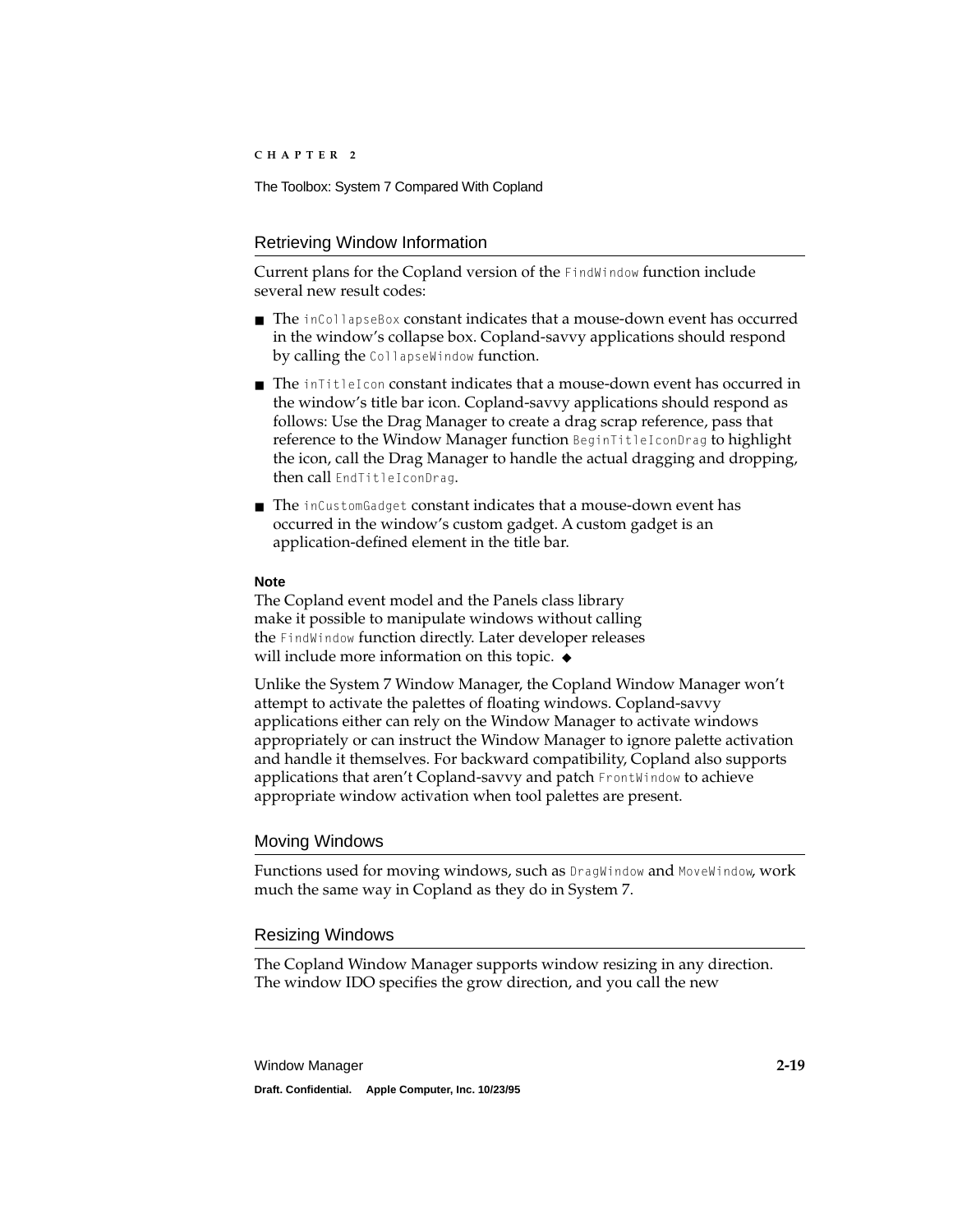#### The Toolbox: System 7 Compared With Copland

ResizeWindow function to track the mouse and resize the window as appropriate. The ResizeWindow function replaces the System 7 functions GrowWindow and SizeWindow, which are supported for backward compatibility only.

#### Zooming Windows

The Copland Window Manager extends the monitor-specific zooming behavior of Finder windows to all applications. Clicking the zoom box in a Copland window causes the window to expand so it zooms to its standard state (the maximum size of its content), if possible, without moving to a different monitor.

The new Window Manager function ZoomWindowOut zooms a window to its standard state. If the window can't fit at its ideal size, ZoomWindowOut zooms it to fit its current monitor.

The System 7 function ZoomWindow is still supported in Copland. In addition to zooming, ZoomWindow is useful for resizing a window programmatically in a direction other than down and to the right.

#### Collapsing Windows 2

System 7 supports window collapsing by means of the WindowShade extension, which collapses windows without applications' knowledge when the user double-clicks the window's title bar. This causes some compatibility problems for applications that cache certain information about a window's size and position.

Copland windows have a collapse box for collapsing windows. The version of the Copland Window Manager in this release provides a new FindWindow result code, inCollapseBox, that indicates a mouse-down event has occurred in the collapse box. You can respond to such an event by calling the new routine CollapseWindow. To determine whether a window is collapsed, you can call the IsWindowCollapsed function. As previously noted, the Copland event model and the Panels class library also make it possible to manipulate windows without calling the FindWindow function directly.

In applications that aren't Copland-savvy, windows that use standard system window definitions have collapse boxes and will be collapsed by the Window Manager without the application's knowledge.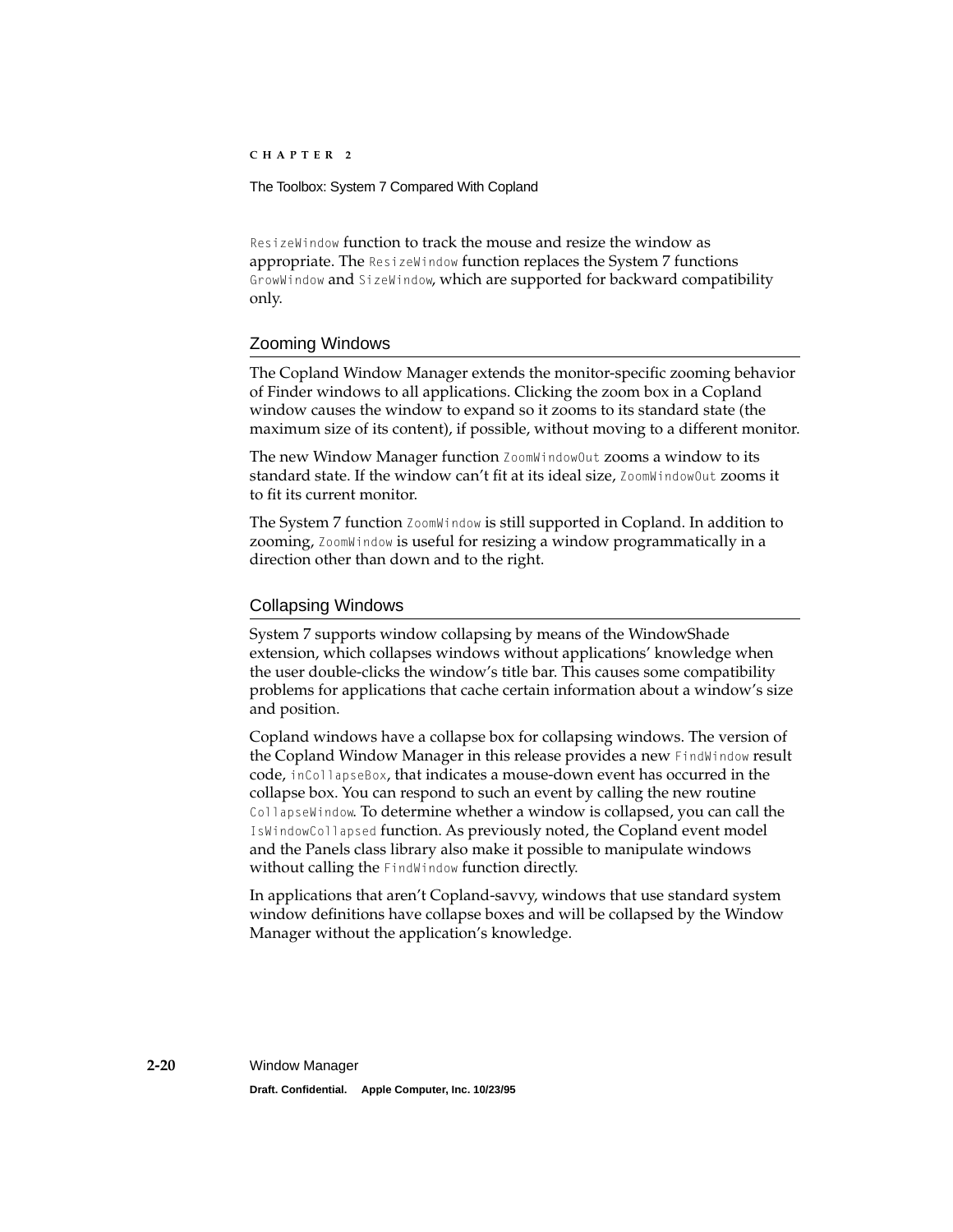The Toolbox: System 7 Compared With Copland

### Disposing of Windows 2

Copland-savvy applications should always use DisposeWindow to dispose of a window. The Copland Window Manager supports CloseWindow for backward compatibility only.

### Maintaining the Update Region

The System 7 functions InvalRgn, InvalRect, ValidRgn, and ValidRect all assume that the current graphics port is actually a window pointer and adjust the update region of that window accordingly. Because the graphics port's pointer isn't the same as a Copland window reference, the Copland Window Manager replaces these functions with four new functions that take window references: InvalWindowRgn, InvalWindowRect, ValidWindowRgn, and ValidWindowRect.

The BeginUpdate and EndUpdate functions work much the same way in Copland as they do in System 7.

### Setting and Retrieving Other Window Characteristics 2

The SetWindowPic, SetWRefCon, GetWRefCon, and GetWVariant functions work much the same way in Copland as they do in System 7.

### Manipulating the Desktop

The GetCWMgrPort and GetWMgrPort functions are supported for backward compatibility only. They aren't recommended for Copland-savvy applications. The SetDeskCPat and GetGrayRgn functions aren't supported at all in Copland.

### Manipulating Window Color Information 2

In Copland, window color information is handled entirely by the window IDO, which in turns relies on the current theme. The System 7 functions SetWinColor and GetAuxWin are supported only for backward compatibility, and (as in System 7) only with respect to background color.

#### Low-Level Routines

Low-level routines such as ClipAbove, SaveOld, and DrawNew are supported for backward compatibility only.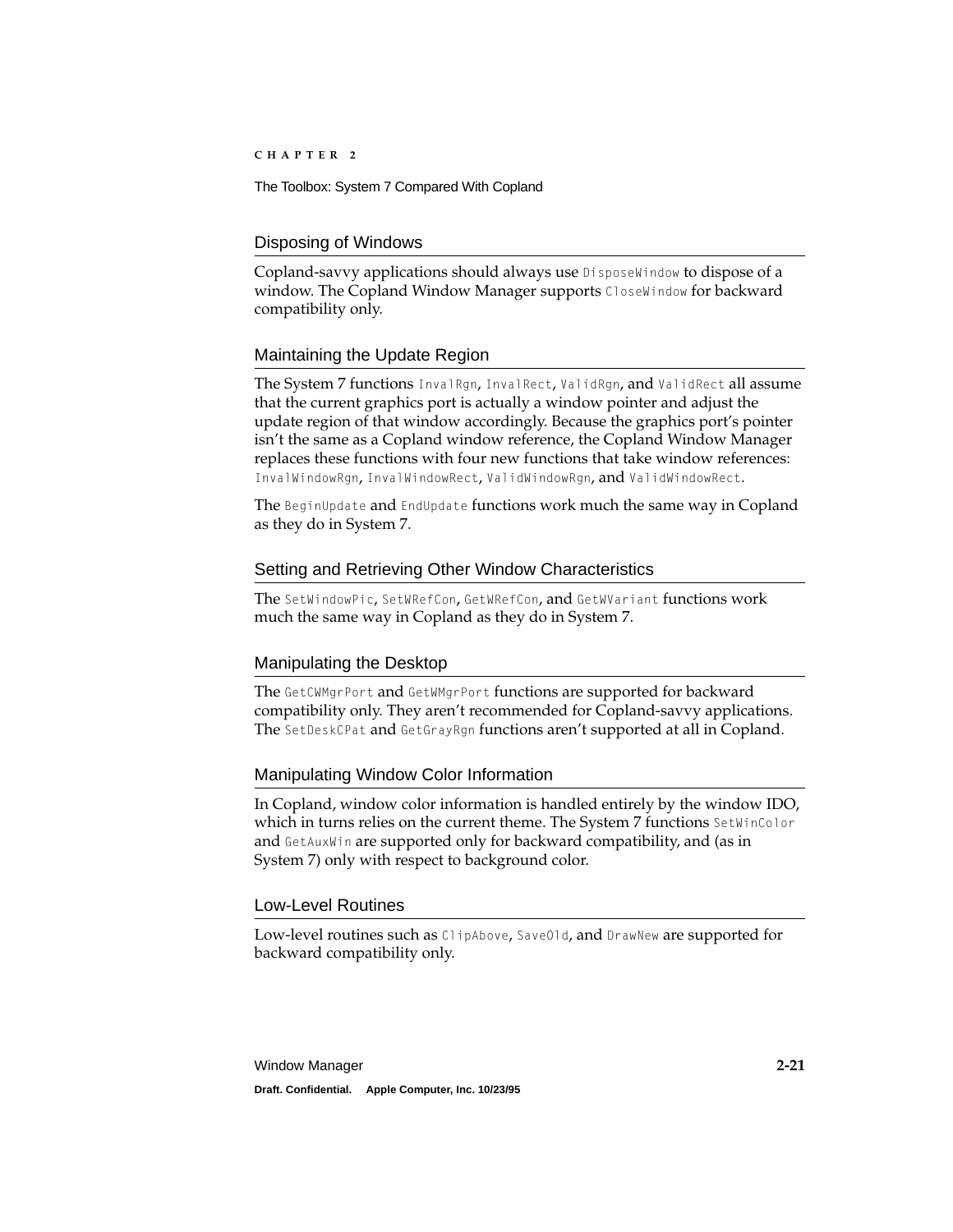## Window Manager Resource

The Copland Window Manager supports a new 'wind' resource that Copland-savvy applications should use rather than the System 7 'WIND' resource, which is supported for backward compatibility only.

## Dialog Manager, Control Manager, List Manager, Menu Manager 2

The interfaces for the Dialog Manager, Control Manager, List Manager, and Menu Manager in this release represent work in progress that will change significantly in later developer releases. The interfaces for the Panels class library in this release will be extended to provide equivalent services by means of panel attributes and methods.

The System 7 versions of the Dialog Manager, Control Manager, List Manager, and Menu Manager are supported for backward compatibility only. Copland-savvy applications must use the Panels class library to create dialog boxes, alert boxes, controls, lists, and menus.

For an introduction to panels, see Chapter 1, "Introduction to the Copland Toolbox."

## Scrap Manager 2

The Scrap Manager used in System 7 has changed little since it was first created as part of the software for the original Macintosh computer. It was originally designed to handle a few lines of text or a 1-bit picture being copied and pasted between MacWrite and MacPaint, not the large pieces of data, such as QuickTime movies, sounds, and blocks of formatted text, commonly used today.

Copland replaces the original Scrap Manager with a new Clipboard Manager and introduces an entirely new Scrap Manager. The new Scrap Manager supplies the generic storage mechanism for copying and pasting Clipboard information and dragging and dropping data. Both the Clipboard Manager and the Drag Manager use the Scrap Manager to move data between clients (for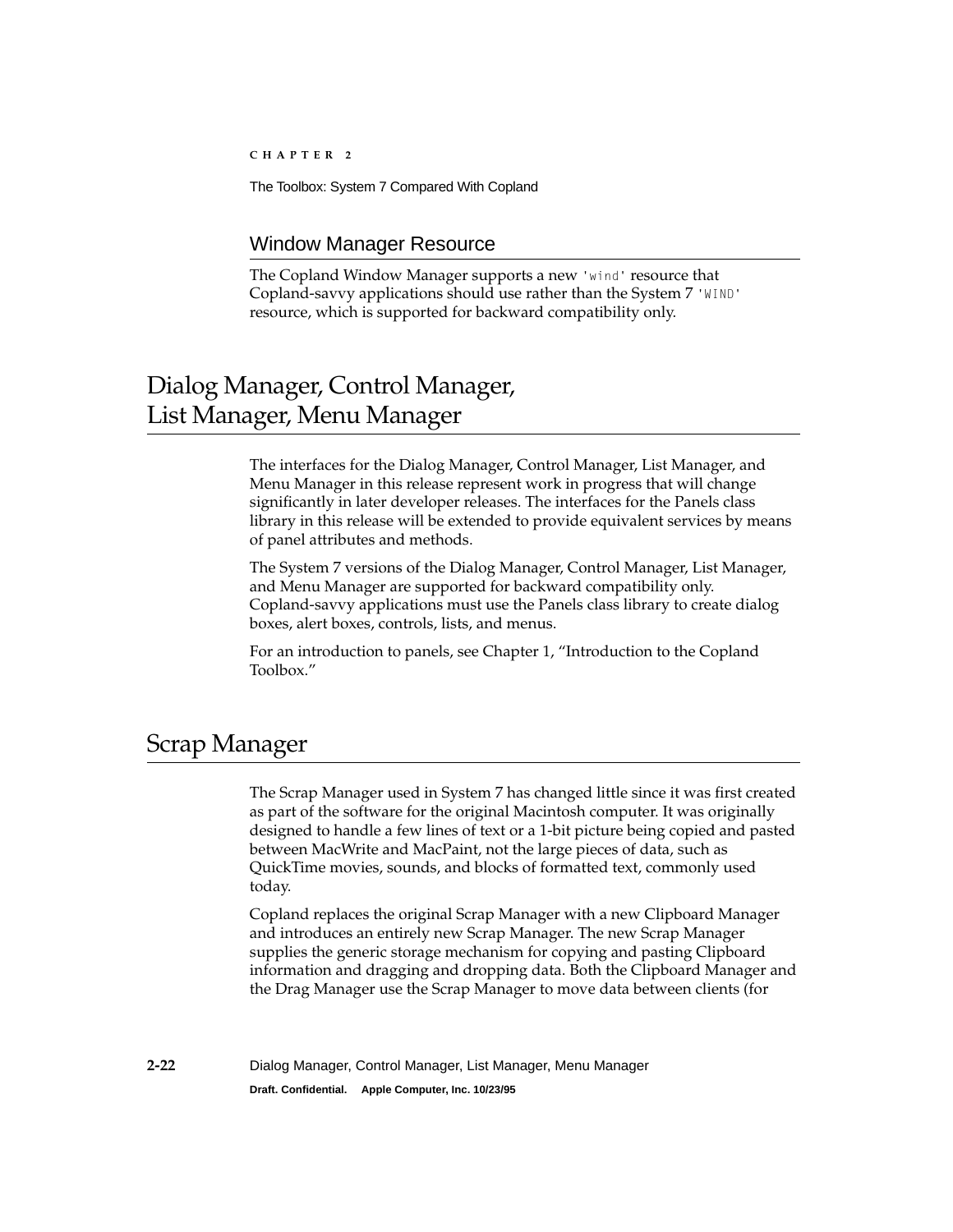The Toolbox: System 7 Compared With Copland

instance, between applications or within areas of a single application). The System 7 Drag Manager functions that prepared data for transport have been revised and incorporated into the Copland Scrap Manager so that they apply to Clipboard data as well as to drag information.

The Copland Scrap Manager allows you to create a scrap, add items to the scrap, and specify each scrap item with different scrap item types (that is, multiple representations). It also allows you to read and extract information from a scrap after it has been transported to its destination.

You can add collection items to a scrap at three levels: the scrap as a whole, individual items within the scrap, and scrap item types within each scrap item. For example, a collection item for the entire scrap might specify an identifier for the creator of the scrap; and a collection item at the scrap item level might indicate the order in which the user selected the items.

Many Scrap Manager, Clipboard Manager, and Drag Manger functions take a scrap reference as an input parameter. A scrap reference identifies a particular scrap, whether it is used by the Clipboard Manager, the Drag Manager, or the Scrap Manager.

## **Scrap Manager Functions**

The Copland Scrap Manager provides functions you can use to create and delete scrap references, add items to the scrap, make and keep promises, obtain information about scrap items, and add collection items to a scrap.

## Creating and Deleting Scrap References 2

You use the NewScrapRef function to create a new scrap and allocate a scrap reference for use with a Clipboard. The DisposeScrapRef function disposes of a scrap previously created by the NewScrapRef function.

### Adding Scrap Items to the Scrap

The AddScrapItemType function, which replaces the System 7 Drag Manager function AddDragItemFlavor, lets you write data in a specific format to the scrap. You can use AddScrapItemType repeatedly to place data in more than one format in the scrap.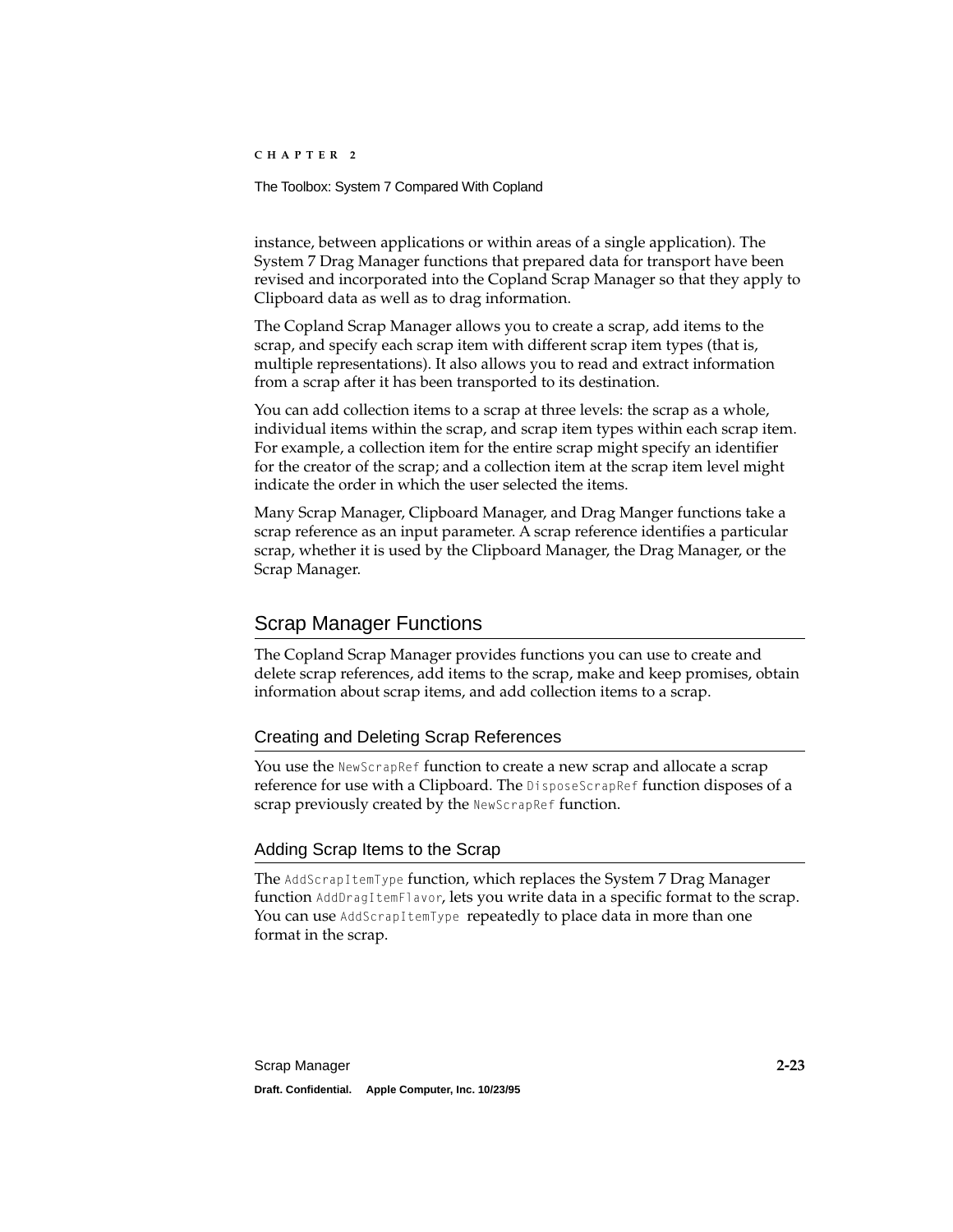The Toolbox: System 7 Compared With Copland

To add data to a specific item type, you can use the SetScrapItemTypeData function, which replaces the System 7 Drag Manager function SetDragItemFlavorData.

#### Making and Keeping Promises 2

The Copland Scrap Manager adds support for promises in Clipboard operations to the support provided by System 7 for promises in drag operations. You can use the SetScrapSendProc function to specify the scrap send function the Scrap Manager will use when a promise needs to be fulfilled. (This function replaces the System 7 Drag Manager SetDragSendProc function.) To specify the data fulfillment function for a scrap item type, you can use the Copland Scrap Manager function SetScrapItemTypeDataFulfillmentProc, which replaces the System 7 Drag Manager function SetDragSendProc.

#### Getting Scrap Item Information 2

The Copland Scrap Manager provides functions that obtain a range of data about scrap items, including the number of scrap items, the item reference number for a specified scrap item, the number of item types for a specified scrap item, the scrap item type associated with a particular location within a scrap item, the size of a specified scrap item type, and the data for a specified scrap item type. These scrap-item information functions replace the following System 7 Drag Manager functions: CountDragItems, GetDragItemReferenceNumber, CountDragItemFlavors, GetFlavorType, GetFlavorDataSize, and GetFlavorData.

#### Working With Collections 2

The Copland Scrap Manager includes a set of functions that let you retrieve add, or remove specific collection information about the entire scrap, a specific scrap item, and a scrap item type.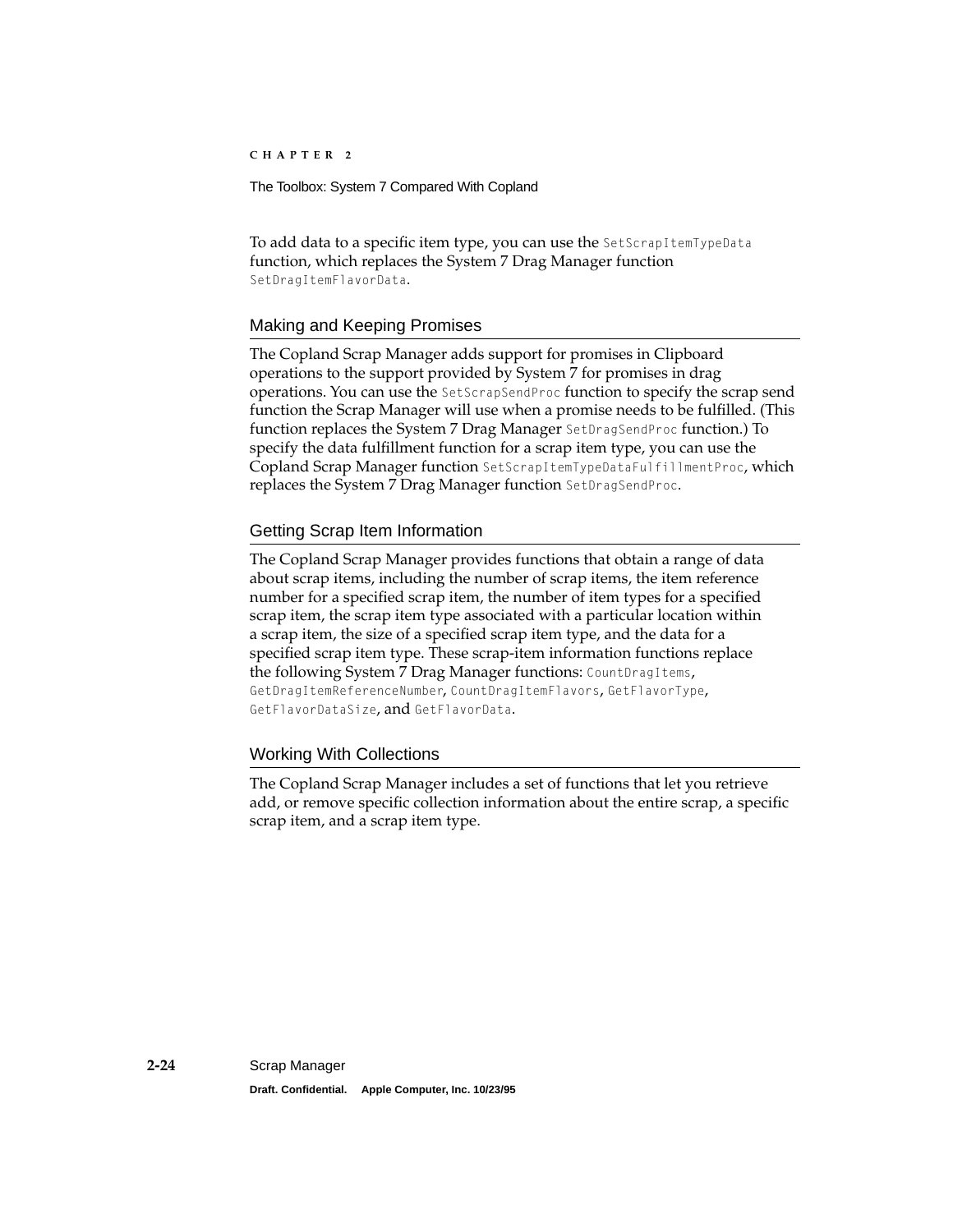# Clipboard Manager 2

The entirely new Copland Clipboard Manager supports cut, copy, and paste by accepting scraps created with the Scrap Manager and transferring them between clients via the familiar concept of the Clipboard.

Basically, the Copland Clipboard contains a single Scrap Manager scrap. Clients use the Scrap Manager to create the scrap, the Clipboard Manager to put it on or retrieve it from the Clipboard, and the Scrap Manager to read it. The Clipboard Manager accepts a Scrap Manager scrap, returns read access to a scrap on the Clipboard, and disposes of a scrap when a client is finished with it.

The Clipboard Manager manages the Clipboard. When you use the Clipboard Manager to put a scrap on the Clipboard, you can no longer write to that scrap (except for unfulfilled promises). The Clipboard Manager automatically disposes of the scrap when it has been replaced by a new scrap and other applications are finished retrieving it.

When using the Clipboard Manager to exchange data between applications or within your application, you follow these steps:

- 1. Create a scrap with the Scrap Manager's NewScrapRef function.
- 2. Add items to the scrap with the Scrap Manager's AddScrapItemType function.
- 3. Put the scrap on a Clipboard with the Clipboard Manager's PutScrapOnClipboard function.
- 4. When the user pastes, get the scrap from the Clipboard with the GetClipboardScrapRef function.
- 5. Obtain data from the scrap using the Scrap Manager functions.

The GetClipboardScrapRef function returns a Clipboard scrap reference that you can pass to Clipboard Manager functions and to Scrap Manager functions. The Copland Clipboard scrap reference is defined by the ClipboardScrapRef data type.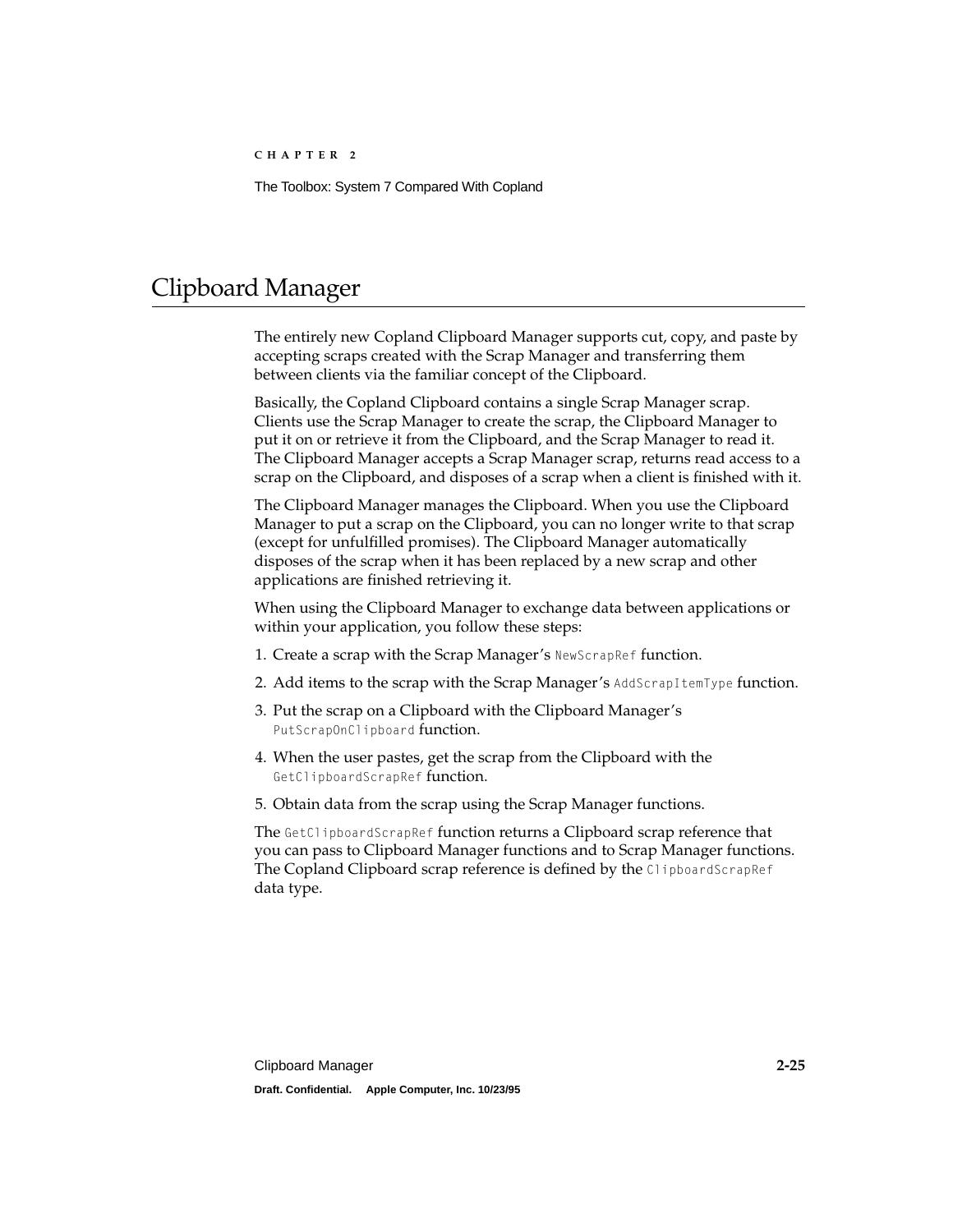## Clipboard Manager Functions 2

The Copland Clipboard Manager functions let you place a scrap on the Clipboard and retrieve a scrap from it.

## Putting a Scrap on the Clipboard

The PutScrapOnClipboard function takes a scrap created using the Scrap Manager and puts it on the Clipboard. If this function succeeds, the scrap just written becomes the active Clipboard scrap and the Clipboard Manager disposes of the scrap when it's finished with it. If the function fails, the client must dispose of the scrap.

#### Retrieving and Releasing a Scrap From the Clipboard 2

The GetClipboardScrap function retrieves a read-only copy of the scrap from the Clipboard. After retrieving a scrap from the Clipboard, you use Scrap Manager functions to extract its data. When you're finished with a scrap retrieved from the Clipboard, you use the ReleaseClipboardScrap function to release the scrap reference.

# Drag Manager 2

The System 7 Drag Manager supports all aspects of drag and drop behavior, both in the Finder and within applications. The Copland Drag Manager supports the user experience of dragging, but it no longer packs and unpacks the data that's transported in a drag. Instead, you use the Drag Manager to create the scrap, the Scrap Manager to add items to it, the Drag Manager to support the user experience during dragging, and the Scrap Manager to read the scrap after the drag operation is complete.

As mentioned in "Scrap Manager," beginning on page 2-22, the System 7 Drag Manager functions that prepare data for transport have been revised and incorporated into the Copland Scrap Manager so that they apply to Clipboard data as well as to drag information. The Copland Drag Manager differs from the System 7 Drag Manager in several other important respects:

■ As the user drags an image around the screen, the Copland Drag Manager displays either a transparent version of the original image or just its outline.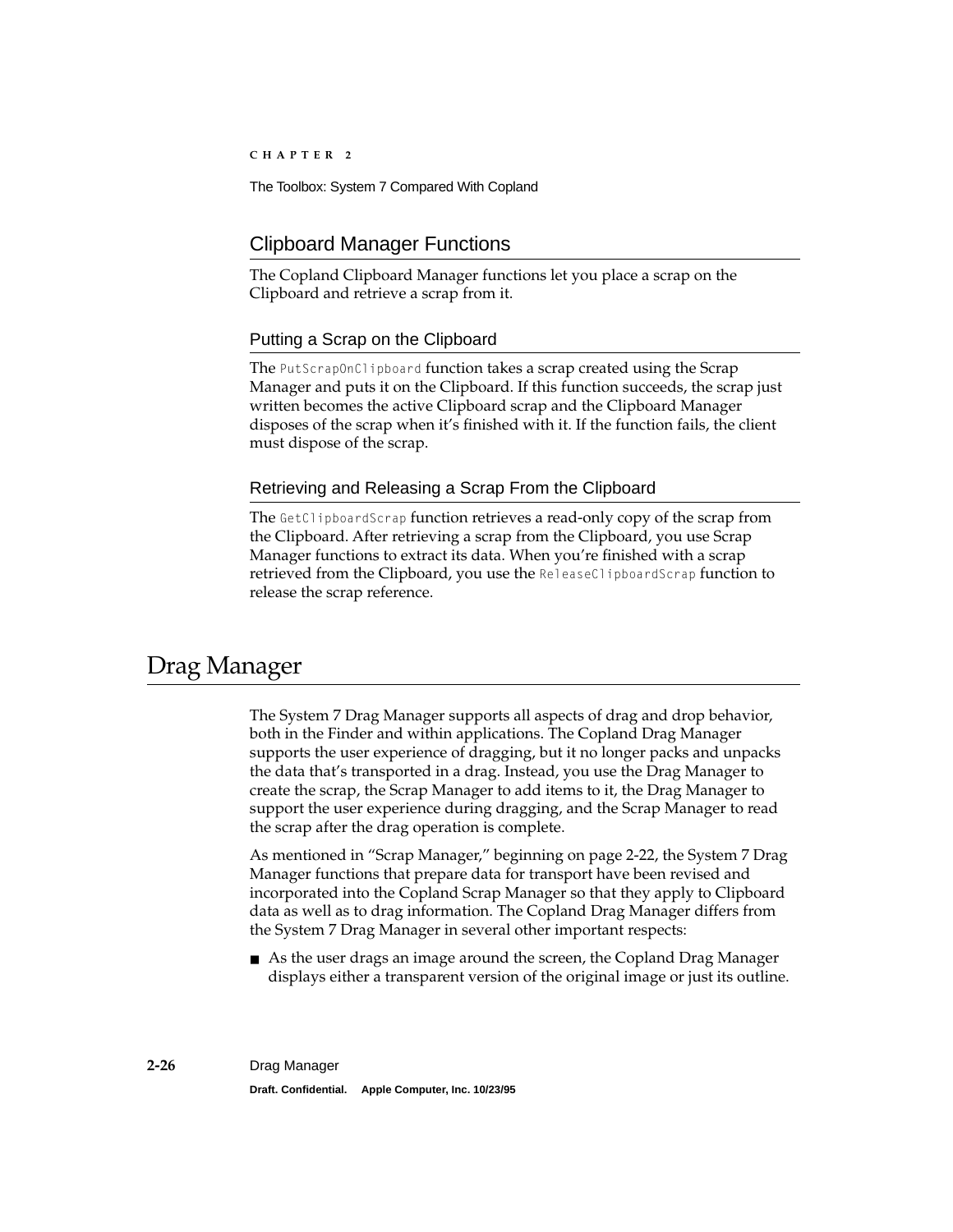- The Appearance Manager chooses the highlighting colors (for example, the target frame color) for drag operations.
- To add or obtain data from a drag, you use the Scrap Manager and pass the DragScrapRef data type directly.
- You no longer use the Drag Manager data type FlavorFlags. Instead, the Scrap Manager provides the equivalent type ScrapItemTypeFlags, used in collection items that you attach to a drag scrap using the Scrap Manager. Similarly, the System 7 data types HFSFlavor and PromiseHFSFlavor have been transferred to the Scrap Manager under new names.
- You use the Scrap Manager data type ScrapItemType instead of the System 7 data type DragItemFlavor.
- The System 7 Drag Manager ItemReference data type has been renamed ScrapItemRef, and the FlavorType data type has been renamed ScrapItemType. Their uses remain exactly the same.
- The following System 7 Drag Manager functions have been replaced by parallel functions in the Copland Scrap Manager: AddDragItemFlavor, SetDragItemFlavorData, SetDragSendProc, CountDragItems, GetDragItemReferenceNumber, CountDragItemFlavors, GetFlavorType, GetFlavorFlags, GetFlavorDataSize, and GetFlavorData. Copland-savvy applications should not use these functions.

When you use the Drag Manager to perform a drag operation, you follow these steps:

- 1. Create a drag scrap with the NewDrag function.
- 2. Add items to the scrap with the Scrap Manager's  $AddScrapItemType$  function.
- 3. Perform a single drag operation using the TrackDrag function. (This operation can be canceled.)
- 4. When the user drops the dragged item, the Drag Manager uses your receive drag handler to receive the drag.
- 5. Use Scrap Manager functions to retrieve data from the scrap.

Most Drag Manager functions take a drag scrap reference as an input parameter. A drag scrap reference can also be passed to Scrap Manager functions. A drag scrap reference must be allocated by the Drag Manager function NewDrag and is defined by the DragScrapRef data type.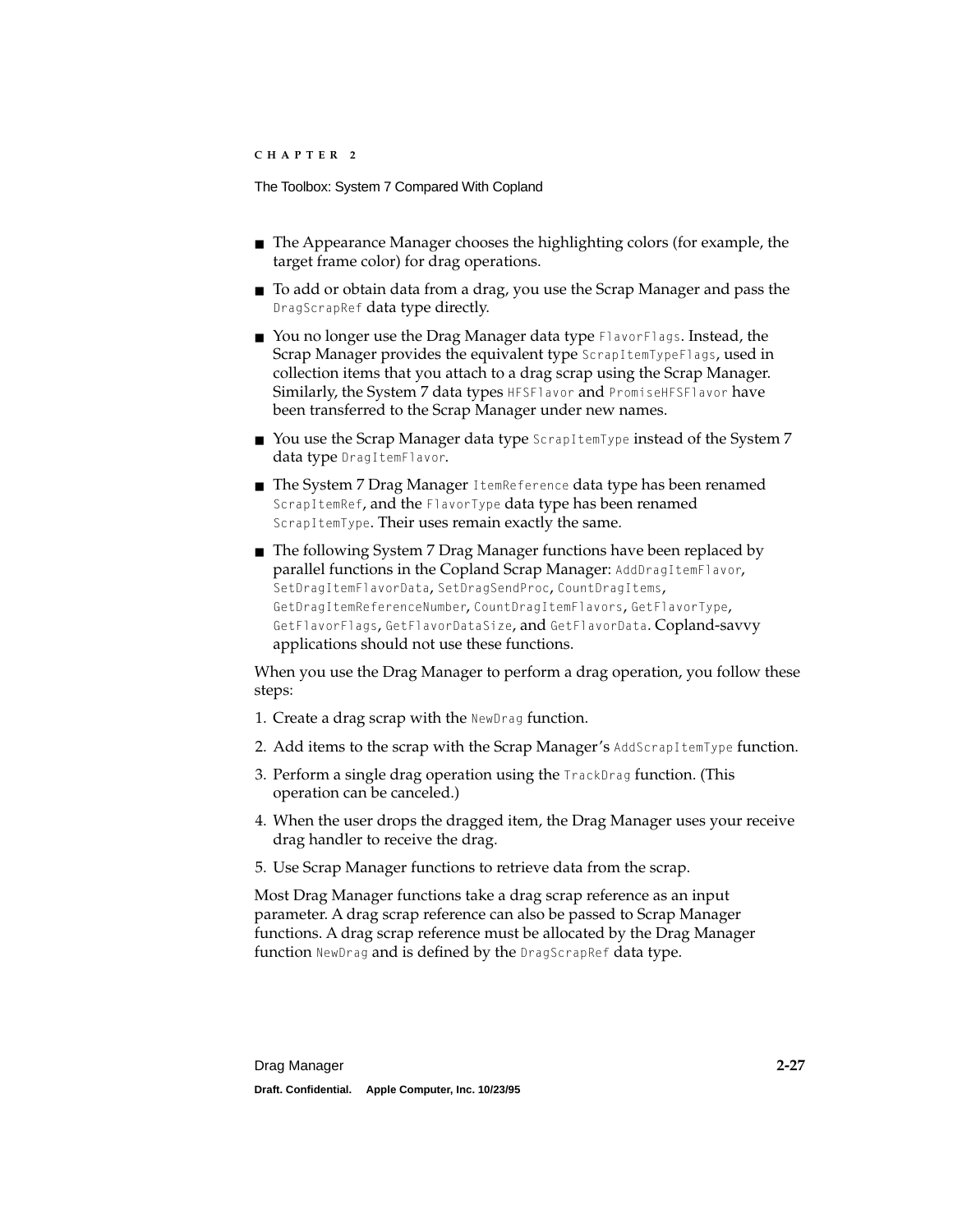## Drag Manager Functions 2

The Copland Drag Manager functions let you install and remove drag handler functions, create and dispose of drag scrap references, override standard input and drawing behavior, perform a drag, set the transparent drag image, set and get status information about a drag, and support drag and drop behavior.

## Installing and Removing Drag Handler Functions 2

In Copland, you still use the Drag Manager to install or remove drag handler functions for your entire application or for one of your application's windows. The Drag Manager provides a pair of install and remove functions for the drag tracking handler and the drag receive handler, which are defined by the DragTrackingHandler and DragReceiveHandler data types.

## Creating and Disposing of Drag Objects and References 2

The Copland version of the NewDrag function creates a drag scrap reference to identify the drag in subsequent calls to the Drag Manager. This drag scrap reference is required when you add scrap item types via the Scrap Manager and when you call the TrackDrag function. Your installed drag handlers receive this drag scrap reference so that you can call other Drag Manager functions within your drag handlers.

The Copland version of the DisposeDrag function disposes of the drag scrap identified by a specified drag scrap reference. If the drag scrap contains any scrap item types, the memory associated with the scrap item types is disposed of as well. You should call DisposeDrag after a drag has been performed using TrackDrag or to dispose of a drag scrap reference that's no longer needed.

## Overriding Standard Input and Drawing Behavior 2

If you want to override the Copland Drag Manager's default behavior, you can provide drag callback functions for drag input and drag drawing with the SetDragInputProc and SetDragDrawingProc functions. The System 7 SetDragSendProc callback function has been replaced by the Copland Scrap Manager function SetScrapItemTypeDataFulfillmentProc.

## Performing a Drag

Once the drag image for a drag has been set up, you use the Copland version of the TrackDrag function to perform the drag operation with a particular drag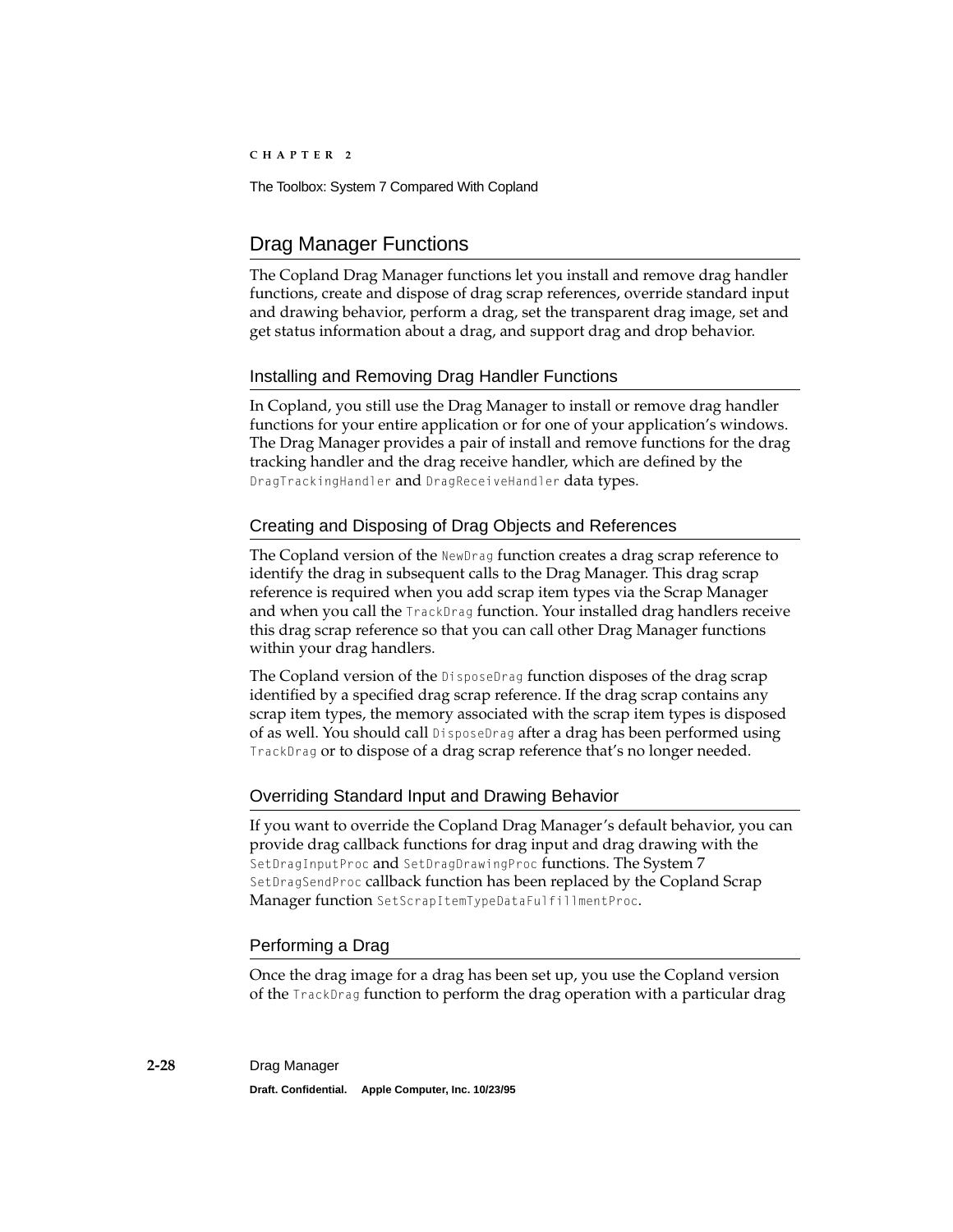**CHAPTER 2**

The Toolbox: System 7 Compared With Copland

scrap reference given a mouse-down event and drag region. The Drag Manager follows the cursor on the screen with the specified drag image feedback and sends tracking messages to applications with registered drag tracking handlers. When the user releases the mouse button, the Drag Manager calls any receive drop handlers registered for the destination window. An application's receive drop handler accepts the drag and transfers the dragged data into the application.

## Setting the Transparency of the Drag Image 2

You can use the new SetDragImage function to set the degree of transparency of a given drag image.

## Supporting Drag and Drop Behavior

Like the System 7 Drag Manager, the Copland Drag Manager supports drag and drop behavior with functions that retrieve and set an Apple event descriptor for a specified drop location, perform standard drag and drop highlighting (including scrolling preparation), and let you draw zooming animation like the Finder's.

## Getting and Setting Status Information About a Drag 2

The Copland Drag Manager includes functions that obtain status information about the drag attribute flags, get and set the mouse location, retrieve the origin of a specified drag, obtain key modifiers associated with a specified drag scrap reference, and set and retrieve the bounding rectangle of specified drag items.

## Resource Manager

Most of the System 7 Resource Manager functions are supported for backward compatibility. The exceptions are the InitResources, RsrcZoneInit, and RsrcMapEntry functions, which even System 7 applications don't need to call. Also, the undocumented resource chain override mechanism used by some System 7 applications is not supported in Copland.

Most of the System 7 functions also have an equivalent function, whose name begins with the prefix RM, for use by Copland-savvy applications. Major